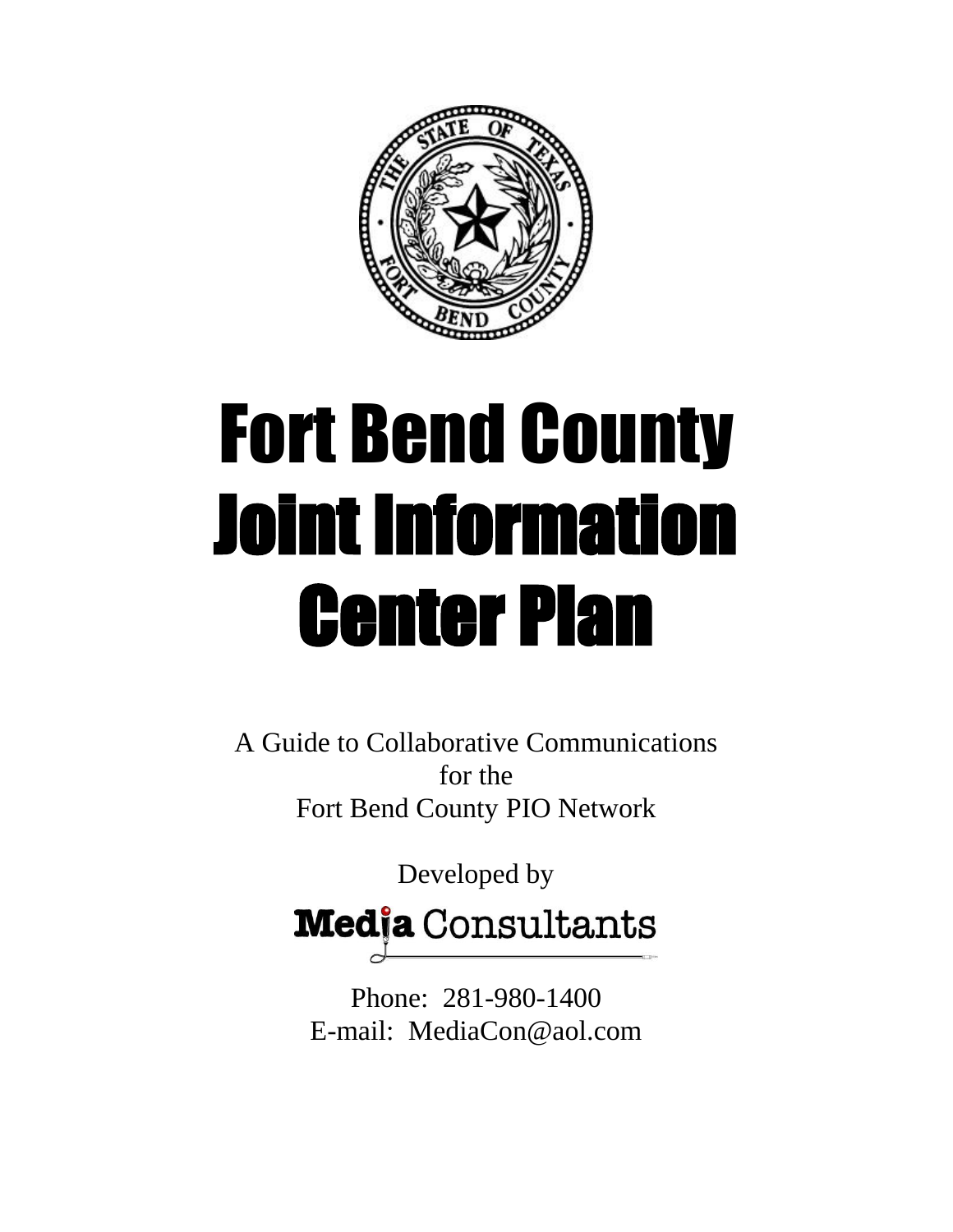#### VERSION #4 Page 2 of FBCJICPlan4.doc updated September 21, 2009

# **TABLE OF CONTENTS**

|        | <b>SECTION DESCRIPTION</b>                  | <b>PAGE</b>    |
|--------|---------------------------------------------|----------------|
| I.     | Scope of the FBC JIC Plan                   | 3              |
| II.    | <b>Agreement by FBC PIO Network Members</b> | $\overline{4}$ |
| III.   | <b>NIMS</b> Training                        | 5              |
| IV.    | <b>JIC</b> Activation                       | 6              |
| V.     | <b>JIC Equipment and Resources</b>          | $\overline{7}$ |
| VI.    | <b>Physical JIC Facilities</b>              | 8              |
| VI.    | Room Layout of Primary JIC                  | 9              |
| VIII.  | <b>Virtual JIC Facilities</b>               | 10             |
| IX.    | Command Appointment of PIO                  | 11             |
| X.     | <b>NIMS</b> Incident Types                  | 12             |
| XI.    | FBC JIC Organization Charts                 | 14             |
| XII.   | <b>JIC Roles and Responsibilities</b>       | 19             |
| XIII.  | <b>JIC Checklist</b>                        | 23             |
| XIV.   | <b>JIC Policies and Procedures</b>          | 25             |
| XV.    | <b>JIC Forms and Templates</b>              | 26             |
| XVI.   | <b>Assessment Survey</b>                    | 26             |
| XVII.  | ICS-214A Log                                | 28             |
| XVIII. | <b>Media Monitoring Report</b>              | 30             |
| XIX.   | <b>Inquiry Form</b>                         | 32             |
| XX.    | <b>Media Interview Request</b>              | 34             |
| XXI.   | Media Advisory                              | 36             |
| XXII.  | <b>News Release</b>                         | 38             |
| XXIII. | <b>News Conference</b>                      | 40             |
|        | Appendix A: Training Records                |                |
|        | Appendix B: PIER System Job Aids            |                |
|        | Appendix C: WebEOC Job Aids                 |                |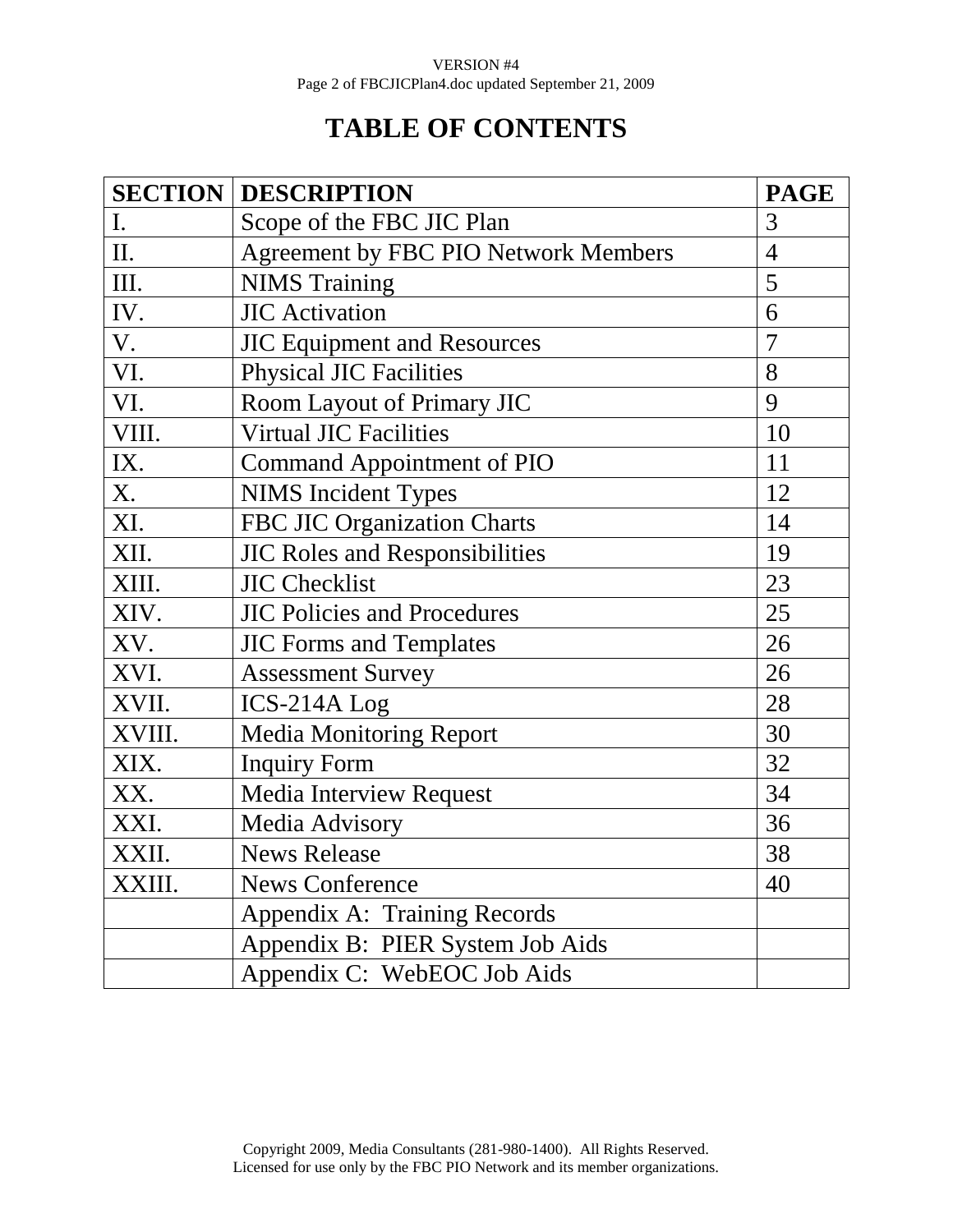#### VERSION #4 Page 3 of FBCJICPlan4.doc updated September 21, 2009

## **I. SCOPE OF FBC JIC PLAN**

*This is a starting point… to develop a process for collaborative communications.*

The Scope of the Fort Bend County Joint Information Center Plan (FBC JIC Plan) is to provide the Fort Bend County Public Information Officers Network (FBC PIO Network) and its Member Organizations with an all-hazards, user-friendly plan to activate, organize, and operate a Joint Information Center (JIC) utilizing both physical and virtual JIC locations.

For more information about the FBC PIO Network and its Member Organizations, visit: [http://www.fbcjic.org/go/doctype/1528/30031/](http://www.fbcoem.org/go/doctype/1528/30031/)

Under authority of the Fort Bend County Judge's Office, the Fort Bend County Office of Emergency Management (FBC OEM) will administer and update this FBC JIC Plan, facilitate PIO/JIC and related training, and conduct exercises for members of the FBC PIO Network and other Response Partners in adjacent counties.

The FBC JIC Plan is compatible with the National Incident Management System (NIMS) and its Incident Command System (ICS) including multi-agency operations under Unified or Area Command. For more information about NIMS, visit: http://www.fema.gov/emergency/nims

For more information about Public Information under NIMS, visit: <http://www.fema.gov/emergency/nims/PublicInformation.shtm>

The FBC JIC Plan incorporates "best practices" from FEMA Publication #517 entitled "Basic Guidance for Public Information Officers" published in 2007 and the "NRT Joint Information Center Model" published in 2009 by the sixteen federal agencies that comprise the National Response Team.

For an Adobe Acrobat version of "Basic Guidance for Public Information Officers", visit: <http://www.fema.gov/library/viewRecord.do?id=3095>

For an Adobe Acrobat version of the "NRT Joint Information Model", visit:<http://www.nrt.org/>

The FBC JIC Plan has been modified to accomplish the Scope of this plan, expand/contract as needed to fit the type of incident, incorporate virtual JIC capabilities of the PIER System, and coordinate with city, county, state, federal, school, hospital, private sector, and non-governmental organizations within Fort Bend County that may participate as Response Partners under the NIMS Joint Information System.

Over time, the FBC JIC Plan will change because of "lessons learned" during training, exercises, and actual incidents. Members of the FBC PIO Network and their Response Partners will continue to improve how they coordinate, collaborate, and communicate accurate, consistent, and timely information to the media and public.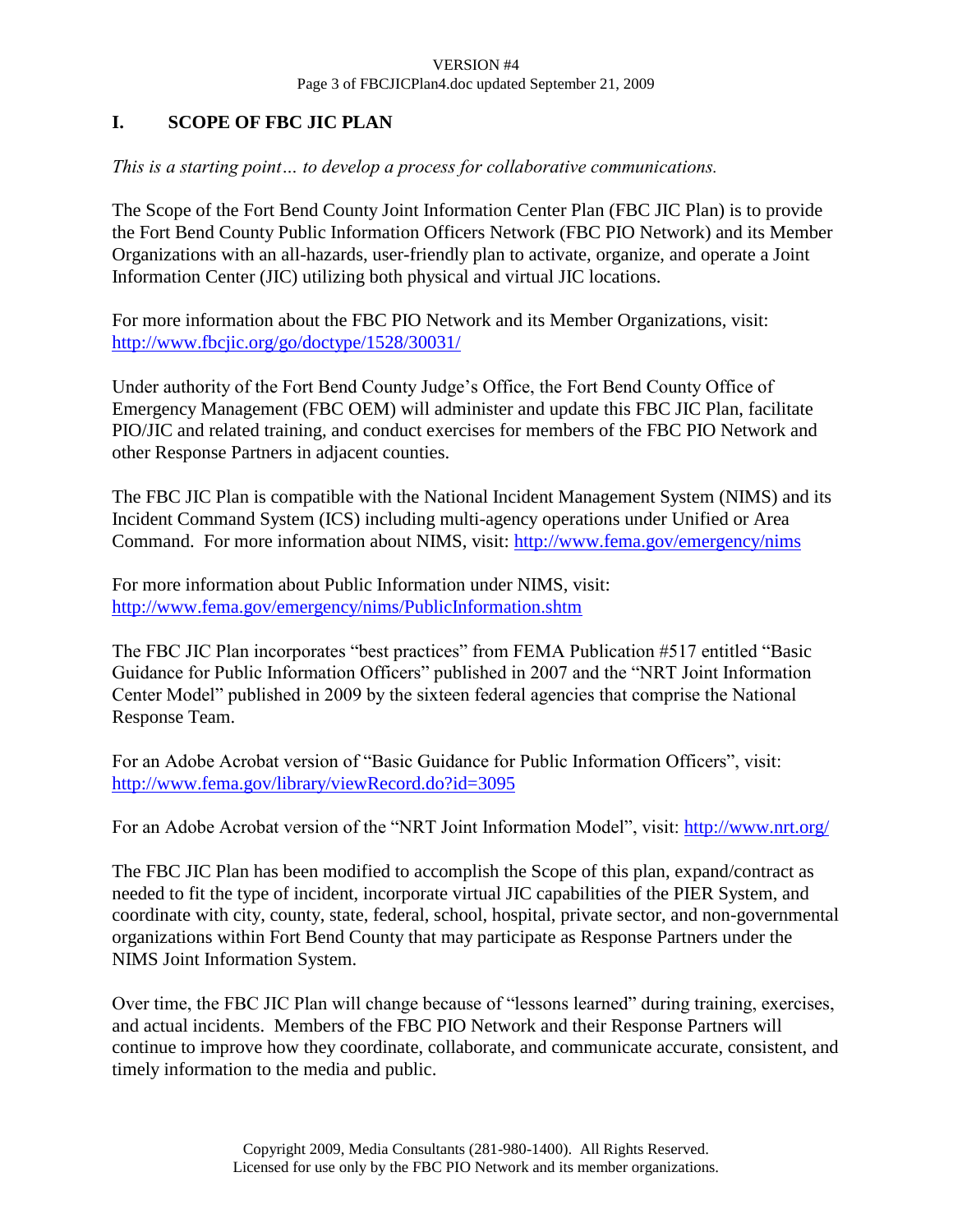#### VERSION #4 Page 4 of FBCJICPlan4.doc updated September 21, 2009

## **II. AGREEMENT BY FBC PIO NETWORK MEMBERS**

Members of the FBC PIO Network adopt the FBC JIC Plan in order to comply with NIMS requirements to "institutionalize Public Information (including the Joint Information System and the Joint Information Center) within the framework of the Incident Command System" and to "establish procedures and processes to gather, verify, coordinate, and disseminate Public Information." Specifically, Members agree to:

1. Attend position-specific training in the FBC JIC Plan, NIMS, PIER System, Social Media, WebEOC and other public information systems and tools,

2. Participate in FBC JIC notification tests, tabletop, functional and full-scale exercises to validate training and evaluate the FBC JIC Plan,

3. Respond 24/7 to FBC JIC activation requests and report whether or not you are available to participate in a physical or virtual JIC, provide mutual aid assistance, JIC staffing and resources to other FBC PIO Network members, under the direction of the Public Information Officer appointed by Incident/Unified Command for the incident,

4. Share incident information, media and public inquiries, media and other stakeholder contact data, media monitoring and public rumors, and other information using common platforms such as the PIER System and WebEOC,

5. Develop, vet, and communicate joint news releases, media briefings, and other joint activities produced collaboratively by the FBC JIC, while retaining authority and independence to speak for one's own organization.

Each organization participating in the FBC JIC contributes to the overall unified message through joint news releases and briefings, but organizations do not lose their individual identities or responsibility over their own policies and programs. For example, any organization can issue its own news release or conduct its own briefing speaking only for itself, but as a professional courtesy, the organization should copy other Response Partners participating in the FBC JIC.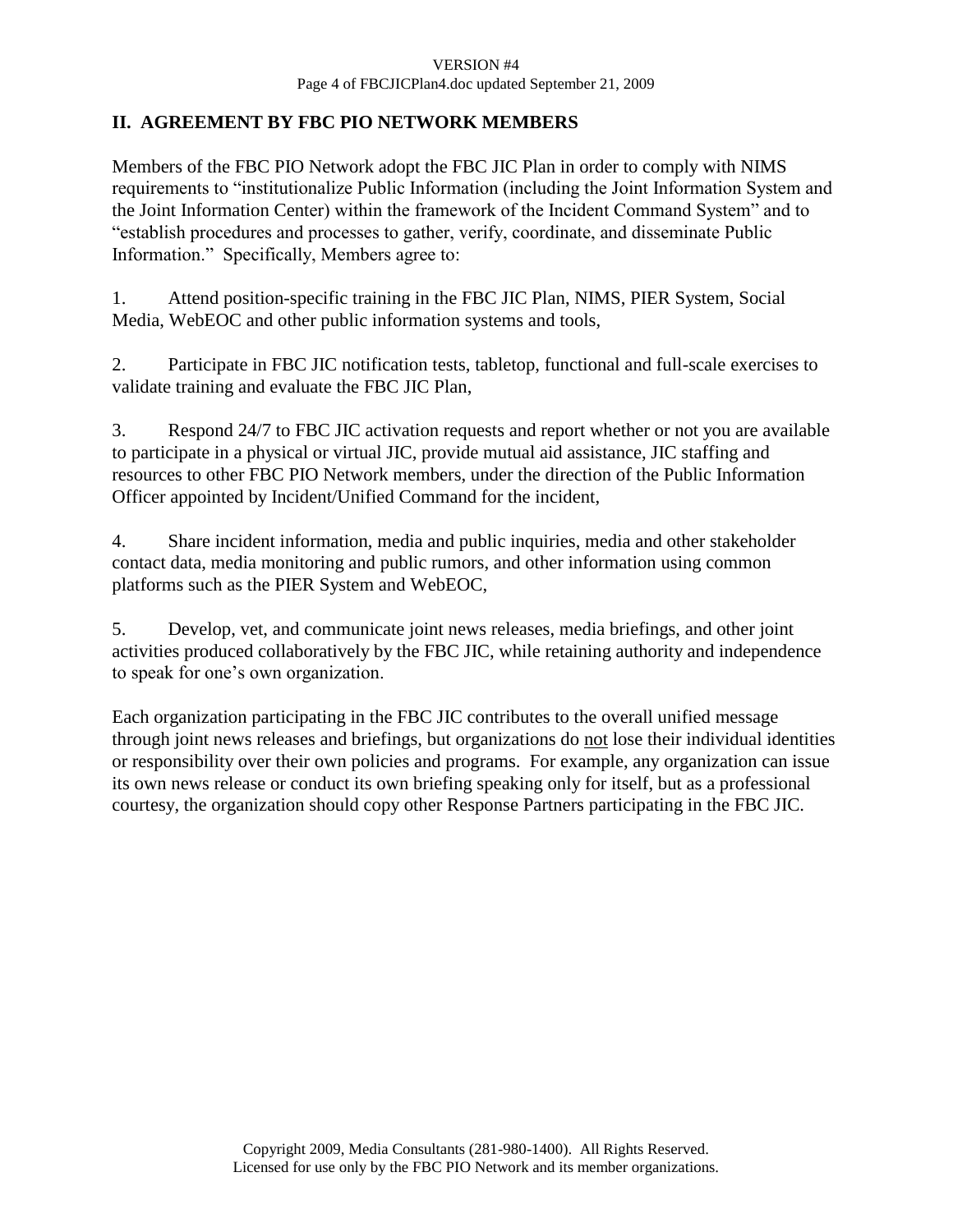#### VERSION #4 Page 5 of FBCJICPlan4.doc updated September 21, 2009

#### **III. NIMS TRAINING**

All city, county, state and federal government agencies, private sector and non-governmental organizations that participate in emergency preparedness, response or recovery operations are required to be NIMS-compliant or risk losing federal funding including FEMA reimbursement for local disaster response and recovery costs. NIMS Implementation and Compliance Objectives are posted for each Fiscal Year at: http://www.fema.gov/emergency/nims

Under the NIMS Five-Year Training Plan, NIMS requires all persons who have emergency response or emergency management roles (including Public Information Officers and other JIC staff members) to complete specific NIMS training courses to become NIMS-certified for the roles they may fill during drills, exercises, and actual emergency response incidents.

The FBC PIO Network recommends that appropriate public information staff at its Member Organizations complete the following NIMS training for appropriate roles that they intend to fill during any emergency response incident that may impact their organization or jurisdiction:

| <b>NIMS ROLE:</b>                            | <b>NIMS TRAINING:</b>                        |
|----------------------------------------------|----------------------------------------------|
|                                              | (To be completed in the order listed)        |
| County Judge, Mayor, City Manager,           | Required: None                               |
| <b>Agency Director, and Department Heads</b> | Recommended: G-402                           |
| that may serve as a Senior Official or       |                                              |
| Spokesperson during a media briefing         |                                              |
| PIO, Deputy PIO, Assistant PIO/JIC           | Required: IS-700.a, IS-100.a, IS-200.a, ICS- |
| Manager, and other Command Staff             | 300, ICS-400                                 |
|                                              | Recommended: IS-702, IS-250, IS-800.b        |
| Other Assistant PIOs, Group/Division         | Required: IS-700.a, IS-100.a, IS-200.a,      |
| Supervisors, or Unit Leaders                 | $ICS-300$                                    |
|                                              | Recommended: IS-702                          |
| All other JIC support staff (such as JIC     | Required: IS-700.a, IS-100.a                 |
| Specialists)                                 | Recommended: IS-702                          |
| Spontaneous Volunteers assigned to the JIC   | Required: On-the-job training provided by    |
| (such as Citizen Support Team members on     | <b>Communications Director, Volunteer</b>    |
| the Phone Bank or community volunteers)      | Coordinator, or APIO/JIC Manager             |

Customized versions of IS-100.a and IS-200.a may be available for Healthcare/Hospitals, Higher Education, Law Enforcement, Public Works, Schools, and other disciplines, but these customized versions are also NIMS-compliant. ICS-300 and ICS-400 are only available as classroom courses taught by NIMS-certified instructors. However, FEMA offers free, on-line training for the other NIMS Training courses. For a current course list, visit: http://training.fema.gov/IS/crslist.asp

NIMS require all roles to be filled by the best-qualified individuals based on their experience, skills, and NIMS training, not based on their rank or job title. Individuals must be able to provide certification that they have completed the required NIMS training courses in order to be qualified for the PIO/JIC roles listed in Appendix A.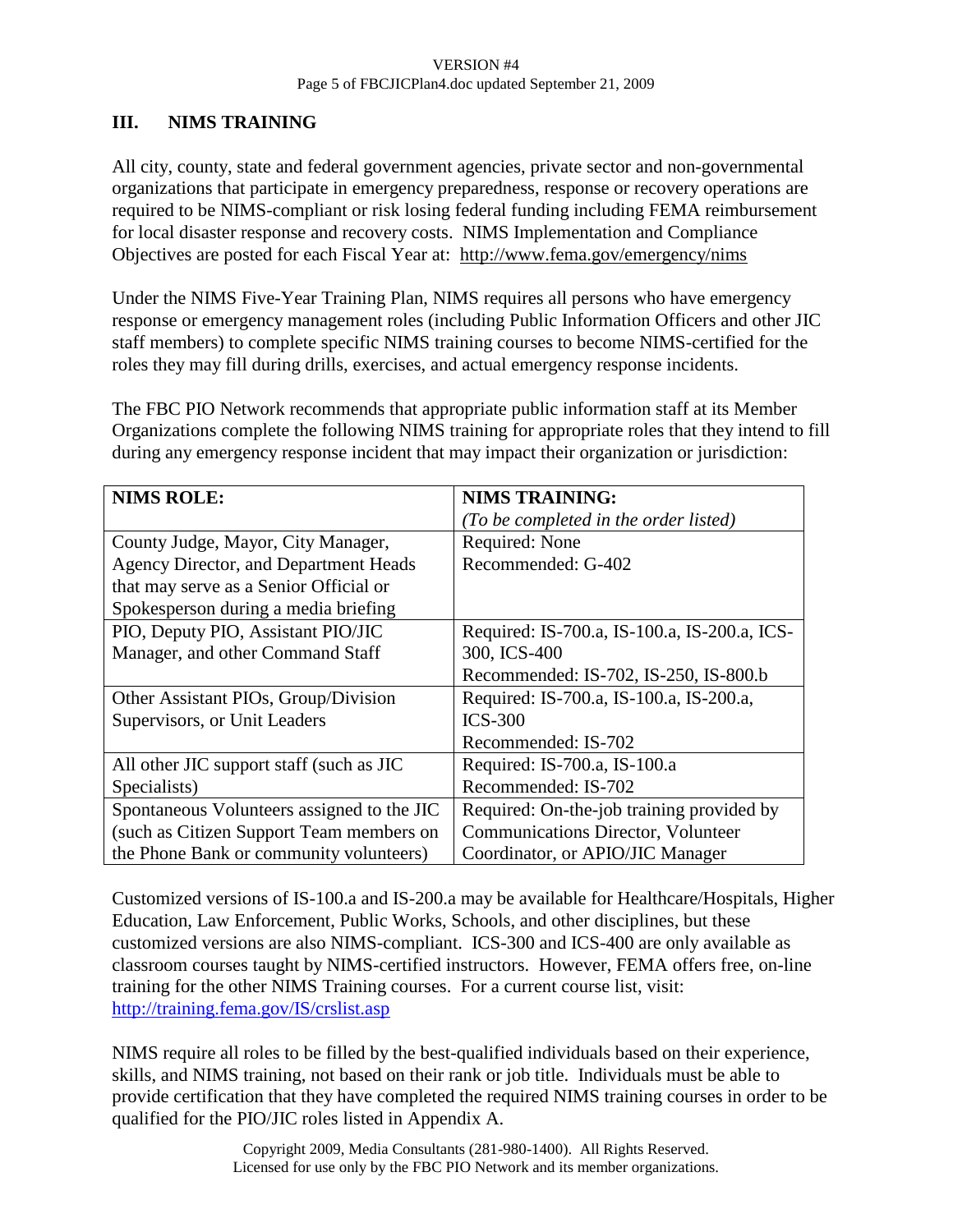#### VERSION #4 Page 6 of FBCJICPlan4.doc updated September 21, 2009

## **IV. JIC ACTIVATION**

The Fort Bend County Joint Information Center (FBC JIC) can be activated:

- 1. As requested by the Fort Bend County Office of Emergency Management whenever the FBC EOC is activated, **or**
- 2. As requested by the Emergency Management Coordinator of any City or School District within Fort Bend County, **or**
- 3. As requested by any other Member Organization of the FBC PIO Network

The request for FBC JIC activation should identify which agency/organization has established Incident/Unified Command, where the Incident Command Post or Emergency Operations Center is located, and who (if anyone) is presently serving as the Initial PIO for the incident.

The request for FBC JIC activation should be made to the FBC Emergency Management Coordinator at 281-342-6185 during regular business hours. After hours, contact FBC Sheriff's Dispatch at 281-341-4665 and ask the Dispatcher to contact the OEM Person On Call.

Since County staff and resources will be used to set up and staff the FBC JIC, the request for FBC JIC activation must be approved by the Fort Bend County Judge who serves as Emergency Management Director for Fort Bend County.

Upon the Judge's approval, the County Judge's PIO (Community Relations Manager) or Deputy PIO (Administrative and Budget Manager) will use the PIER System to send an e-mail to all FBC PIO Network members explaining who, why, where, and when the JIC is being activated:

The Fort Bend County Joint Information Center is being activated at the request of (Member Organization) due to (Incident Description). The FBC JIC is located at (Building Name) at (Street Address) in (City) and should be operational by (Time). Please reply to: JIC@co.fort-bend.tx.us whether or not you are available to help set up and staff the FBC JIC.

In addition, the following message (limited to 140 characters) should be sent using PIER's textto-voice phone notification and/or SMS/text message to all FBC PIO Network members:

The Fort Bend County Joint Information Center is being activated. Check e-mail for details. Call 281-342-6185 to respond.

PIER System charges for text-to-voice phone notification and SMS/text messaging, and your cellular phone carrier may charge usage rates depending on your plan.

The FBC OEM Receptionist will maintain a log of telephone responses from FBC PIO Network members, and provide a copy of the log to the PIO once the FBC JIC is operational.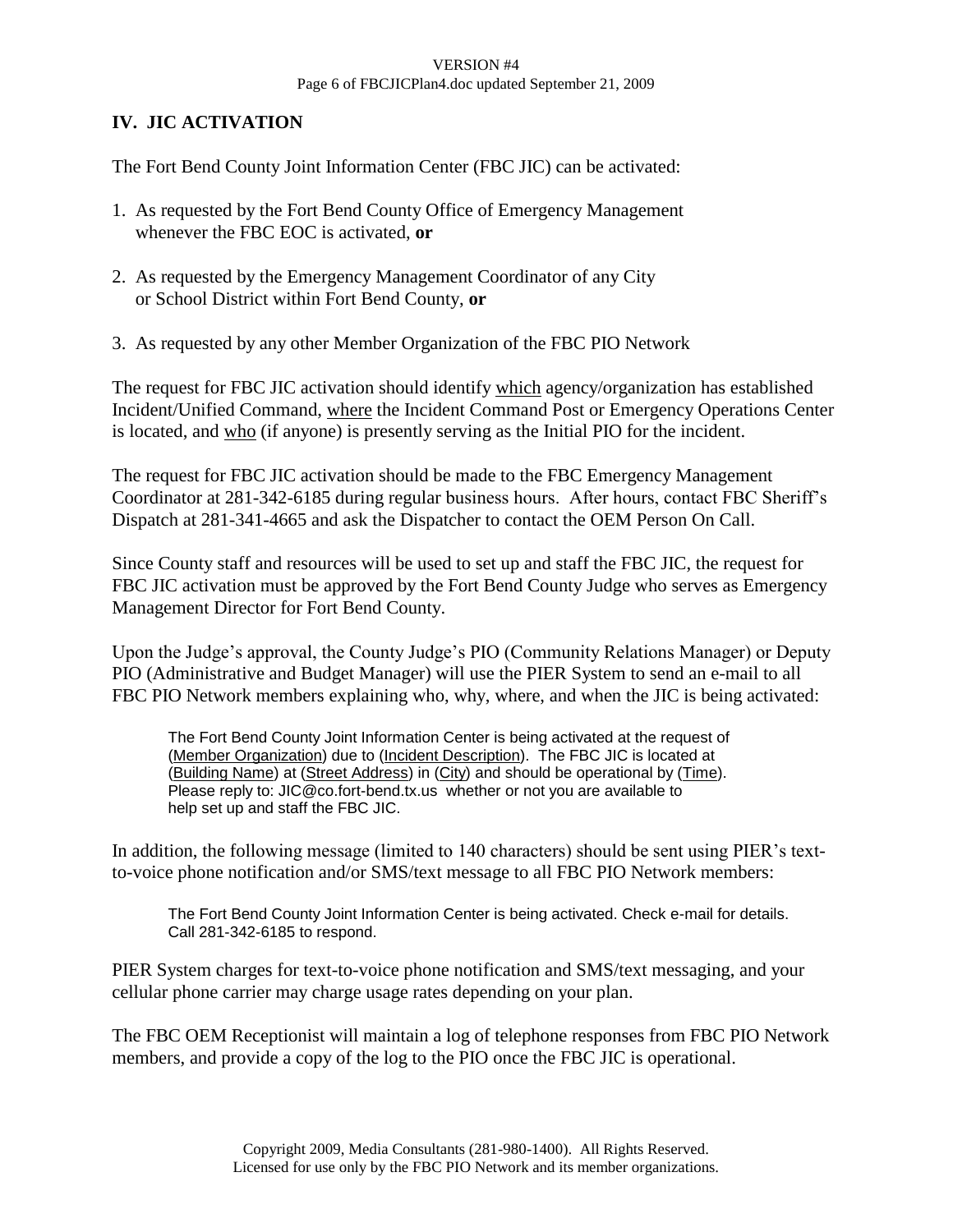#### VERSION #4 Page 7 of FBCJICPlan4.doc updated September 21, 2009

## **V. JIC EQUIPMENT AND RESOURCES**

Each member of the FBC PIO Network is encouraged to maintain their own equipment and supplies (as available) in a "Go Kit" that they can bring with them to work in a physical JIC:

- Laptop computer with charger, Microsoft Word, Adobe Acrobat Reader, and wireless Internet (Wi-Fi)
- USB removable drive or memory stick
- Cell phone with charger
- Clipboard, legal pad, and pens
- Copy of the FBC JIC Plan and your organization's Public Information Plan

FBC OEM will maintain the following equipment and supplies that can be transported to the physical JIC location and installed by FBC IT or JIC personnel as needed:

- JIC Staff, Media, and Visitor badges with clips
- Portable, wireless-network printer with AC adapter
- Four 6-outlet power strips with 10-foot grounded (3-prong) extension cords
- Portable audio recorder/player with microphone to record media briefings and interviews
- Digital still camera with six mega-pixel (or higher) resolution
- Digital video camera with 640x480 (or higher) resolution in MPEG-2 or MPEG-4 format
- AM-FM-TV band recorder/player to record broadcast media coverage of the incident
- Office supplies (pens, paper, stapler, tape, 3-hole punch, four 3-ring binders)

Ideally, the JIC room should be laid out and equipped as follows:

- Up to six (6) six-foot tables set up U-shaped with two tables per side
- Up to eighteen (18) chairs arranged with three chairs per table
- Up to four (4) telephones installed on four tables for use by the four Assistant PIOs
- Up to four (4) additional telephones for the Phone Bank (may be in a nearby room)
- Up to four (4) TV sets with cable or satellite access and DVR's for media monitoring
- Computer, projector, and screen to display WebEOC in the JIC
- One flip chart on easel stand with colored markers
- Access to high-speed wireless Internet (Wi-Fi) network with SSID name & passcodes
- Access to a nearby photocopier and extra paper
- Access to a nearby fax machine and extra paper
- Access to a nearby Media Briefing Room with podium, flip chart, head table, and classroom or theater-style seating for up to 50 reporters
- Access to nearby parking for up to 18 JIC Staff members and up to 50 reporters

Members of the FBC PIO Network should identify potential JIC and Media Briefing Room facilities that meet all or most of the above criteria, so these locations can be added to Section VI of the FBC JIC Plan.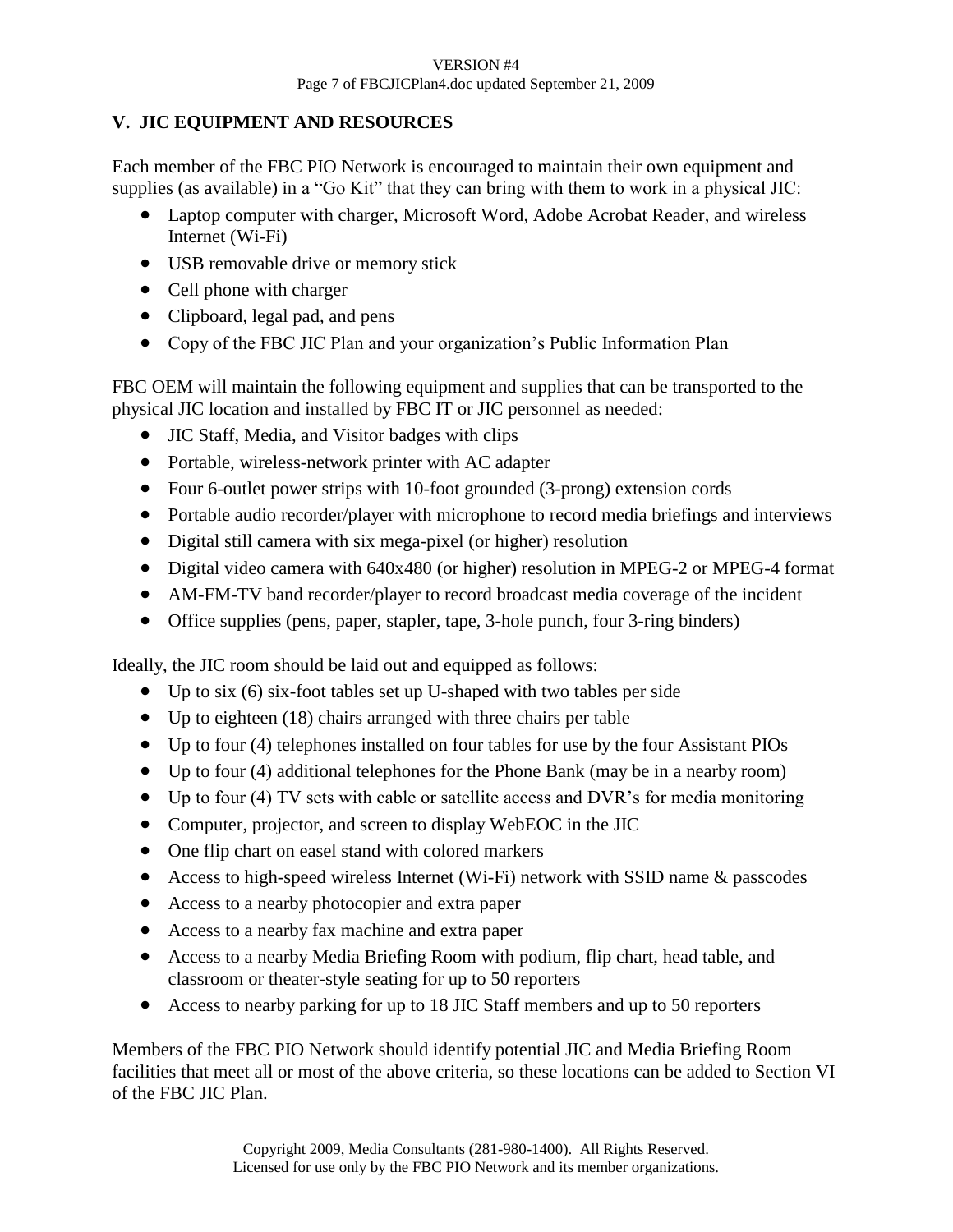#### VERSION #4 Page 8 of FBCJICPlan4.doc updated September 21, 2009

## **VI. PHYSICAL JIC FACILITIES**

The following County-owned buildings are available to host a Physical JIC facility:

**Primary JIC:** Media/Training Room on 1<sup>st</sup> floor of FBC EOC at 307 Fort Street in Richmond PIO Phone: 281-238-3462 JIC Phones: 281-238-3407, 281-238-3408, 281-238-3432 JIC Fax: 281-238-3459 Phone Bank: 281-238-1021 and 1022 and 1023 and 1024

This JIC facility is located in the same hurricane-resistant building as the FBC EOC. The entire building is equipped with generators and Wi-Fi. The PIO could work in the  $2<sup>nd</sup>$ -floor Command Room which is equipped with computer access to a printer, PIER, WebEOC, video conferencing, 2 TV screens for media monitoring, computer projector and a SmartBoard screen. Up to four Phone Bank members can log media and community inquiries in the  $2<sup>nd</sup>$ -floor Message Center. The Assistant PIOs and other JIC staff can work in the  $1<sup>st</sup>$ -floor Media/Training Room that has two telephones and one speakerphone available. The same room could be used for media briefings but space would be limited. (See room layout in Section VII.) Access to a photocopier and fax machine is available down the hallway. Media parking is available on the streets surrounding the EOC building and the county parking lot on the northeast corner.

**Secondary JIC:** Room 200 of Precinct 1 Constable's office at 1517 Ransom Road in Richmond JIC Phones: 281-341-4532, 4533, 4534, 4536, 4537, and 4538 JIC Fax: 281-341-4545

This JIC facility is located near the Sheriff's Office less than 1 mile from the FBC EOC. If county courts close prior to a hurricane, constables would be assigned law enforcement duties, so their office space would be available for a JIC equipped with 7 computers, laser printer, fax, photocopier, 6-10 phone lines, and Wi-Fi. The office space includes a break room with conference table and 8 chairs. The Chief Deputy's office could be used as the PIO's office. Across the hall, the J.P. courtroom could be used as a Media Briefing Room to seat up to 200 people in wooden pews. The building's generators would power the Constable's offices but do not provide emergency power or air conditioning for the J.P. courtroom.

**Tertiary JIC:** HHS Classroom of Rosenberg Annex at 4520 Reading Road in Rosenberg JIC Phones: (To be determined by HHS)

This JIC facility is located 2.5 miles from the FBC EOC in the Health & Human Services building, so HHS may use this classroom as an EOC for a public health emergency. The classroom can be divided into two sections seating up to 75 people classroom-style. The west section is equipped with Wi-Fi, two cable TV sets for media monitoring, a computer to monitor WebEOC, and a computer projector. The room is pre-wired for 20 phone lines using HHSassigned phone numbers from around the rest of the building. A small conference room can seat 12 people around a rectangular conference table. A staff lounge is equipped with a microwave and refrigerator, and can seat 12 people around six small tables. Three public restrooms are available nearby. The building's generators provide emergency lighting only but not air conditioning. The classroom could be used as a JIC or Media Briefing Room if not being utilized by HHS.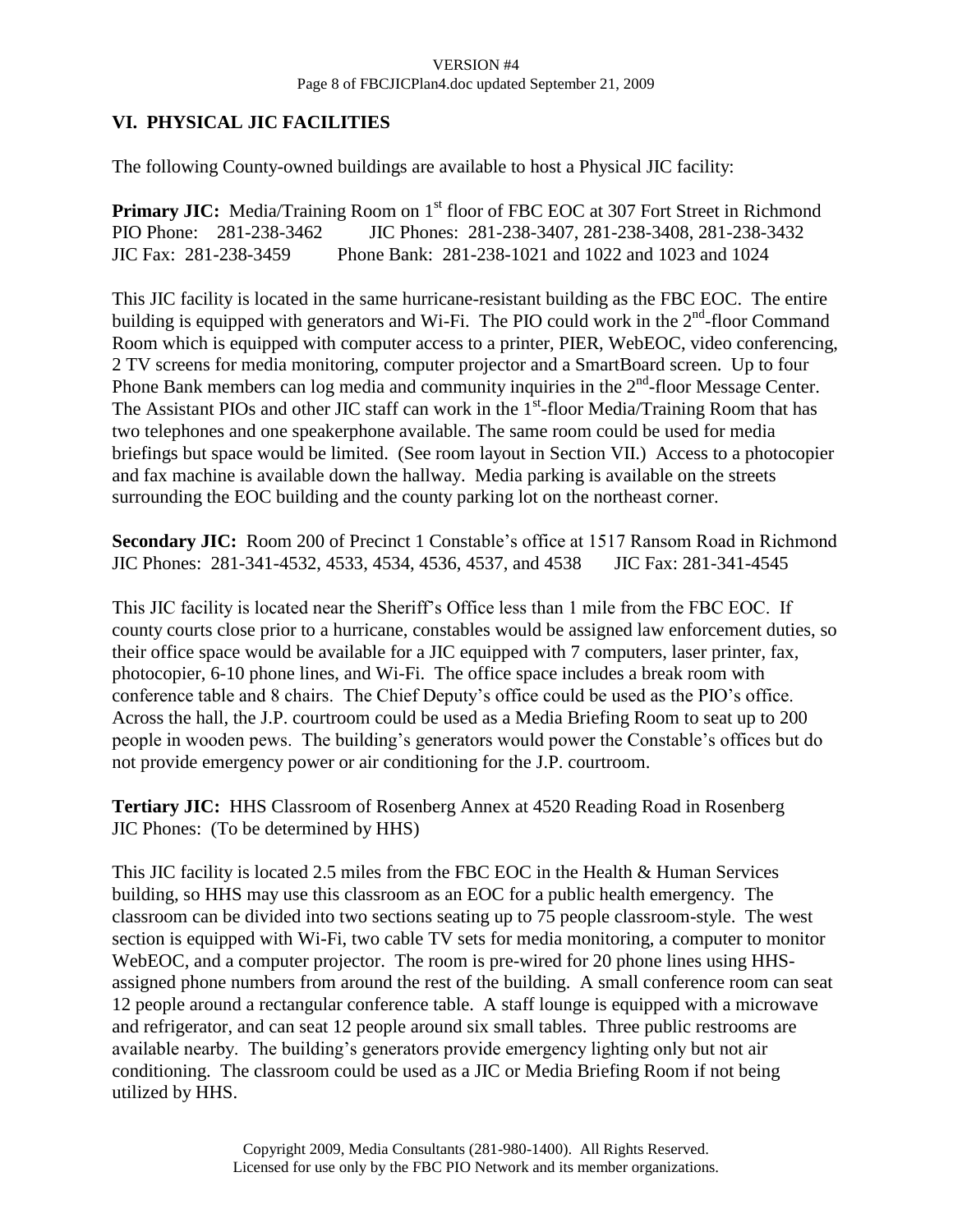#### VERSION #4 Page 9 of FBCJICPlan4.doc updated September 21, 2009

In addition, the following locations may be available for use as a Media Briefing Room:

- Grand Hall of the Sheriff's Office located at 1410 Ransom Road in Richmond
- Meeting Rooms at the George Memorial Library at 1001 Golfview Drive in Richmond
- Training Room in the Public Safety Building at 3845 Cartwright Road in Missouri City

## **VII. ROOM LAYOUT OF PRIMARY JIC**

The following Room Layout of the Primary JIC, seating assignments, and telephone assignments is subject to modification by the PIO or Assistant PIO/JIC Manager based on available staffing, equipment, and the needs of the incident.

The telephone (281-238-3407) in the Closet should be moved to the JIC table for Incoming calls. The telephone (281-238-3408) on the wall near by hallway door should be used for Outgoing calls. The speakerphone (281-238-3432) should be used for JIC Staff briefings by the PIO.

The portable white board can be used as a JIC Status Board. If WebEOC is displayed live on the projector screen, then the portable white board could be moved to another wall.



Copyright 2009, Media Consultants (281-980-1400). All Rights Reserved. Licensed for use only by the FBC PIO Network and its member organizations.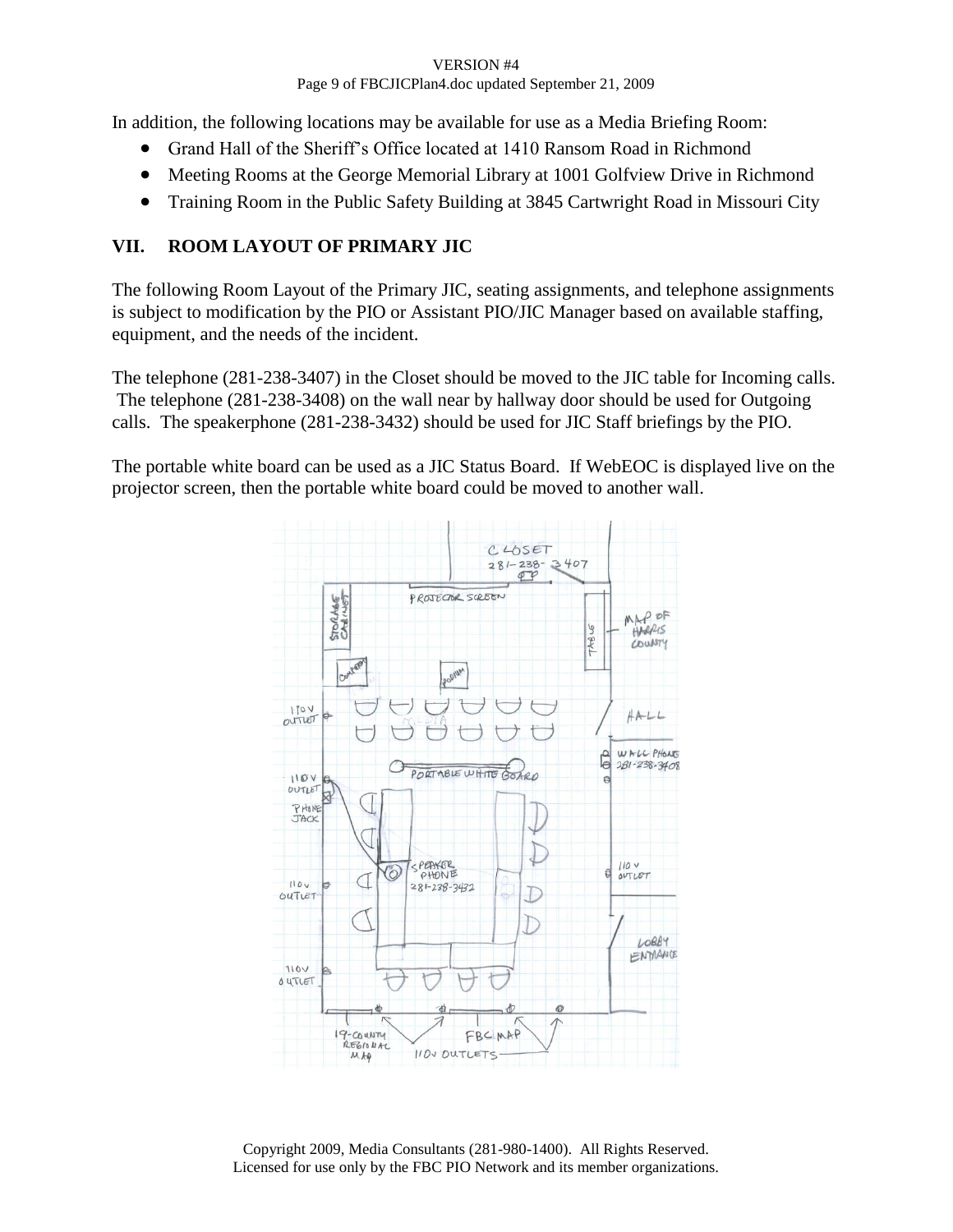#### VERSION #4 Page 10 of FBCJICPlan4.doc updated September 21, 2009



## **VIII. VIRTUAL JIC FACILITIES**

FBC OEM has created a "Fort Bend County Joint Information Center" website (www.fbcjic.org) through the PIER System that will be used as the common Virtual JIC platform. All members of the FBC PIO Network (whether or not their organization has their own PIER site) will be added as PIER Users able to log in to the FBC JIC site:

| To log in, visit: | http://www.piersystem.com/logon                               |
|-------------------|---------------------------------------------------------------|
| User Name:        | (Same as your work e-mail address before the $\omega$ symbol) |
| Password:         | (Selected by the User)                                        |

Your PIER password must be a minimum of six characters including at least one capital letter, at least one lower-case letter, and at least one numeral.

If you are not presently a PIER System User, contact the FBC OEM's Regional Public Information System Administrator at 281-342-6185 to request a User Name and obtain PIER System training. See Appendix B for PIER System Job Aids.

WebEOC will be used as the common Status Board. All members of the FBC PIO Network will be added as WebEOC Users able to log in to the Regional and FBC WebEOC site:

| To log in, visit: | http://aireoc.com/houston                                 |
|-------------------|-----------------------------------------------------------|
| User Name:        | (Lastname Firstname Last4digits SSN, e.g. joes mith 9876) |
| Password:         | (Selected by the User)                                    |

Your WebEOC password must be a minimum of six characters including at least one capital letter, at least one lower-case letter, and at least one numeral.

If you are not presently a WebEOC User, contact the FBC OEM's Senior Planner at 281-342- 6185 to request a User Name and obtain WebEOC training. See Appendix C for WebEOC Job Aids.

The PIO or Assistant PIO/JIC Manager will assign members of the FBC PIO Network who are unable to staff the Physical JIC to appropriate JIC Specialist roles that they can perform through the Virtual JIC using PIER and WebEOC from their office, home, or other work location during their scheduled shift.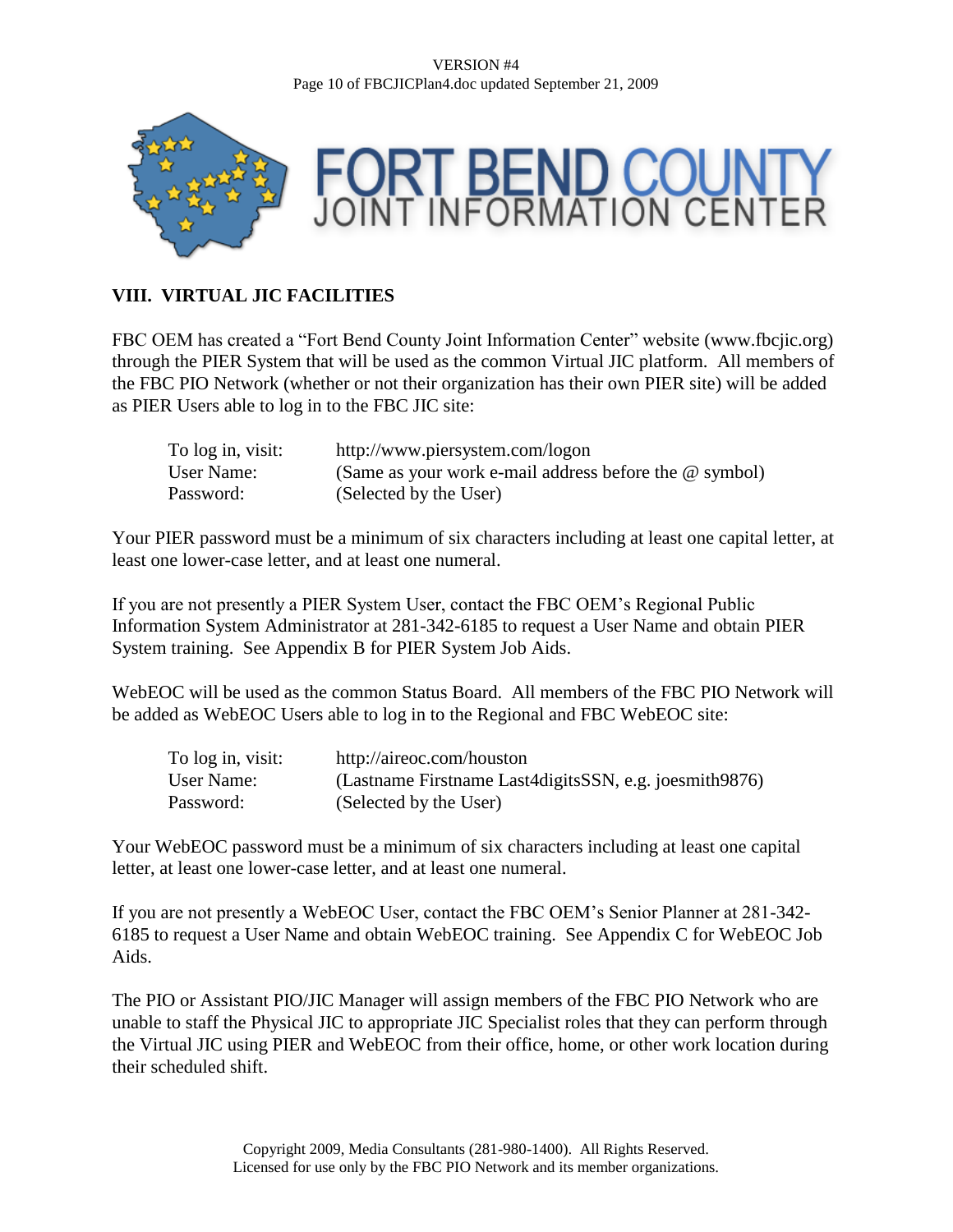#### VERSION #4 Page 11 of FBCJICPlan4.doc updated September 21, 2009

It's critical that you remain logged in and available during your entire work shift to input or reply to new inquiries routed to you, write or vet new documents, monitor media coverage or public rumors, interact in the web-based PIER Conference Room, and reply promptly to messages sent to you by other Physical or Virtual JIC participants.

Inquiries entered into PIER by the Phone Bank or JIC Staff members can be transferred to appropriate FBC PIO Network members for response.

All approved documents posted on the FBC JIC website can be automatically posted using RSS feeds in the "Recent Updates" section of each PIER site owned by a FBC PIO Network member. Members who do not have their own PIER site can manually post any FBC JIC documents on their own organization's website.

## **IX. COMMAND APPOINTMENT OF PIO**

Before the FBC JIC is activated, Incident/Unified Command should determine who the bestqualified and most-experienced person is to appoint as PIO for the incident.

The PIO or Assistant PIO/JIC Manager will assign members of the FBC PIO Network to appropriate roles in either the Physical or Virtual JIC based on the information provided by members in their Assessment Survey, including their availability, job preference, previous experience, and NIMS training.

See Appendix A for a list of FBC PIO Network members who have completed the training necessary to serve as the PIO, Assistant PIO/JIC Manager, other Assistant PIO roles, and various JIC Specialists.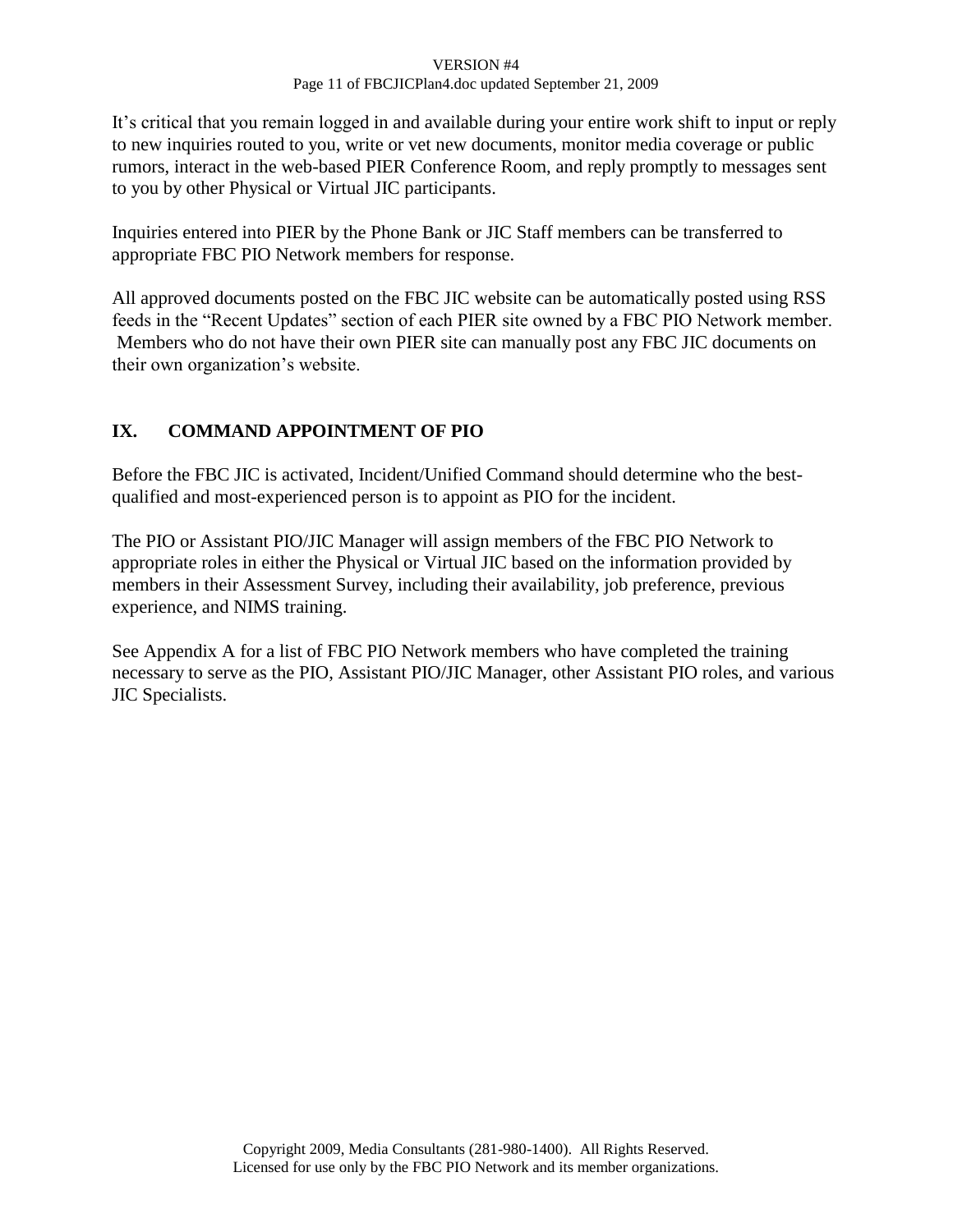## **X. NIMS INCIDENT TYPES**

NIMS classifies all incidents by Type based on the estimated duration of the incident and the size of response required. The following criteria should be used to categorize the incident by NIMS Incident Type and determine what PIO or JIC response is required.

## **Type 5: (No JIC)**

- Incident response and local media coverage is confined within the first Operational Period and often within a few hours after resources arrive on-scene
- No written Incident Action Plan (IAP) is required under Incident Command
- Response personnel are limited to 1 or 2 single resources from one organization
- PIO for a response organization or jurisdiction is able to handle the volume of media and community inquiries internally without establishing a JIC
- Examples include a vehicle fire, robbery, school closing, or brief power outage

## **Type 4: (City or County JIC)**

- Incident response and local media coverage is usually limited to one Operational Period of 12 hours or less; ICS, EOC, or JIC staffing will require only one work shift
- No written Incident Action Plan (IAP) is required under Incident Command
- Response personnel are from one organization or within one city or county jurisdiction
- PIO for a response organization or jurisdiction needs up to four Assistants to work up to 12 hours to handle the volume of media and community inquiries
- Examples include a large building fire, hazmat release, school bus accident, or tornado

## **Type 3: (County or Regional JIC)**

- Incident response and local media coverage may extend into multiple Operational Periods of 12 hours or longer; ICS, EOC, or JIC staffing will require multiple work shifts
- A written Incident Action Plan (IAP) may be required under Unified Command
- Response personnel come from multiple organizations and/or affect multiple jurisdictions
- Assistant PIOs each need one or more Specialists on multiple work shifts to manage a Public Information program for several days
- Examples include a plant explosion, train derailment, school shooting, or flooding

## **Type 2: (Regional or State JIC)**

- Incident response and state/regional media coverage may last multiple days or weeks; ICS, EOC and JIC staffing will require multiple work shifts and staff replacements
- A written Incident Action Plan (IAP) will be required under Unified or Area Command
- Response personnel from other counties, regions, state or national organizations arrive to supplement local city/county resources
- PIOs from multiple Response Partners form several physical and virtual JICs in the area
- Examples include a multi-county hurricane, flood or wildfire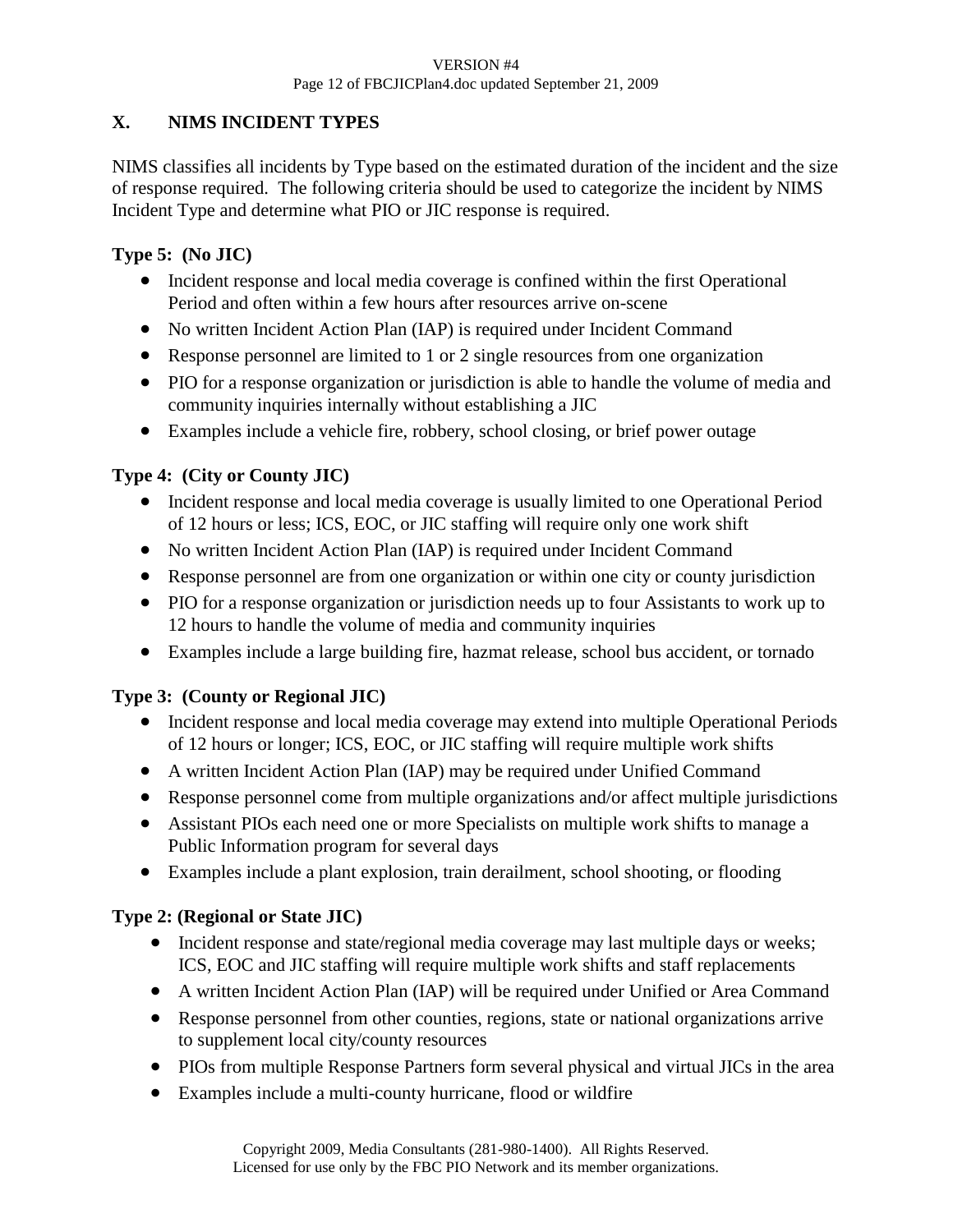#### VERSION #4 Page 13 of FBCJICPlan4.doc updated September 21, 2009

## **Type 1: (National JIC)**

- Incident response and national media coverage will last multiple weeks or months
- ICS, EOC and JIC staffing will require multiple work shifts and staff replacements
- Emergency Support Functions are activated under the National Response Framework
- PIOs from multiple Response Partners form multiple local, state, and/or national JICs
- Examples include a major terrorist attack, Katrina-type hurricane, or national pandemic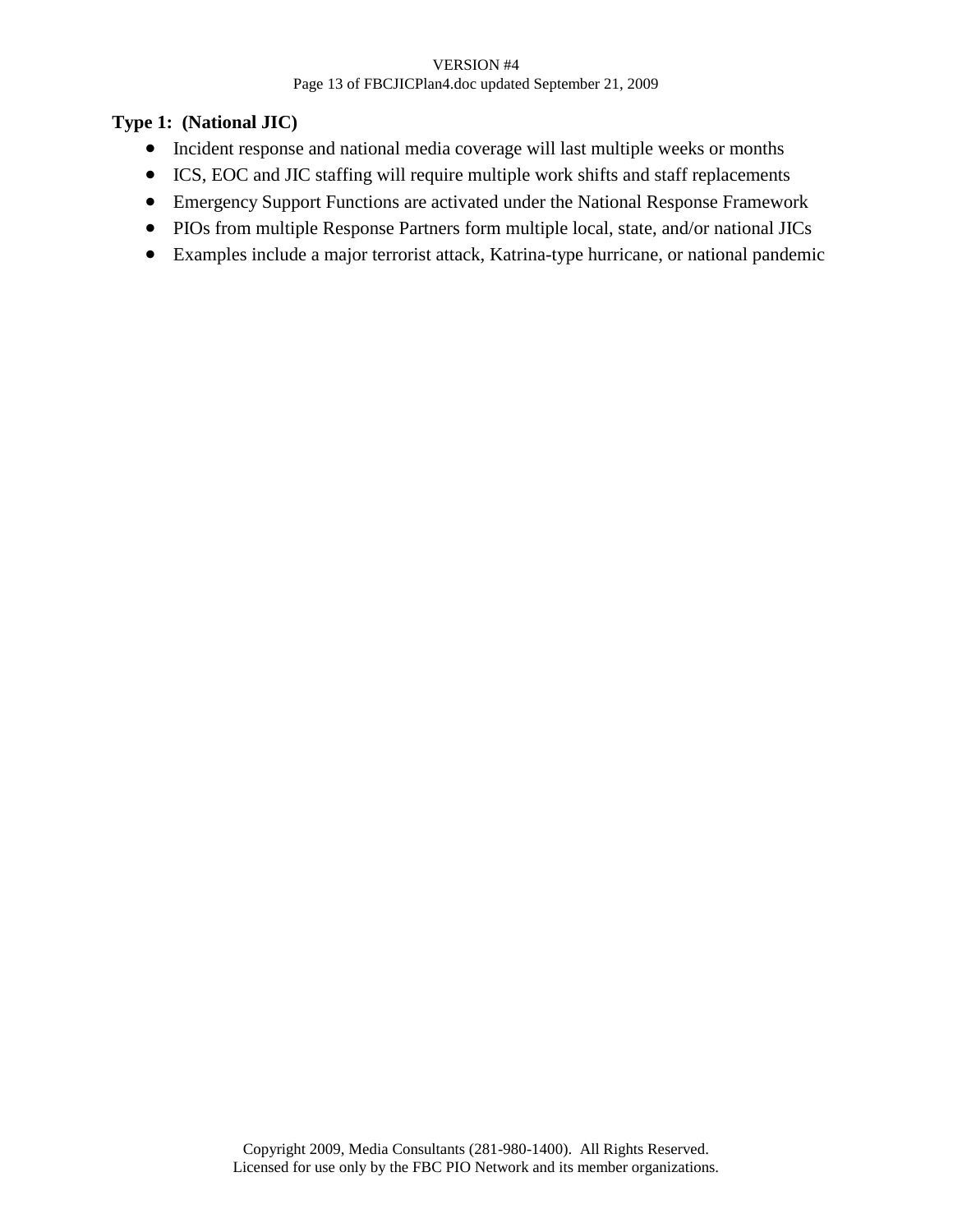#### VERSION #4 Page 14 of FBCJICPlan4.doc updated September 21, 2009

## **XI. FBC JIC ORGANIZATION CHARTS**

NIMS encourages the JIC organization structure to be flexible and scalable to fit the size, type, and complexity of the incident as well as the resources (personnel, equipment, and facility workspace) available to respond.

The Public Information Officer (PIO) is a Command Staff position that reports directly to Command – either the Incident Commander (IC) or Unified Command (UC) – that operates from a Command Post or Emergency Operations Center. The PIO (or Assistant PIO/JIC Manager on each work shift) can expand, contract, or modify the JIC Organization Chart to add, delete, or merge Assistant PIOs, JIC Specialists, and other positions as needed. The PIO may also appoint a Deputy PIO on each work shift who has the same authority and qualifications as the PIO.

Detailed Position Descriptions, Position Qualifications, Responsibilities, Job Aids, and Information Exchange Matrices for each PIO, Assistant PIO, and JIC Specialist position are available in Section III, Appendix A, and Appendix B of the NRT JIC Model.

The JIC is organized around three functions that usually occur in this chronological order:

- 1. **Information Gathering** of facts from Command, WebEOC, and reports from Response Partners, media, public, and other stakeholders
- 2. **Information Production** of accurate information approved by Command and disseminated to the media and public using virtual JIC website, e-mail, and other tools
- 3. **Information Communication** to conduct briefings and respond to inquiries from the media, public, and other stakeholders received by phone, e-mail, website, or in-person

## **Type 5 Incident (No JIC):**

Before a JIC is formed, the Initial PIO may perform all three functions alone, or if staffing permits, the Initial PIO may assign up to three Assistants to perform assigned functions:



FBC JIC Organization Chart: Initial PIO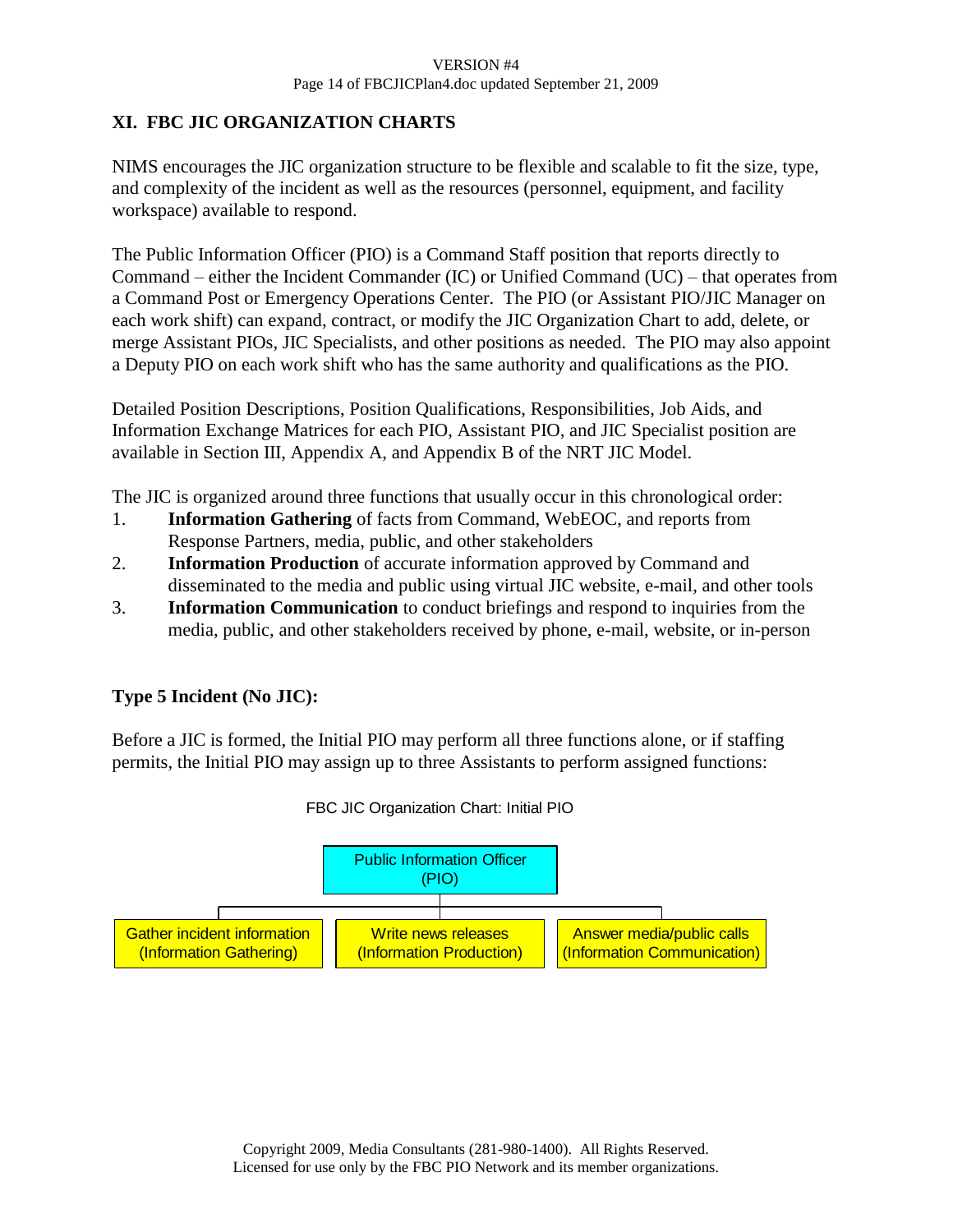#### VERSION #4 Page 15 of FBCJICPlan4.doc updated September 21, 2009

## **Type 4 JIC:**

The PIO will probably spend most of his/her time outside of the JIC: meeting with Command or EOC officials, developing an overall Public Information strategy, and conducting media briefings or interviews, so the Assistant PIO/JIC Manager remains inside the JIC to manage its operations as directed by the PIO. The other three Assistant PIOs perform their assigned functions.



WebEOC serves as the FBC EOC's Status Board administered by the FBC EOC's Planning Section Chief or EOC Manager. The FBC JIC's PIER Site will serve as a Virtual JIC managed by the FBC OEM's Regional Public Information System Administrator. The FBC EOC's Phone Bank is managed by the FBC EOC's Communications Director and staffed by Citizen Support Team members and other volunteers trained to log all inquiries from the media, community, and other stakeholders. The FBC OEM's Alert AM 1670 radio station is managed by the FBC OEM's Planning Director and is recorded and programmed by Media Consultants.

A Type 4 JIC is designed to operate for one Operational Period of up to 12 hours. However, if the incident or resulting media coverage is expected to last longer than 12 hours, then the PIO or Assistant PIO/JIC Manager should recruit more FBC PIO Network members and Response Partners to work either two 12.5-hour shifts or three 9-hour work shifts, such as:

|                 | <b>Day Shift:</b> $6:30$ a.m. to $7:00$ p.m.                   |
|-----------------|----------------------------------------------------------------|
|                 | <b>Night Shift:</b> $6:30 \text{ p.m.}$ to $7:00 \text{ a.m.}$ |
| A Shift:        | 6:00 a.m. to $3:00$ p.m.                                       |
| <b>B</b> Shift: | 2:00 p.m. to $11:00$ p.m.                                      |
| C Shift:        | 10:00 p.m. to 7:00 a.m. (if needed)                            |

These schedules provide a 30-minute or 1-hour overlap for the outgoing work shift to brief the incoming work shift and provide for a smooth transition.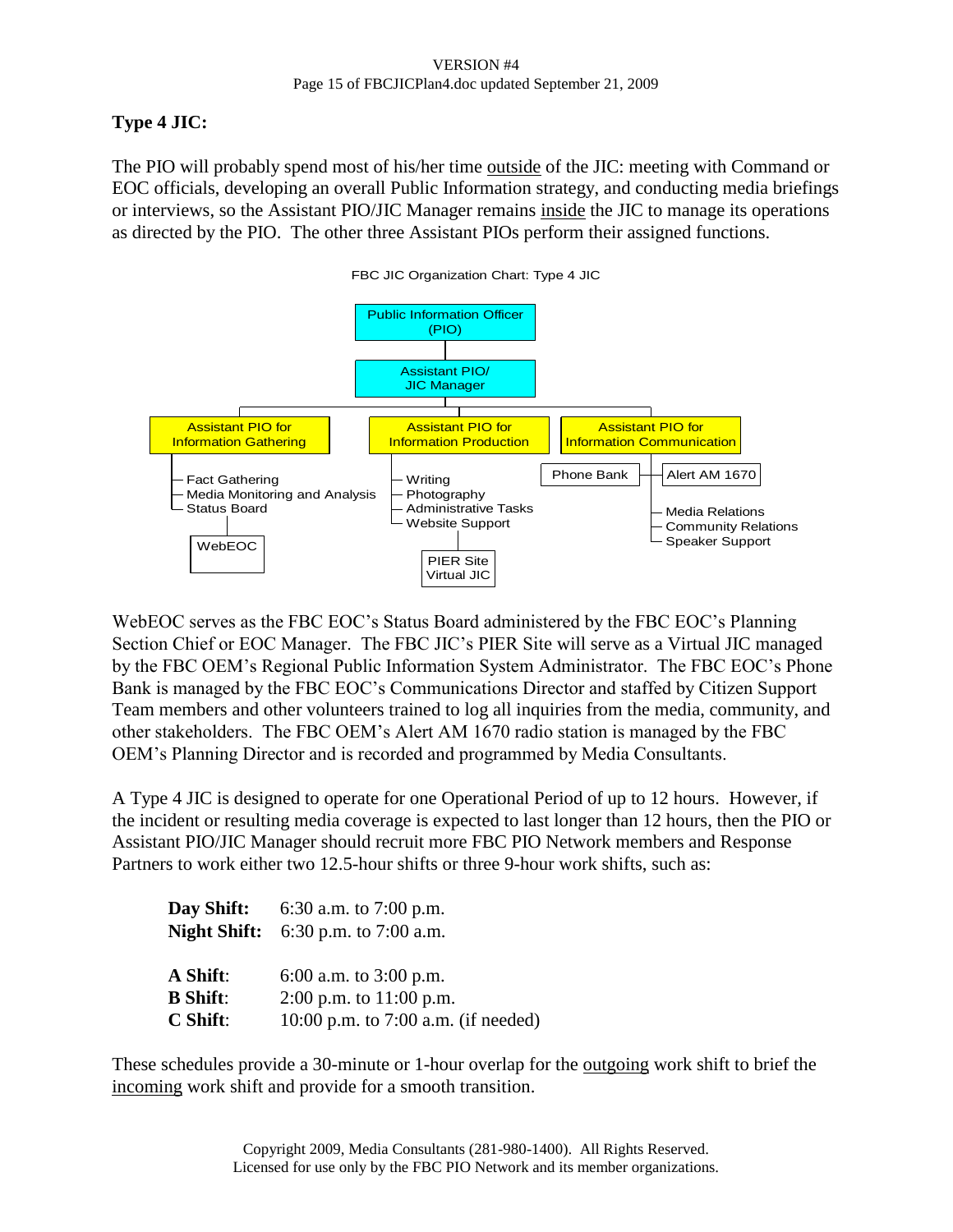#### VERSION #4 Page 16 of FBCJICPlan4.doc updated September 21, 2009

## **Type 3 JIC:**

If any Assistant PIO is unable to perform all of their assigned functions in a timely manner, then the PIO or Assistant PIO/JIC Manager may recruit additional FBC PIO Network members to work as Specialists (or other appropriate job titles) assigned to perform a specific function.



Response positions below the Assistant PIO level may be staffed by more than one person based on the needs of the incident. For example, the PIO or Assistant PIO/JIC Manager may assign 2-3 Writers to produce various news releases, fact sheets, or briefing statements, or may assign 2-3 Fact Gathering Specialists to gather incident information from multiple Response Partners, especially early in the incident.

If staffing is limited, functions not specifically assigned to a Specialist would be performed by the appropriate Assistant PIO, or related functions (such as Media Monitoring and Rumor Control) could be merged.

Because a Type 3 JIC will require staffing on multiple work shifts for several days, the PIO or Assistant PIO/JIC Manager will need to recruit additional Specialists from the FBC PIO Network, other Response Partners, or the Houston/Galveston Regional PIO Network to cover all JIC work shifts.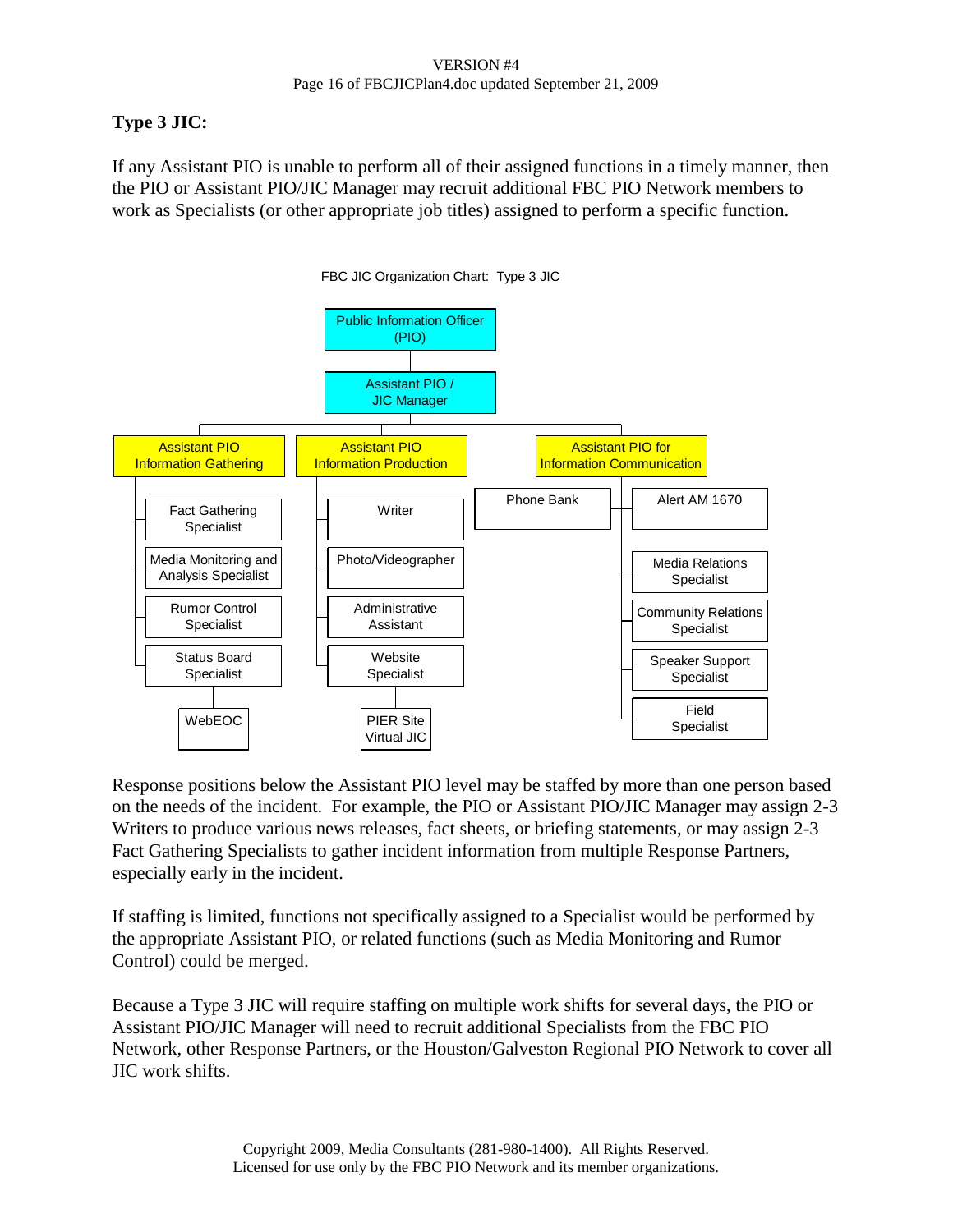## **Type 2 JIC:**

Type 2 incidents impact more community residents and draw more state, regional, and national media coverage that may require formation of a Regional or State JIC. The PIO or Assistant PIO/JIC Manager may find it helpful to split the Assistant PIO for Information Communications functions into separate Media Relations and Community Relations functions. The Phone Bank will log and route inquiries to Assistant PIO for Media Relations or Community Relations as appropriate. The Community Support Specialist will plan community meetings and outreach programs to inform local residents and community leaders.



If the incident results in multiple field locations (e.g., damage locations, shelter locations, point of distribution locations), then multiple Field Specialists may be required to escort and brief the media in the field.

Because a Type 2 JIC will require staffing on multiple work shifts for several days or weeks, the PIO or Assistant PIO/JIC Manager will need to recruit Specialists from the FBC PIO Network or the Houston/Galveston Regional PIO Network to cover all JIC work shifts.

The PIO or Assistant PIO/JIC Manager will need to coordinate with other JICs in the area, such as the Harris County JIC at Houston TranStar or the State of Texas JIC in Austin.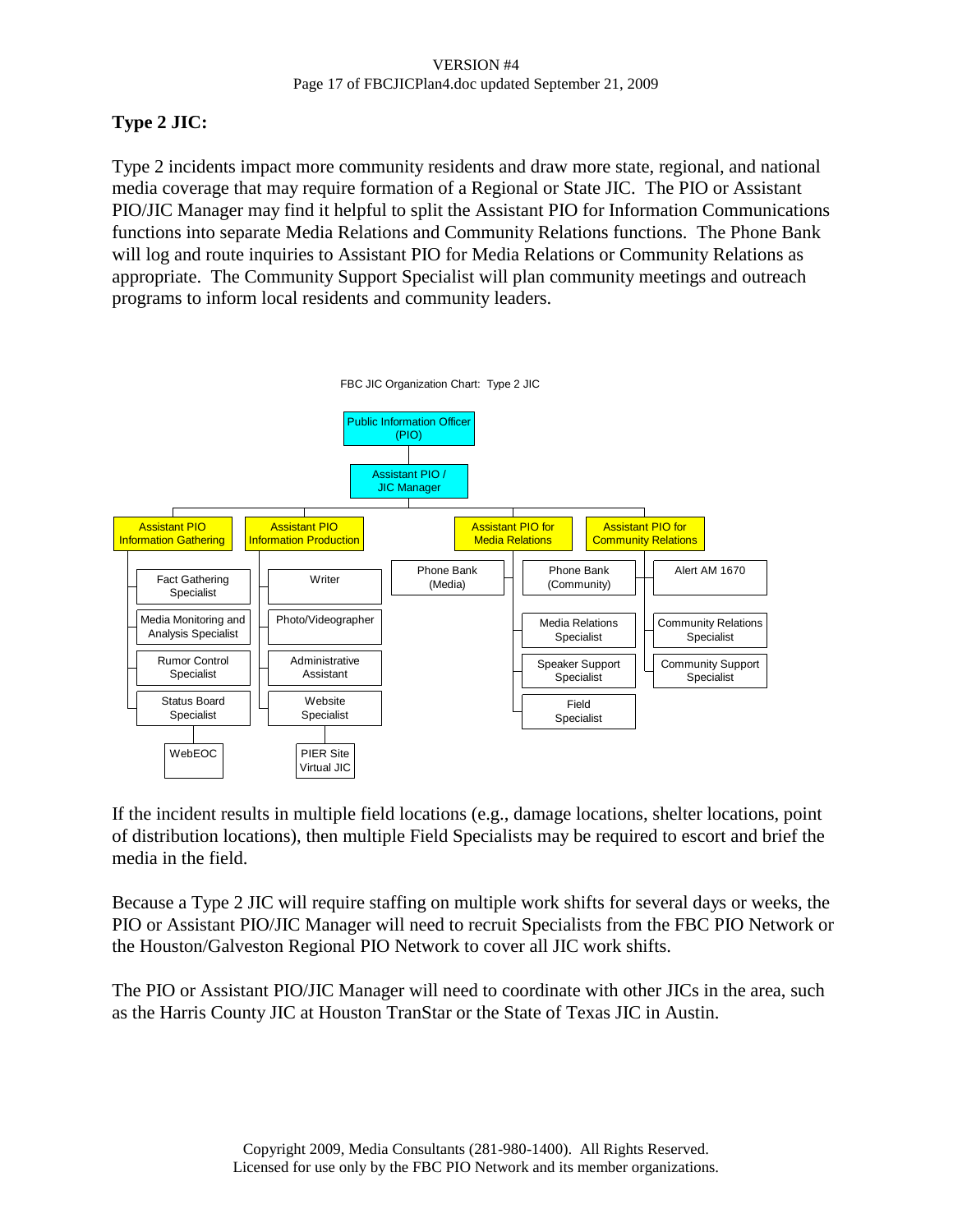#### VERSION #4 Page 18 of FBCJICPlan4.doc updated September 21, 2009

## **Type 1 JIC:**

A Type 1 incident is the most complex, requiring national resources to safely and effectively manage and operate, so response and recovery operations are coordinated under NIMS National Response Framework.

Under the National Response Framework, DHS/FEMA is responsible for Emergency Support Function #15 or External Affairs, but DHS/FEMA uses an internal FEMA organization chart that unfortunately is not NIMS-compliant.

ESF #15 integrates and coordinates the functions of six External Affairs divisions: State/Local/Tribal Affairs, Congressional Affairs, Community Relations, Planning & Products, Private Sector Affairs, and the ESF #15 Joint Information Center (which is only responsible for Media Relations). Writing, website, and strategy/message development functions are managed by the Planning & Products division that operates outside of the ESF #15 JIC.

All six External Affairs divisions will usually co-locate with the Joint Field Office (JFO), although the ESF #15 JIC could co-locate with a state-operated JIC if it is not part of the JFO.



Local and State PIOs and Assistant PIO/JIC Managers who may have to integrate their local/state JIC with an ESF #15 JIC for a Type 1 incident should complete NIMS IS-800.b (Introduction to the National Response Framework) and NIMS IS-250 (ESF #15 External Affairs) training.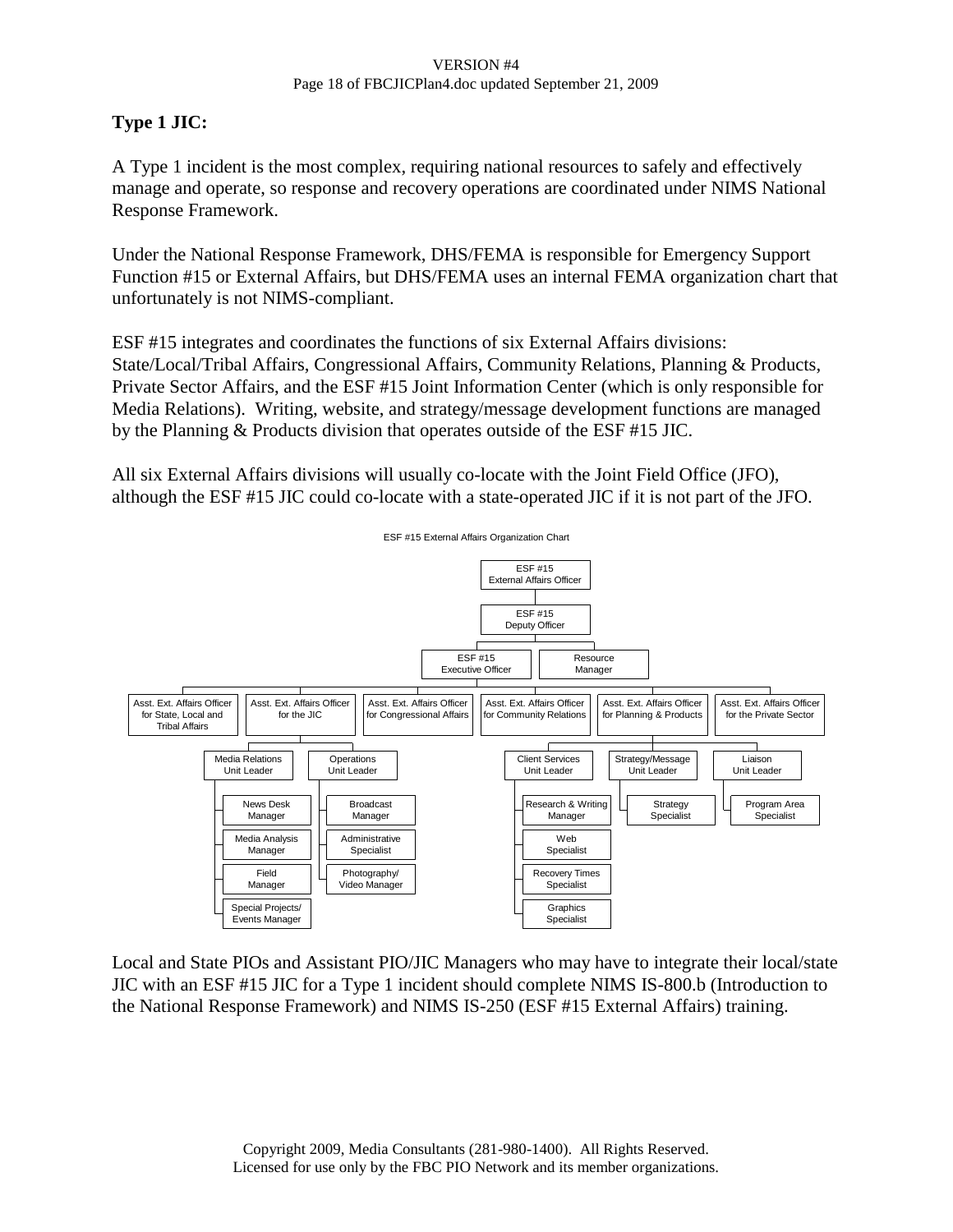#### VERSION #4 Page 19 of FBCJICPlan4.doc updated September 21, 2009

## **XII. JIC ROLES AND RESPONSIBILITIES**

Each JIC role is assigned the following responsibilities and tasks to perform:

## **Public Information Officer (or Deputy PIO on other work shifts):**

- Responsible for overall management of the JIC
- Coordinates with PIOs at other JICs (such as Area, Support, or National JIC)
- Develops strategies for collaborative communications with all Response Partners
- Attends Command Staff meetings conducted by IC/UC
- Briefs IC/UC on public information activities and concerns
- Briefs JIC staff on a regular basis about IC/UC activities
- Obtains IC/UC approval prior to distribution of JIC products
- Provides policy and direction to the JIC Manager and Assistant PIOs
- Serves as lead Spokesperson or Moderator for briefings or special events

#### **Assistant PIO/JIC Manager:**

- Manages daily operations of the JIC as directed by the PIO or Deputy PIO
- Plans JIC work schedules, assignments, and logistics needs
- Requests personnel, equipment and supplies needed for JIC operations
- Provides advice/consulting to PIO and coaching/training to JIC staff as needed
- Prepares ICS-214 (Unit Log) from each JIC staff member's ICS-214A (Individual Log)

#### **Assistant PIO for Information Gathering:**

Fact Gathering Specialist:

- Identifies and coordinates with the lead representatives from each Response Partner including local, state, federal, private sector, and non-governmental organizations participating in the JIC (physical or virtual)
- Obtains information from Response Partners regarding incident impact, response, and key messages to share with media and other stakeholders
- Provides information from Response Partners to Status Board Specialist and to APIO for Information Production for development of JIC news products
- Routes inquiries or interview requests to appropriate Response Partner(s)

Status Board Specialist:

- Displays incident information from WebEOC's Significant Event Boards in JIC
- Enters major FBC JIC information into WebEOC's Public Information Board
- Posts copies of approved news releases, incident maps, and other confirmed information on the Status Board in the JIC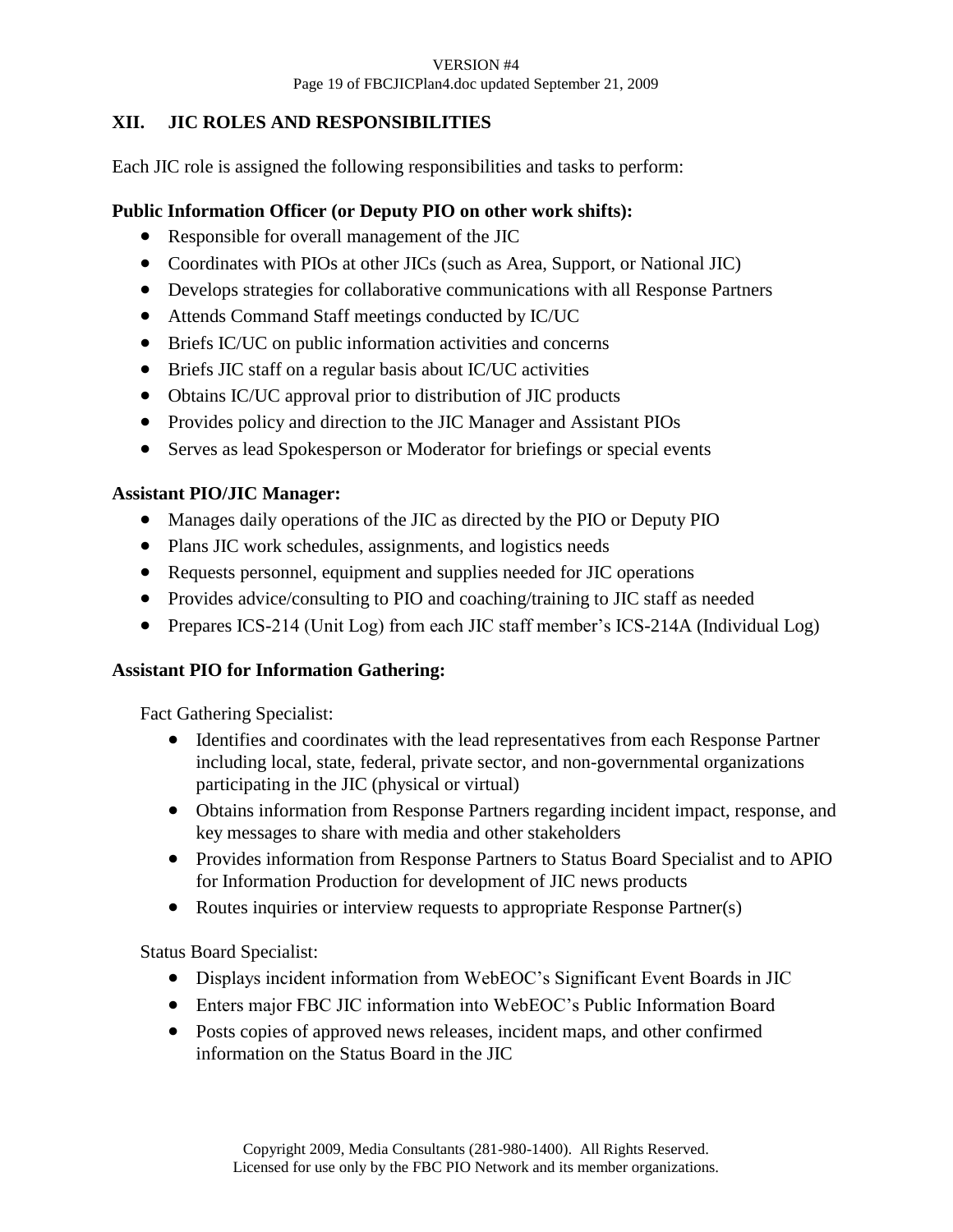#### VERSION #4

#### Page 20 of FBCJICPlan4.doc updated September 21, 2009

Media Monitoring and Analysis Specialist:

- Monitors radio, TV, print and Internet website/blog media coverage
- Notifies Assistant PIO of any media errors, rumors, or new information
- Assistant PIO contacts media outlets or other sources to correct errors or rumors
- Notifies Assistant PIO for Information Production about any error or rumor

Rumor Control Specialist:

- Identifies and reports any rumors that may cause issues or problems to the Assistant PIO for Information Gathering
- Verifies the accuracy of the rumor and document results
- Reports results of each rumor investigation to the Assistant PIO for Information Gathering for correction
- Maintains a file of each rumor investigation

## **Assistant PIO for Information Production:**

Writer:

- Reviews information provided by Information Gathering
- Uses templates to draft media advisories, news releases, and other products
- Obtains approval from Assistant PIO, PIO, and IC/UC before distribution
- Routes approved documents to Website Specialist and Information Communication

Photographer/Videographer:

- Shoots and edits photographs of newspaper/magazine quality
- Shoots and edits video of broadcast or Internet quality
- Catalogs and manages all photos and videos
- Provides all photos and videos to the Administrative Assistant for the casebook and to the Website Specialist for posting on the JIC website

Administrative Assistant:

- Works with Logistics Section to acquire, set up and run audio/visual support for briefings
- Provides support for media briefings and community meetings
- Produces a casebook available in the JIC or stored on the JIC website
- Provides all JIC files and products to the Planning Section's Documentation Unit
- Photocopies, assembles, and distributes briefing packets
- Photocopies, files, and catalogs all JIC materials
- Maintains media credentialing records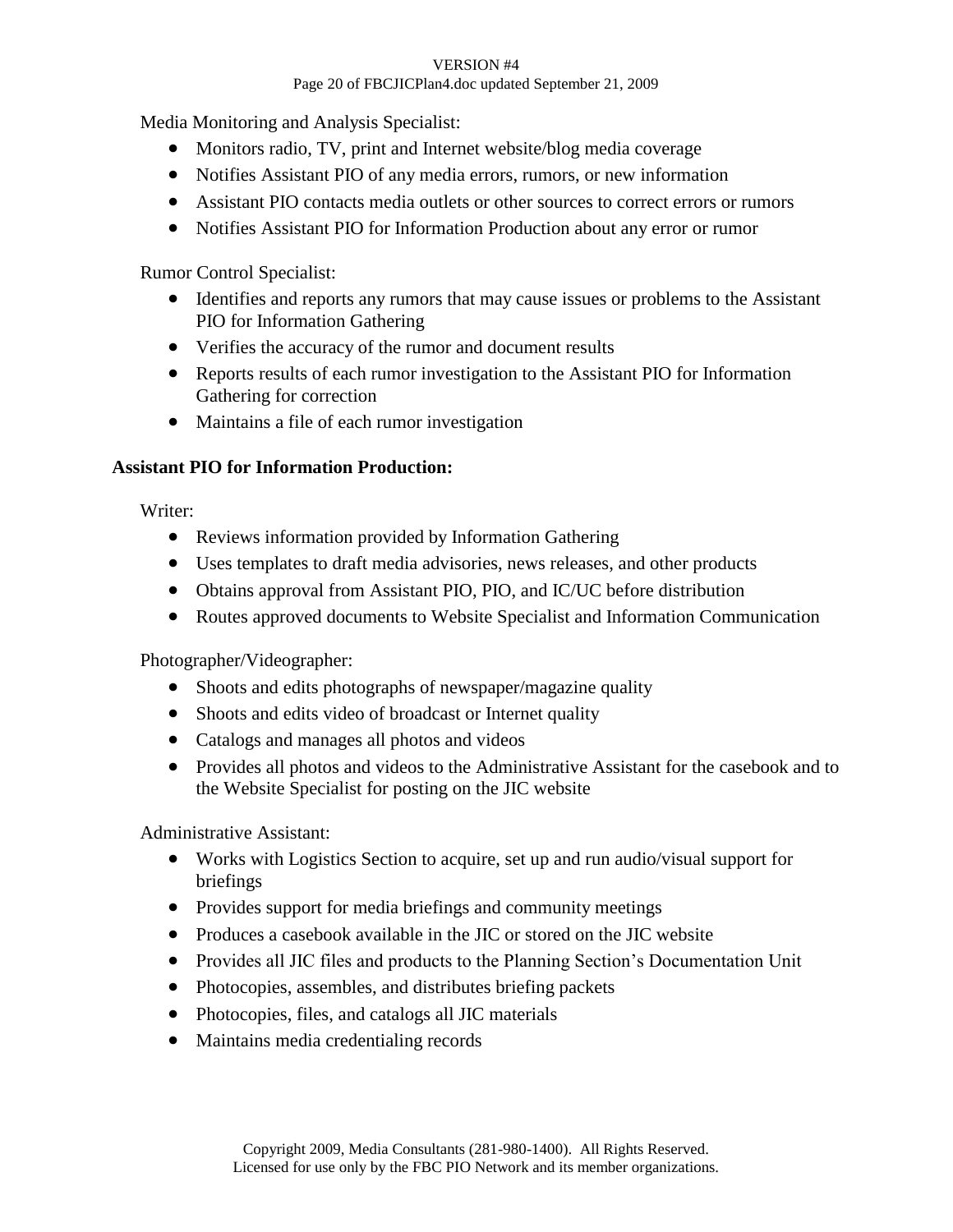#### VERSION #4

#### Page 21 of FBCJICPlan4.doc updated September 21, 2009

Website Specialist:

- Adds JIC staff as PIER System Users; sets up messaging and conference calls
- Inputs inquiries received by phone; manage inquiries received by e-mail
- Posts approved documents, photos and video on JIC website
- Maintains contact lists; e-mails documents to appropriate stakeholders
- Provides reports on JIC activities, performance, and website hits

## **Assistant PIO for Information Communication:**

Phone Bank:

- Answers JIC phones; logs inquiries into PIER or on 3-part JIC Inquiry form
- Routes inquiries about specific Response Partners to their lead representative in JIC
- Routes inquiries requiring follow-up to Assistant PIO and Website Specialist

Alert AM 1670 Specialist:

- Writes and records Emergency or General Information messages for Alert AM 1670
- Schedules messages into the WaveCart computer for broadcast on Alert AM 1670

Media Relations Specialist:

- Responds to all Media inquiries as quickly as possible prior to media deadlines
- Conducts media interviews providing approved information
- Schedules on-location interviews with PIO or Field Specialist
- Works with Writer to develop news releases, fact sheets, talking points, etc.

Speaker Support Specialist:

- Identifies, schedules, and prepares Executive/Senior Officials, Command, and Subject Matter Experts for news briefings and media interviews
- Obtains scheduled times for media briefings from PIO or Assistant PIO/JIC Manager
- Coordinates with Administrative Assistant on setup and audiovisual needs for media briefings
- Schedules speakers for any local newspapers' editorial board meetings

Field Specialist:

- Coordinates with Safety Officer on safety rules for escorting media to incident locations
- Escorts media to incident scene or other field locations
- Takes photos and video of the incident scene or other field locations
- Gathers facts from Response Partners at the incident scene
- Disseminates approved information to media or public at the incident scene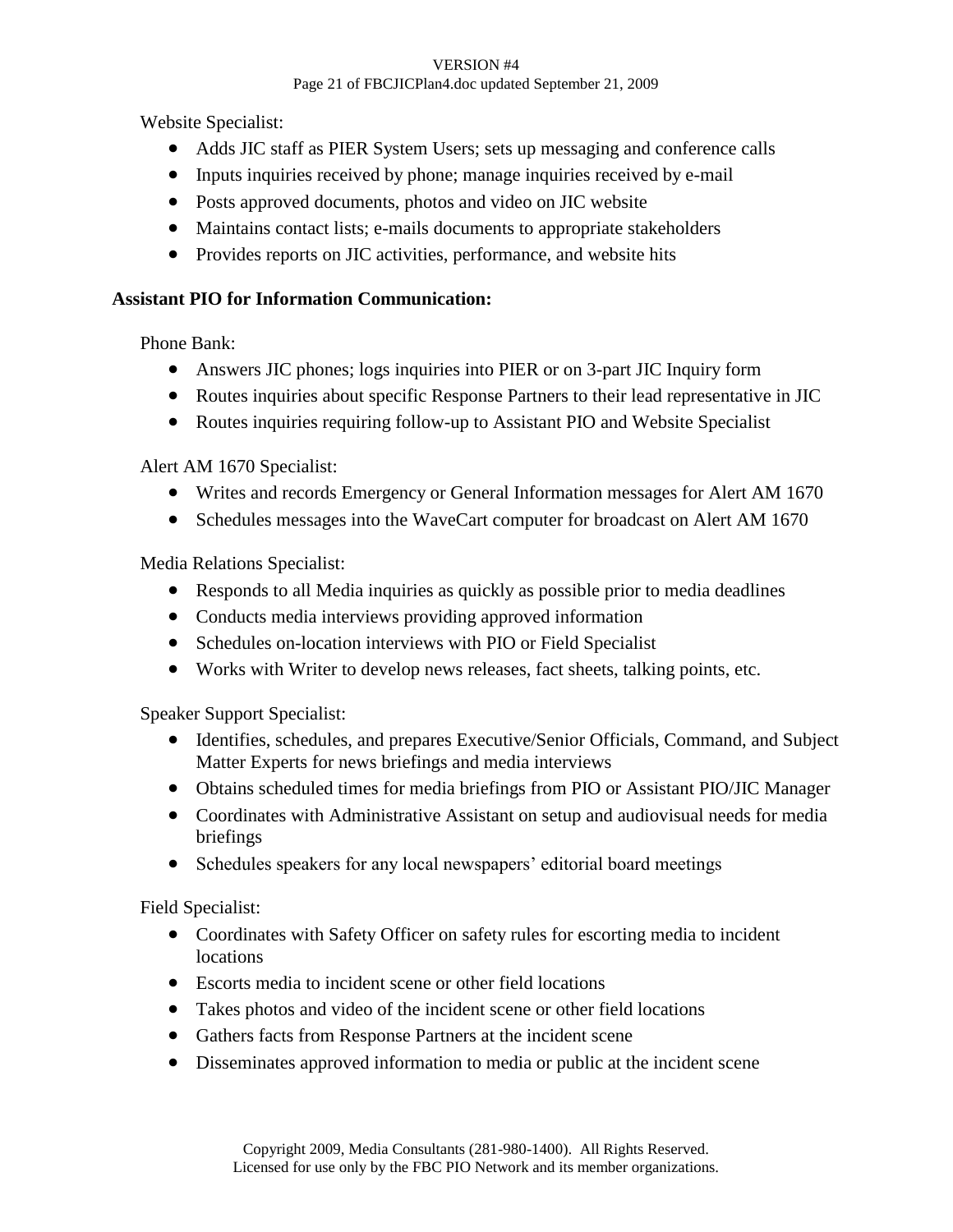#### VERSION #4

#### Page 22 of FBCJICPlan4.doc updated September 21, 2009

Community Relations Specialist:

- Identifies communities affected by the incident; identify community leaders
- Responds to all community inquiries as quickly as possible (within one hour if possible)
- Provides approved information to community leaders and residents; determine their concerns and need for information and assistance
- Works with Writer to address community concerns and need for information

Community Support Specialist:

- $\bullet$  Identifies and schedules appropriate spokesperson(s) such as the PIO, Executive/Senior Officials, Command, and Subject Matter Experts and prepare support materials for them to use at community meetings and community-leader briefings
- Coordinates with the Administrative Assistant about setup and audiovisual needs for community meetings and community-leader briefings
- Participates in meetings hosted by the community

Detailed Position Descriptions, Position Qualifications, Responsibilities, Job Aids, and Information Exchange Matrices for each PIO, Assistant PIO, and JIC Specialist position are available in Section III, Appendix A, and Appendix B of the NRT JIC Model.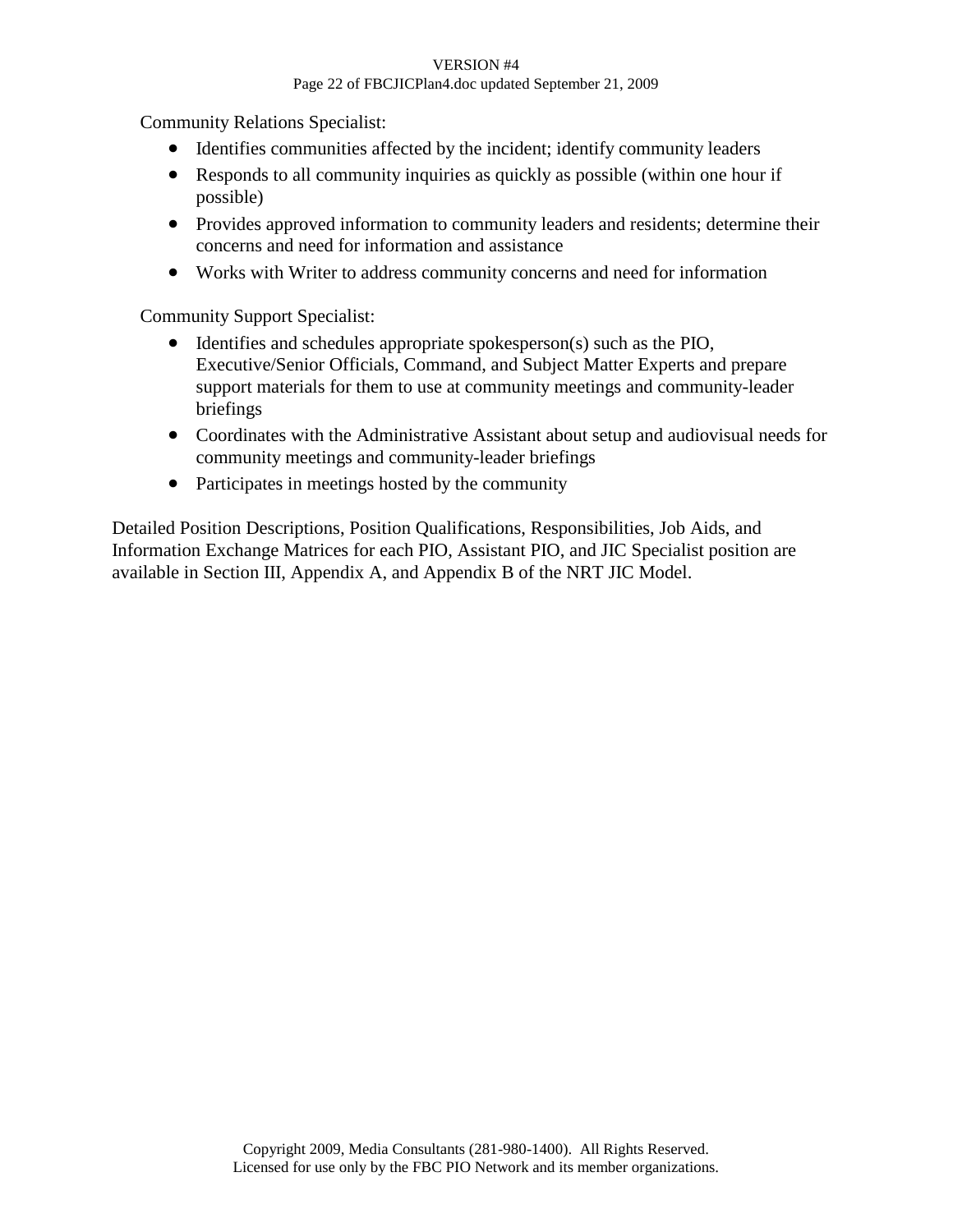## **XIII. JIC CHECKLIST**

The Public Information Officer (PIO) or Assistant PIO (APIO) that supervises the appropriate JIC Staff function (listed in parentheses) should confirm that the following major tasks are performed on each JIC work shift. Each person should review this JIC Checklist and Section XII for additional responsibilities under their assigned JIC role(s).

Fill in the TIME and/or INITIALS of the person who completed each task:

| $\overline{1}$ .                                        | <b>Everyone:</b><br>Complete a ICS-214A Log of each individual's major events/activities performed                                              |
|---------------------------------------------------------|-------------------------------------------------------------------------------------------------------------------------------------------------|
| $\frac{2}{2}$                                           | PIO:<br>Notify JIC staff and Response Partners when JIC will be activated or demobilized                                                        |
| $\frac{3}{2}$                                           | <b>APIO/JIC Manager:</b><br>Set up JIC; assess staff; assign JIC roles; request any additional resources                                        |
| $\frac{4}{1}$                                           | <b>APIO/Communications (Field Specialist):</b><br>Go to incident scene to gather facts, escort media, and/or take photos on-scene               |
| $\frac{1}{\sqrt{2}}$ 5.                                 | PIO:<br>Obtain incident briefing from Command or EOC Manager; brief JIC staff                                                                   |
| $\frac{1}{\sqrt{1-\frac{1}{2}}}\frac{6}{1-\frac{1}{2}}$ | <b>APIO/Gathering (Fact Gathering):</b><br>Obtain latest incident facts or news release info from each Response Partner                         |
| $\frac{1}{\sqrt{1-\frac{1}{2}}}$                        | <b>APIO/Gathering (Status Board):</b><br>Display WebEOC in JIC; enter Public Information into WebEOC                                            |
| $\sim$ 8.                                               | <b>APIO/Gathering (Media Monitoring):</b><br>Monitor media coverage for errors, rumors or new info                                              |
| $\frac{1}{\sqrt{1-\frac{1}{2}}}\frac{9}{2}$ .           | <b>APIO/Gathering (Rumor Control):</b><br>Investigate, verify, and correct rumors from media coverage or inquiries                              |
| $\frac{10}{2}$                                          | <b>APIO/Communications (Phone Bank):</b><br>Log and review inquiries from media, community $\&$ other stakeholders                              |
| $\frac{11}{2}$                                          | <b>APIO/Communications (Media and Community Relations):</b><br>Follow-up on outstanding inquiries from media, community $\&$ other stakeholders |
| 12.                                                     | PIO:<br>Develop strategy of messages; set news release deadlines and briefing schedule                                                          |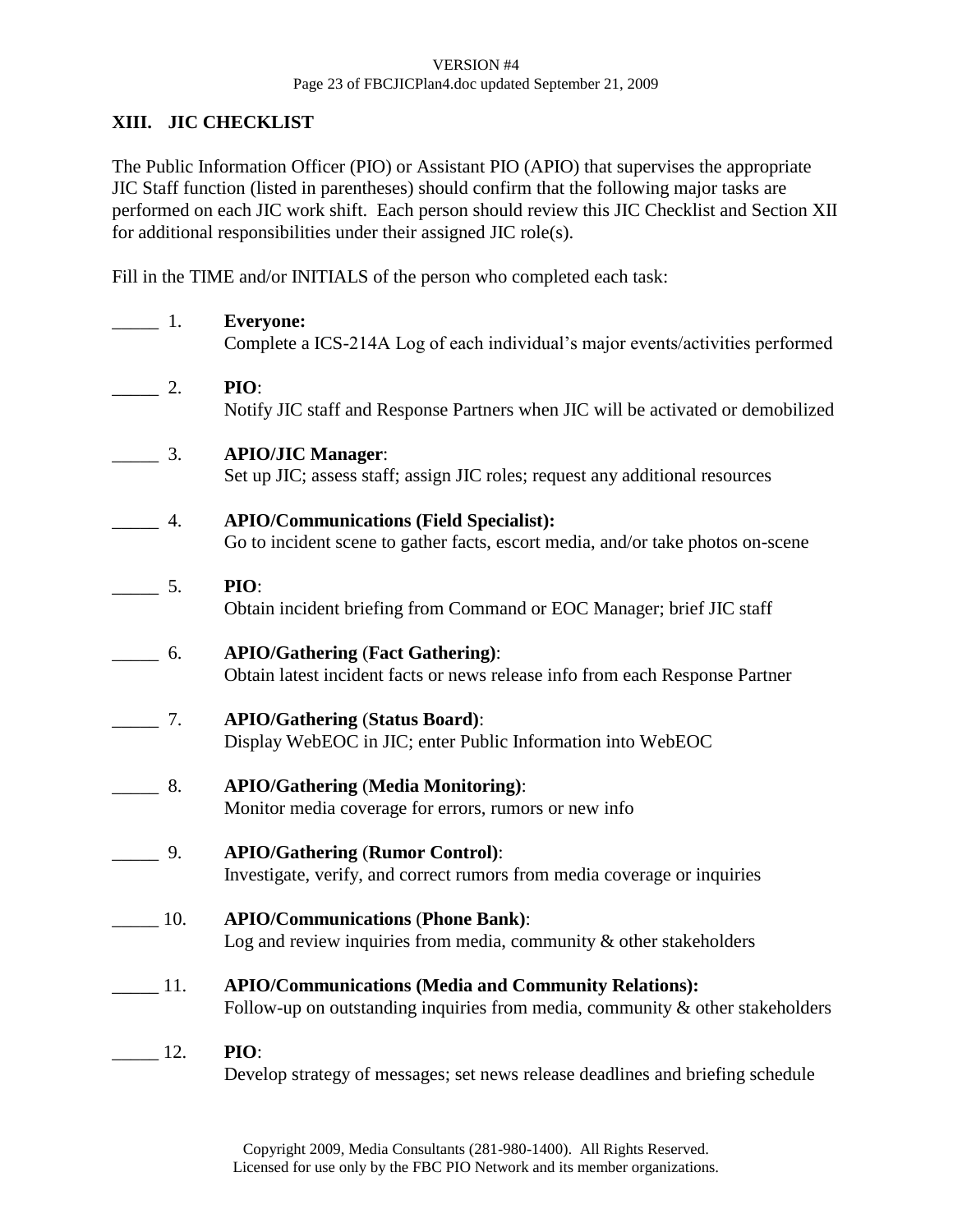#### VERSION #4 Page 24 of FBCJICPlan4.doc updated September 21, 2009

| 13.             | <b>APIO/Production (Writer):</b><br>Review WebEOC and Status Boards; use templates to draft JIC document(s)                                                                                                  |
|-----------------|--------------------------------------------------------------------------------------------------------------------------------------------------------------------------------------------------------------|
| $\frac{14}{1}$  | <b>APIO/Production (Photographer/Videographer):</b><br>Shoot, edit and catalog photos or video of incident and response actions                                                                              |
| $\frac{15}{2}$  | PIO:<br>Obtain approval from Command of each JIC document; distribute to JIC Staff                                                                                                                           |
| $\frac{16}{16}$ | <b>APIO/Production (Website):</b><br>Post approved documents on website; e-mail to stakeholders                                                                                                              |
| $\frac{17}{2}$  | <b>APIO/Communications (Alert AM 1670):</b><br>Record and schedule any new or revised messages on Alert AM 1670 radio                                                                                        |
| $\frac{18}{2}$  | <b>APIO/Production (Admin Assistant):</b><br>Maintain casebook of all approved JIC documents issued                                                                                                          |
| $\frac{19}{2}$  | <b>APIO/Communications (Media Relations):</b><br>Reply to media inquiries; schedule and conduct interviews                                                                                                   |
| 20.             | <b>APIO/Communications (Community Relations):</b><br>Reply to community inquiries; identify needs $&$ concerns                                                                                               |
| 21.             | PIO:<br>Review inquiries and media monitoring reports for issues and trends                                                                                                                                  |
| $\frac{22}{2}$  | <b>APIO/Production (Admin Assistant):</b><br>Plan for media briefings, community meetings or tours; set up room facilities                                                                                   |
| $\frac{23}{2}$  | <b>APIO/Communications (Speaker Support):</b><br>Prepare spokesperson(s) for media briefings                                                                                                                 |
| 24.             | <b>APIO/Communications (Community Support):</b><br>Prepare spokesperson(s) for community meetings                                                                                                            |
| 25.             | <b>APIO/JIC Manager:</b><br>Provide advice/consulting and coaching/training as needed                                                                                                                        |
| 26.             | <b>Everyone:</b><br>Submit ICS-214A Log to APIO/JIC Manager at end of work shift                                                                                                                             |
| 27.             | PIO:<br>Appoint Deputy PIO and APIO/JIC Manager for next work shift                                                                                                                                          |
| 28.             | (Repeat steps #1 through #27 until incident is over)<br>Copyright 2009, Media Consultants (281-980-1400). All Rights Reserved.<br>Licensed for use only by the FBC PIO Network and its member organizations. |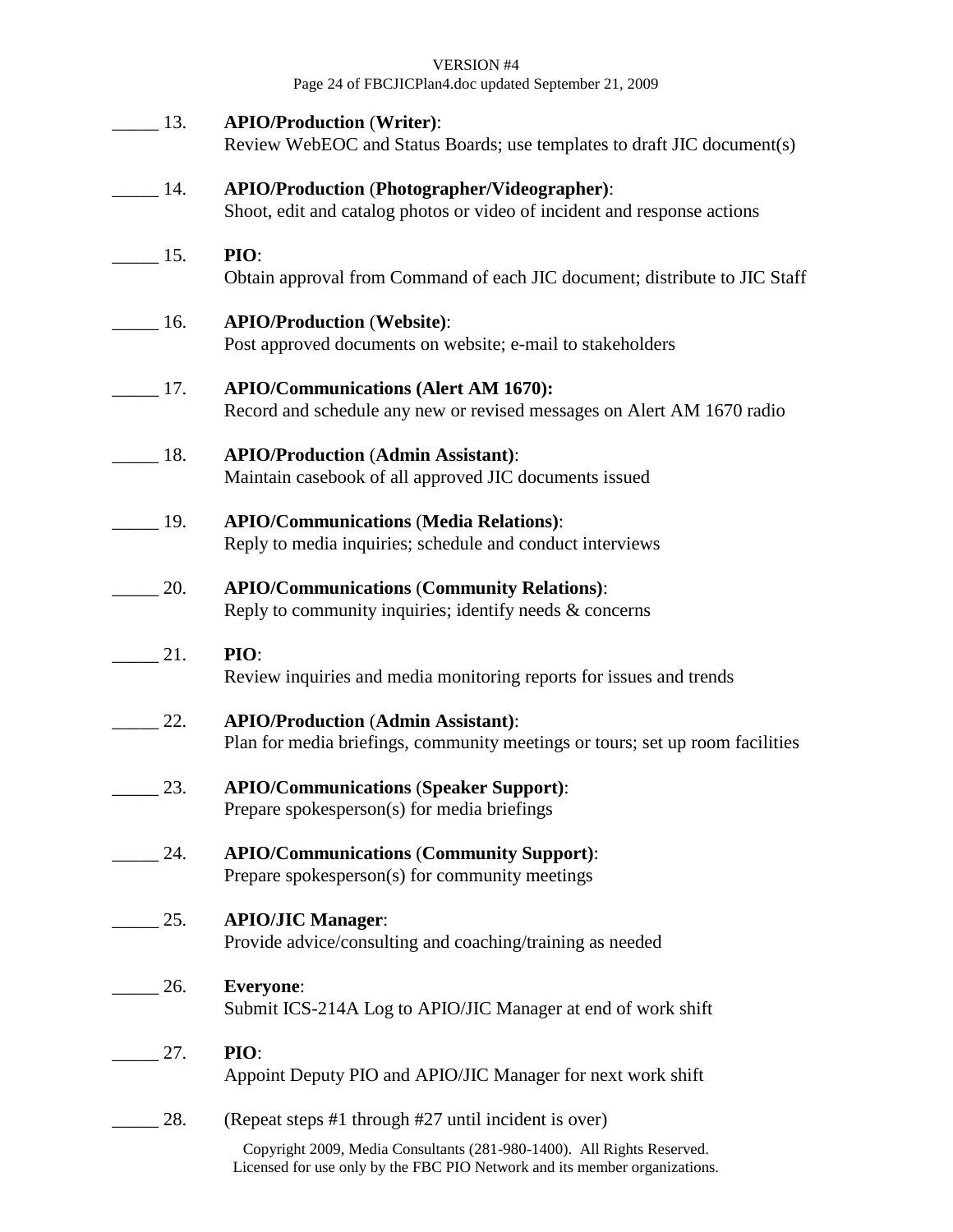## **XIV. JIC POLICIES AND PROCEDURES**

1. The PIO, Assistant PIOs, and JIC staff members represent the entire Incident/Unified Command organization, not just his or her own individual organization. You're part of a team!

2. Under NIMS, each person reports to only one supervisor ("Unity of Command"), and each supervisor only manages 3-7 staff ("Span Of Control"), so find out to whom you report. Each Assistant PIO can re-assign or combine their personnel as needed to meet changes in workload, match a staff member's skills and training to the tasks required, and accomplish the responsibilities assigned to that function.

3. Whether you're working in the Physical or Virtual JIC, you can coordinate and communicate with everyone simultaneously using the web-based chat board in the PIER Conference Room. Display it on your computer at all times. You can send private messages to individual JIC Staff (whether or not they're currently on duty) using the PIER Message Center.

4. Pre-written forms and templates can help speed up the documentation and production process, but they're just "starting points". Forms and templates can be modified to fit the size, scope, and unique characteristics of every incident and issue that may surface.

5. You are authorized to share any facts or information contained in any statement, news release and other document that has been approved by the PIO and Command. Response Partners can help draft and vet documents, but no other approvals are required. Rumors that are not yet confirmed, incident information still being gathered, or documents pending approval should not be shared outside the JIC or Command.

6. Inquiries about a specific Response Partner (not addressed in an approved News Release) should be routed to the lead representative for that Response Partner. The PIO or Assistant PIO/JIC Manager can identify who the lead representative is for each Response Partner. The lead representative determines which of its own organization's JIC staff members are authorized to speak for their organization to the media and other stakeholders.

7. Each Response Partner retains its own authority and identity, so any Response Partner can issue its own News Release or Statement speaking on its own behalf, but they should coordinate with the PIO or Assistant PIO/JIC Manager to make sure the information is accurate and consistent with what the JIC has released. As a professional courtesy, copies of all individual and joint news releases should be distributed to all Response Partners.

8. Treat everyone fairly, politely, and professionally. Don't play favorites; treat all media outlets and stakeholders equally. Don't promise what you can't deliver. Don't lose your cool or composure, even if an aggressive reporter or angry community resident may "push your buttons". Stay calm and focused on what you need to do.

9. Don't be afraid to ask for help. If you're overwhelmed or behind schedule to complete a task, let your supervisor know. If you have a question or don't understand a task or template, contact the PIO or Assistant PIO/JIC Manager who will be glad to help you!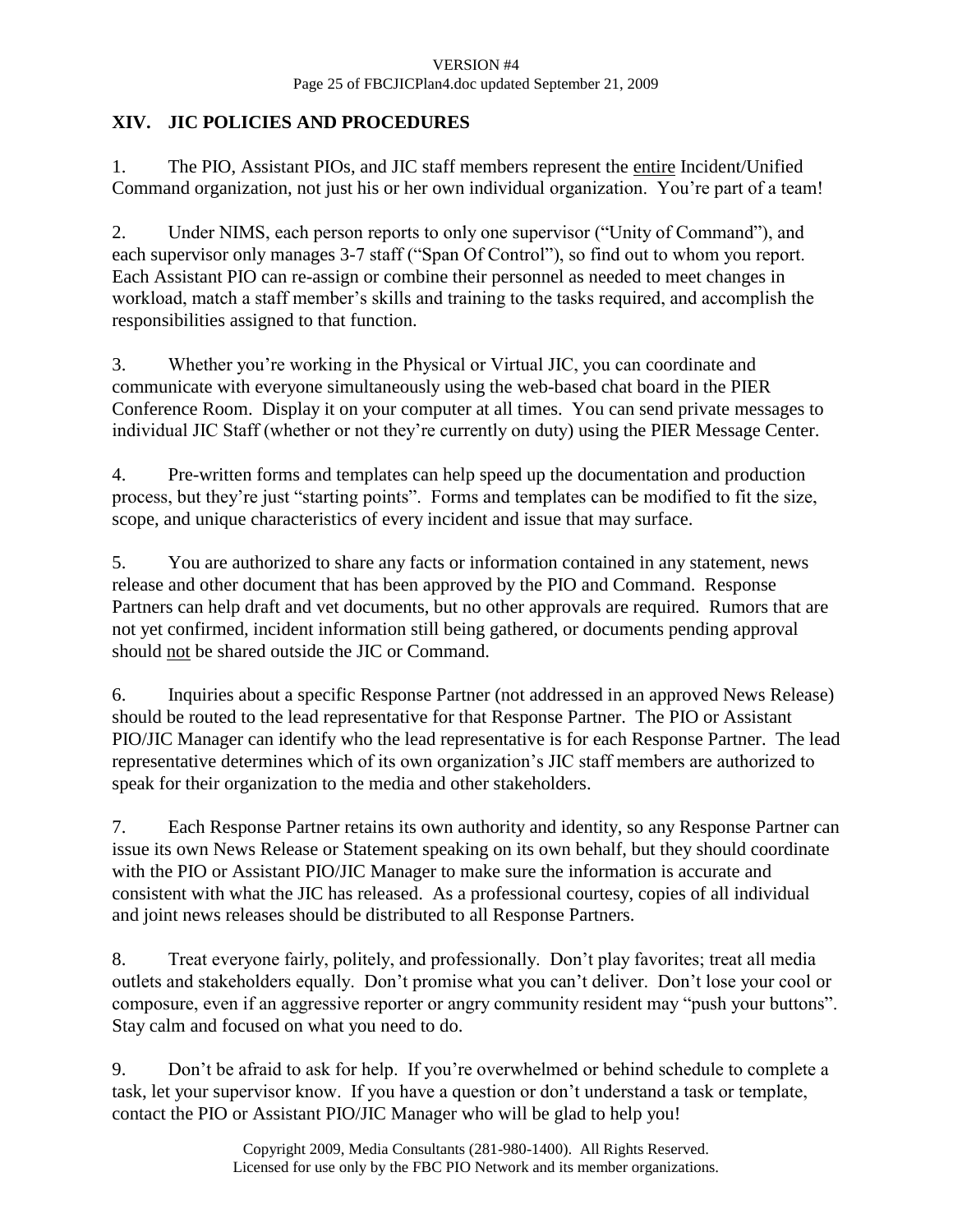VERSION #4 Page 26 of FBCJICPlan4.doc updated September 21, 2009

#### **XV. JIC FORMS AND TEMPLATES**

The following forms and templates are stored as separate Word files in the PIER System as templates available for use by JIC staff:

| <b>FORM/TEMPLATE</b>     | <b>FILE NAME</b>      | <b>COMPLETED BY</b> |
|--------------------------|-----------------------|---------------------|
| <b>Assessment Survey</b> | FBCJIC-Assess.doc     | Everyone            |
| ICS-214A Log             | FBCJIC-ICS214A.doc    | Everyone            |
| Media Monitoring         | FBCJIC-Monitoring.doc | Media Monitoring    |
| <b>Inquiry Form</b>      | FBCJIC-Inquiry.doc    | Phone Bank          |
| <b>Interview Request</b> | FBCJIC-Interview.doc  | Media Outlets       |
| Media Advisory           | FBCJIC-Advisory.doc   | Writer              |
| <b>News Release</b>      | FBCJIC-NewsRel.doc    | Writer              |
| <b>News Conference</b>   | FBCJIC-NewsConf.doc   | Writer              |

The Inquiry Form should be available as 3-part carbonless forms (white, yellow and pink copies) that can be filled out by Phone Bank staff. See instructions in Section XIX.

Alternatively, all FBC PIO Network members and Phone Bank staff could be trained how to use PIER's Inquiry management system, so they can enter all inquiries directly into PIER.

## **XVI. ASSESSMENT SURVEY**

Each FBC PIO Network member, Response Partner, or Spontaneous Volunteer willing to work in the physical or virtual JIC fills out the Assessment Survey to indicate their availability, training, experience, and preference for the JIC position they'd like to fill.

The Assistant PIO/JIC Manager will visit with each individual, review their Assessment Survey, and then assign them to an appropriate position within the JIC, subject to the needs of the incident.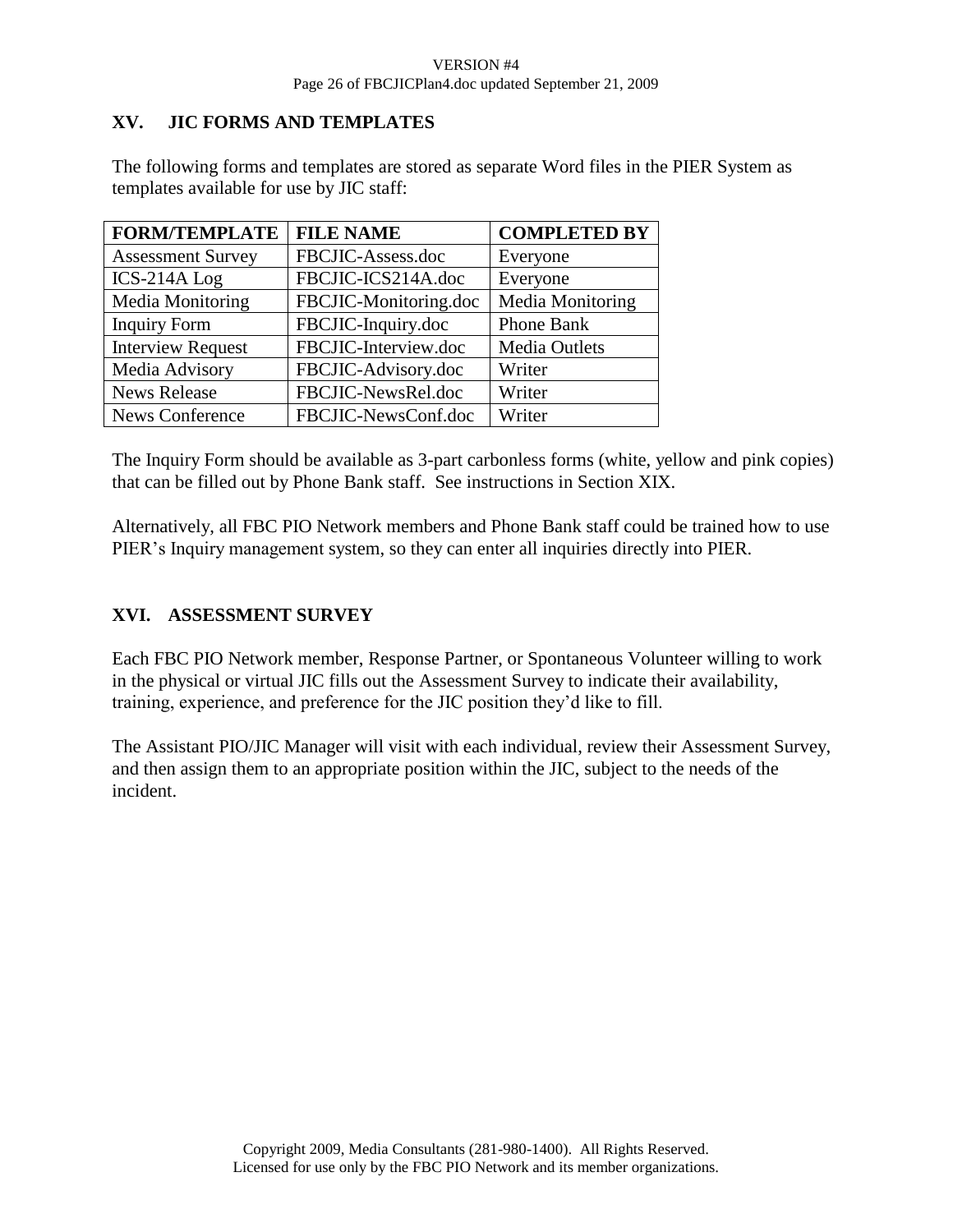#### VERSION #4 Page 27 of FBCJICPlan4.doc updated September 21, 2009

## **FBC JIC ASSESSMENT SURVEY**

Welcome to the JIC! Please complete this survey, so our PIO and JIC Manager can match your availability, experience, training, and preferences to the JIC Staff positions presently available.

| <b>AVAILABILITY</b><br>Please list any dates/times or shifts that you are NOT available to work in the JIC:                                                                                                                                                                                                                                                                                       |
|---------------------------------------------------------------------------------------------------------------------------------------------------------------------------------------------------------------------------------------------------------------------------------------------------------------------------------------------------------------------------------------------------|
| <b>RESOURCES</b><br>Please check any equipment/supplies or other JIC resources that you brought with you:<br>$\Box$ Laptop $\Box$ Printer $\Box$ Camera/videocam $\Box$ Tape recorder $\Box$ Office supplies                                                                                                                                                                                      |
| <b>EXPERIENCE</b><br>How many years of public affairs experience do you have? ________________________<br>How many times have you previously worked in a JIC? _____________________________<br>Describe what JIC roles or duties you have previously performed:                                                                                                                                   |
| <b>TRAINING</b><br>Please check which NIMS courses that you have completed:<br>$\Box$ IS-250 $\Box$ ICS-100 $\Box$ ICS-200 $\Box$ ICS-300 $\Box$ ICS-400<br>$\Box$ IS-700<br>$\Box$ IS-702<br>$\Box$ None                                                                                                                                                                                         |
| Have you completed any other PIO or JIC training?<br>Have you completed any media spokesperson training?                                                                                                                                                                                                                                                                                          |
| <b>SKILLS</b><br>Please check your "Top 3" best skills:<br>$\Box$ Supervising others $\Box$ Developing strategies $\Box$ Conducting media briefings and interviews<br>$\Box$ Gathering info $\Box$ Writing copy<br>$\Box$ Taking photos/video $\Box$ Web support<br>$\Box$ Answering inquiries $\Box$ Investigating rumors<br>$\Box$ Computer skills $\Box$ Admin support<br>$\Box$ Other: $\_\_$ |

#### **PREFERENCES**

Please indicate which JIC role(s) or duties that you would like to be assigned to:

 $\Box$  Preferred role(s):  $\Box$ 

No preference; I'll work any role or duties as needed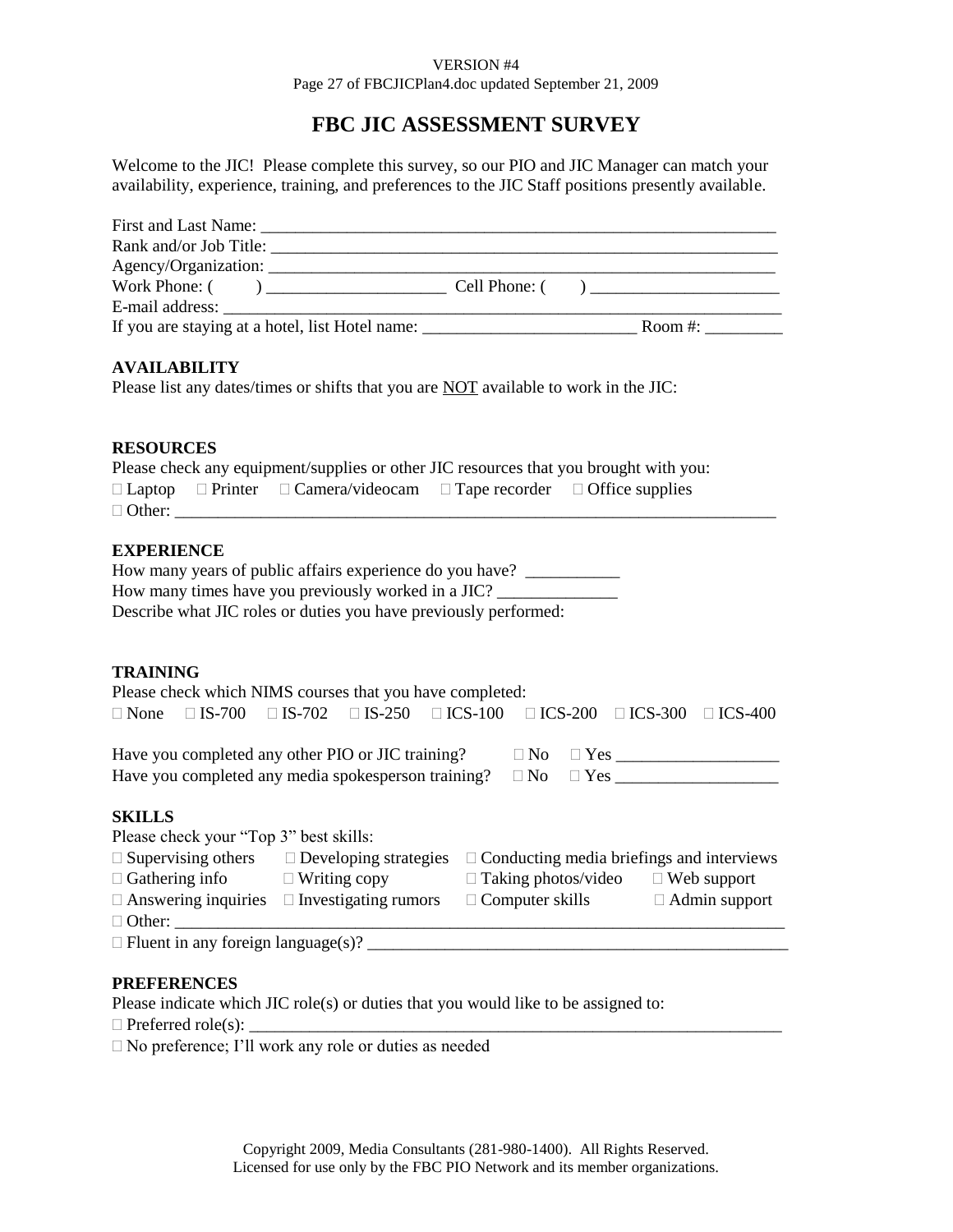#### VERSION #4 Page 28 of FBCJICPlan4.doc updated September 21, 2009

#### **XVII. ICS-214A LOG**

Each individual involved in a NIMS Incident Command System or Unified Command response is responsible for maintaining their own Individual Log (ICS-214A form) of major events and activities that they performed during their work shift.

For example, the individual may log the time they started and ended work, learned about a major incident event, completed assigned tasks, received approval to distribute a specific document, or conducted a major interview or news conference. Minor tasks do not need to be logged.

Enter your contact information at the top of the form. Enter the Time in the first column, then describe the event or activity. Use as many lines as needed. If you need additional pages, number each page (Page  $\qquad$  of  $\qquad$ ) at the top of the form.

At the end of each work shift, each individual submits their completed ICS-214A Log to the Assistant PIO/JIC Manager for inclusion into the JIC's ICS-214 Unit Log. The PIO submits the JIC's ICS-214 Unit Log to the Planning Section's Documentation Unit at the end of each Operational Period.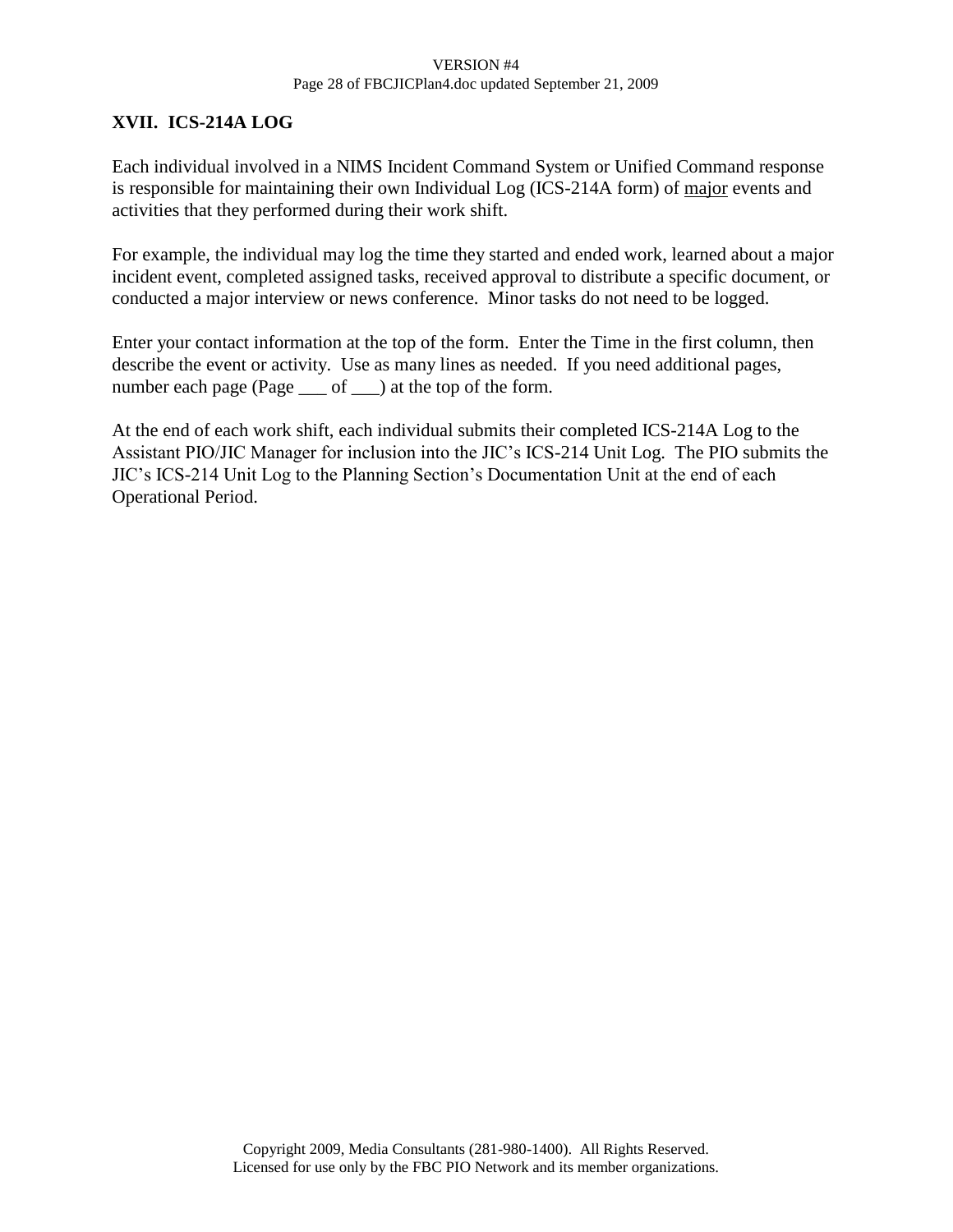#### VERSION #4 Page 29 of FBCJICPlan4.doc updated September 21, 2009

## **FBC JIC INDIVIDUAL ACTIVITY LOG**

| Time | <b>Major Events And Activities Performed</b> |  |
|------|----------------------------------------------|--|
|      |                                              |  |
|      |                                              |  |
|      |                                              |  |
|      |                                              |  |
|      |                                              |  |
|      |                                              |  |
|      |                                              |  |
|      |                                              |  |
|      |                                              |  |
|      |                                              |  |
|      |                                              |  |
|      |                                              |  |
|      |                                              |  |
|      |                                              |  |
|      |                                              |  |
|      |                                              |  |
|      |                                              |  |
|      |                                              |  |
|      |                                              |  |
|      |                                              |  |
|      |                                              |  |
|      |                                              |  |
|      |                                              |  |
|      |                                              |  |
|      |                                              |  |
|      |                                              |  |
|      |                                              |  |
|      |                                              |  |
|      |                                              |  |
|      |                                              |  |
|      |                                              |  |
|      |                                              |  |
|      |                                              |  |
|      |                                              |  |

This form complies with NIMS ICS 214A (Individual Activity Log)

Copyright 2009, Media Consultants (281-980-1400). All Rights Reserved. Licensed for use only by the FBC PIO Network and its member organizations.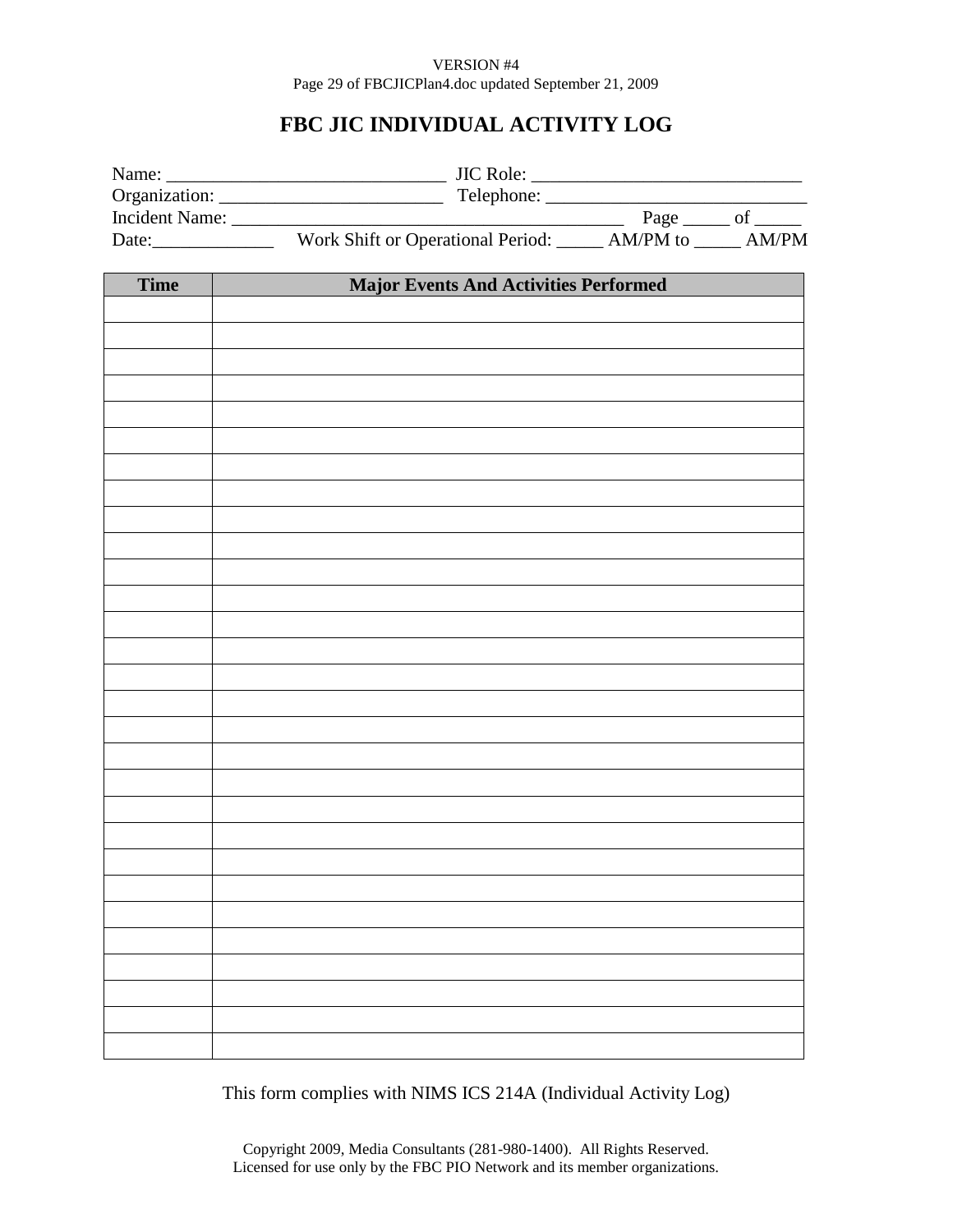## **XVIII. MEDIA MONITORING REPORT**

The Media Monitoring and Analysis Specialist is responsible for completing the Media Monitoring Report and/or quickly sharing Media Monitoring results in the PIER Conference Room. The Specialist can monitor and/or record on-air radio and television broadcasts (e.g., using equipment in the  $2<sup>nd</sup>$ -floor EOC) or search media websites for stories that mention the incident and/or Response Partner organizations in Fort Bend County.

Websites for major media outlets in Fort Bend County:

| Fort Bend Herald (Daily)       | http://www.fbherald.com                  |
|--------------------------------|------------------------------------------|
| Fort Bend Independent (Weekly) | http://www.fbindependent.com/            |
| Fort Bend Star (Weekly)        | http://www.fortbendstar.com              |
| Fort Bend Now (Web-based)      | http://www.fortbendnow.com               |
| <b>Fulshear Times (Weekly)</b> | http://www.fulsheartimes.com             |
| Katy Sun (Weekly)              | http://www.hcnonline.com/katy_sun/front/ |
| Katy Times (Weekly)            | http://www.katytimes.com                 |
| <b>Katy News (Bimonthly)</b>   | http://www.thekatynews.com               |
| Instant News Katy (Web-based)  | http://www.instantnewskaty.com           |
| Voice of Asia (Weekly)         | http://www.voiceofasia.us                |

Websites for major media outlets in Houston include:

| <b>Houston Chronicle/Fort Bend</b> | http://www.chron.com/neighborhoods/fortbend/ |
|------------------------------------|----------------------------------------------|
| KPRC-TV Channel 2                  | http://www.click2houston.com                 |
| KHOU-TV Channel 11                 | http://www.khou.com                          |
| <b>KTRK-TV Channel 13</b>          | http://www.abc13.com                         |
| <b>KRIV-TV Channel 26</b>          | http://www.fox26.com                         |
| KTRH-AM NewsRadio 740              | http://www.ktrh.com                          |
| KUHF-FM 88.7 (NPR)                 | http://www.kuhf.com                          |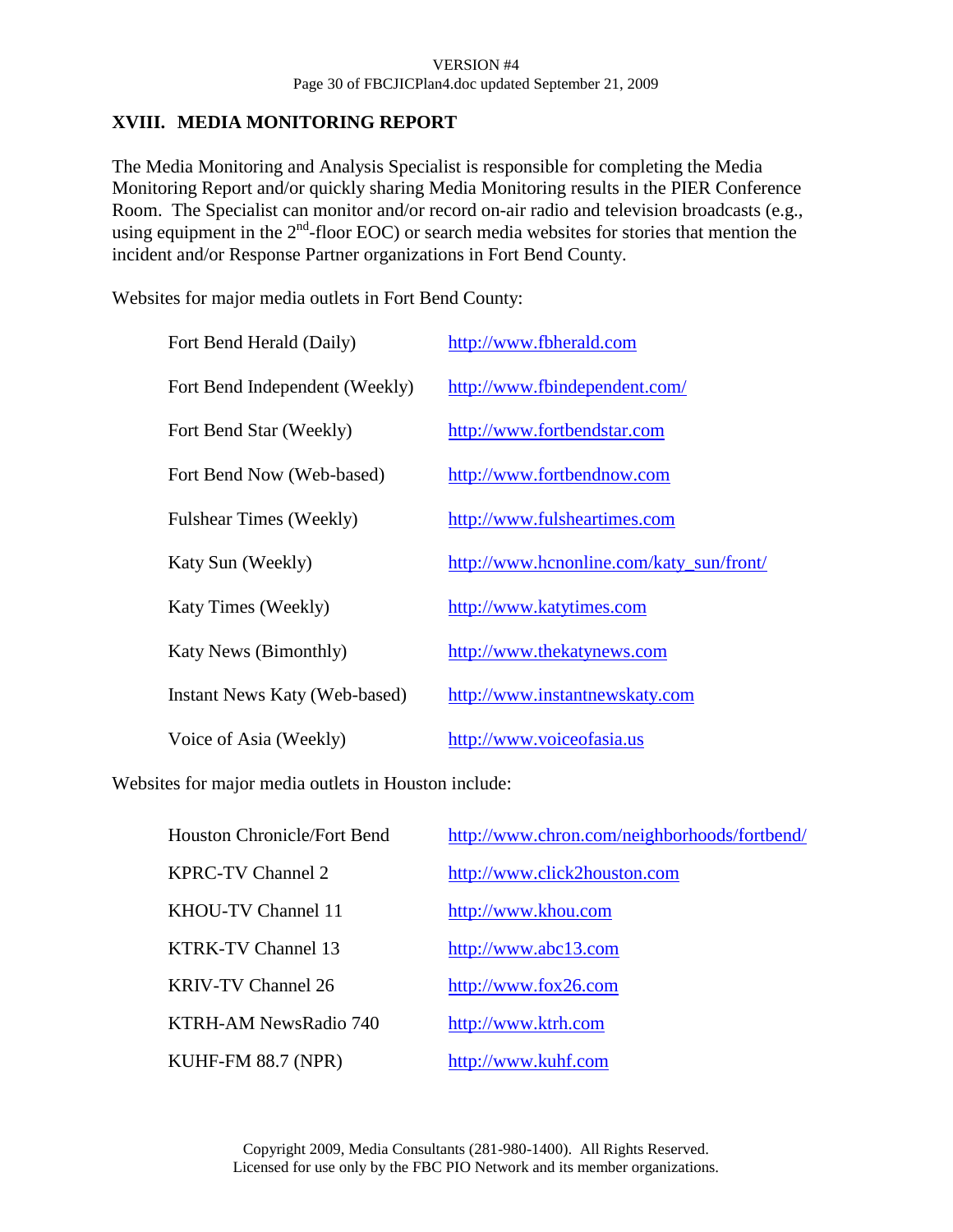#### VERSION #4 Page 31 of FBCJICPlan4.doc updated September 21, 2009

If a Spanish-speaking JIC staff person is available, the Assistant PIO/JIC Manager could assign them to monitor Spanish media outlets in addition to other tasks requiring Spanish fluency.

| KLAT-AM 1010 (La Tremenda News/Talk)<br>http://radiotime.com/station/s_33660/Radio_La_Tremenda_1010.aspx |                                  |  |  |  |
|----------------------------------------------------------------------------------------------------------|----------------------------------|--|--|--|
| <b>KXLN-TV Channel 45 (Univision)</b>                                                                    | http://www.univision.com         |  |  |  |
| KTMD-TV Channel 47 (Telemundo)                                                                           | http://www.telemundohouston.com  |  |  |  |
| Latin Breaking News (Web-based)                                                                          | http://www.latinbreakingnews.com |  |  |  |

The Media Monitoring and Analysis Specialist should determine whether the news story:

- Mentions any unresolved issues or public concerns
- Is accurate or contains factual errors
- Contains any rumors or new information not yet confirmed by the JIC

The Assistant PIO for Information Gathering should verify whether or not any rumor is true. If so, the new information could be added to the next scheduled news release or media briefing. If not, the rumor should be corrected as quickly as possible by having the Assistant PIO notify the media outlet(s) and seek a correction. Media outlets' phone numbers and e-mail addresses are stored in the "Contact" section of the FBC JIC's PIER site.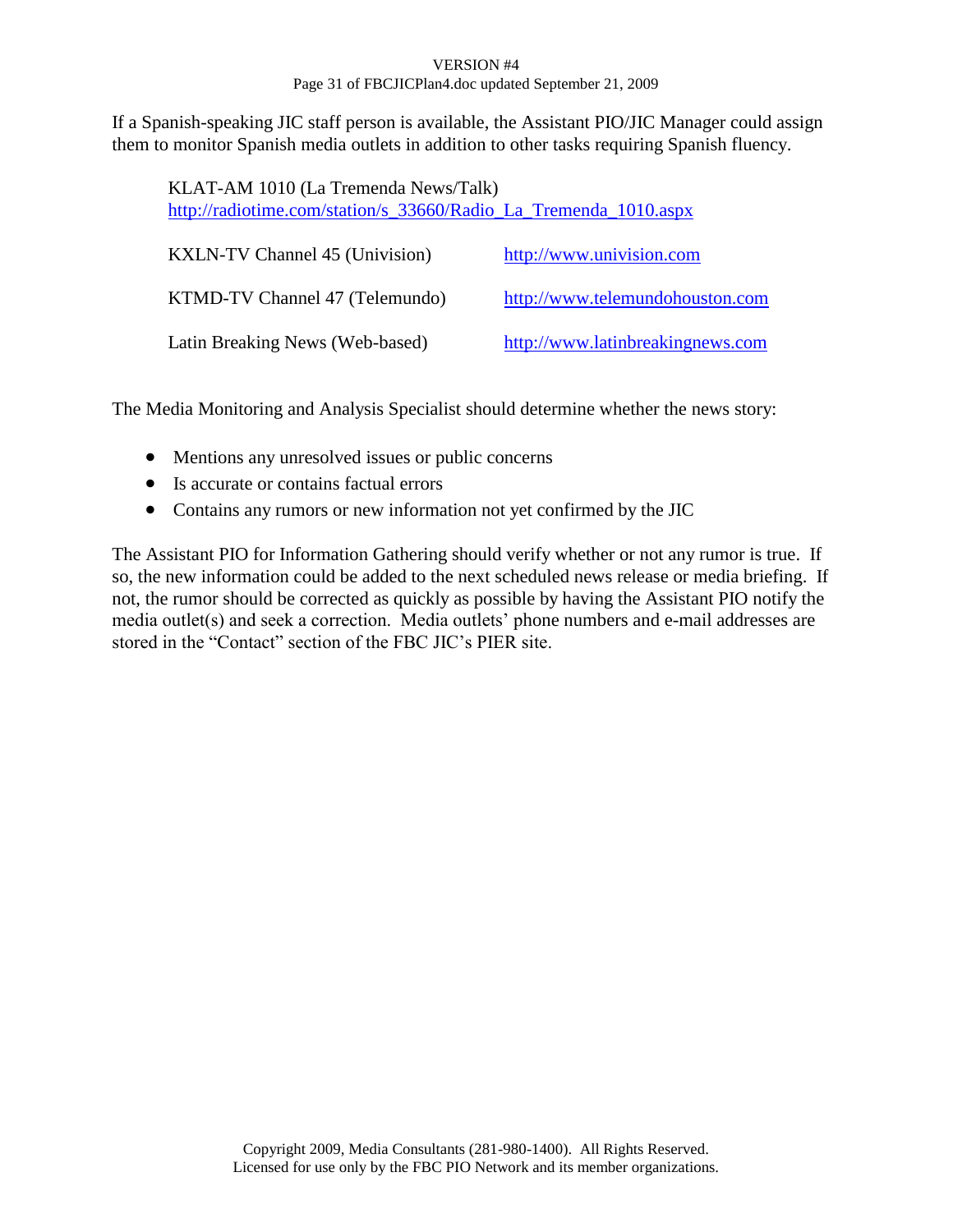#### VERSION #4 Page 32 of FBCJICPlan4.doc updated September 21, 2009

## **FBC JIC MEDIA MONITORING REPORT**

|                                                                                            |  | Media outlet: |  | Location: |                                                                                          |
|--------------------------------------------------------------------------------------------|--|---------------|--|-----------|------------------------------------------------------------------------------------------|
|                                                                                            |  |               |  |           | Type: $\Box$ Radio $\Box$ Television $\Box$ Newspaper $\Box$ Website $\Box$ Social Media |
| $\Box$ Attach any audio or videotape of broadcast, newspaper clipping or Internet printout |  |               |  |           |                                                                                          |

1. Summarize content of report; any unresolved issues or concerns?

2. List any suspected factual errors:

3. List any new information (not in latest News Release):

Route to Assistant PIO for Information Gathering for investigation and follow-up:

 $\Box$  Information confirmed and to be included in next News Release

□ Information corrected and reported to Media Outlet at Time: \_\_\_\_\_\_\_\_\_\_\_\_\_\_\_\_\_\_

Media Contact: \_\_\_\_\_\_\_\_\_\_\_\_\_\_\_\_\_\_\_\_\_\_\_\_\_\_ Phone:\_\_\_\_\_\_\_\_\_\_\_\_\_\_\_\_\_\_

Copyright 2009, Media Consultants (281-980-1400). All Rights Reserved. Licensed for use only by the FBC PIO Network and its member organizations.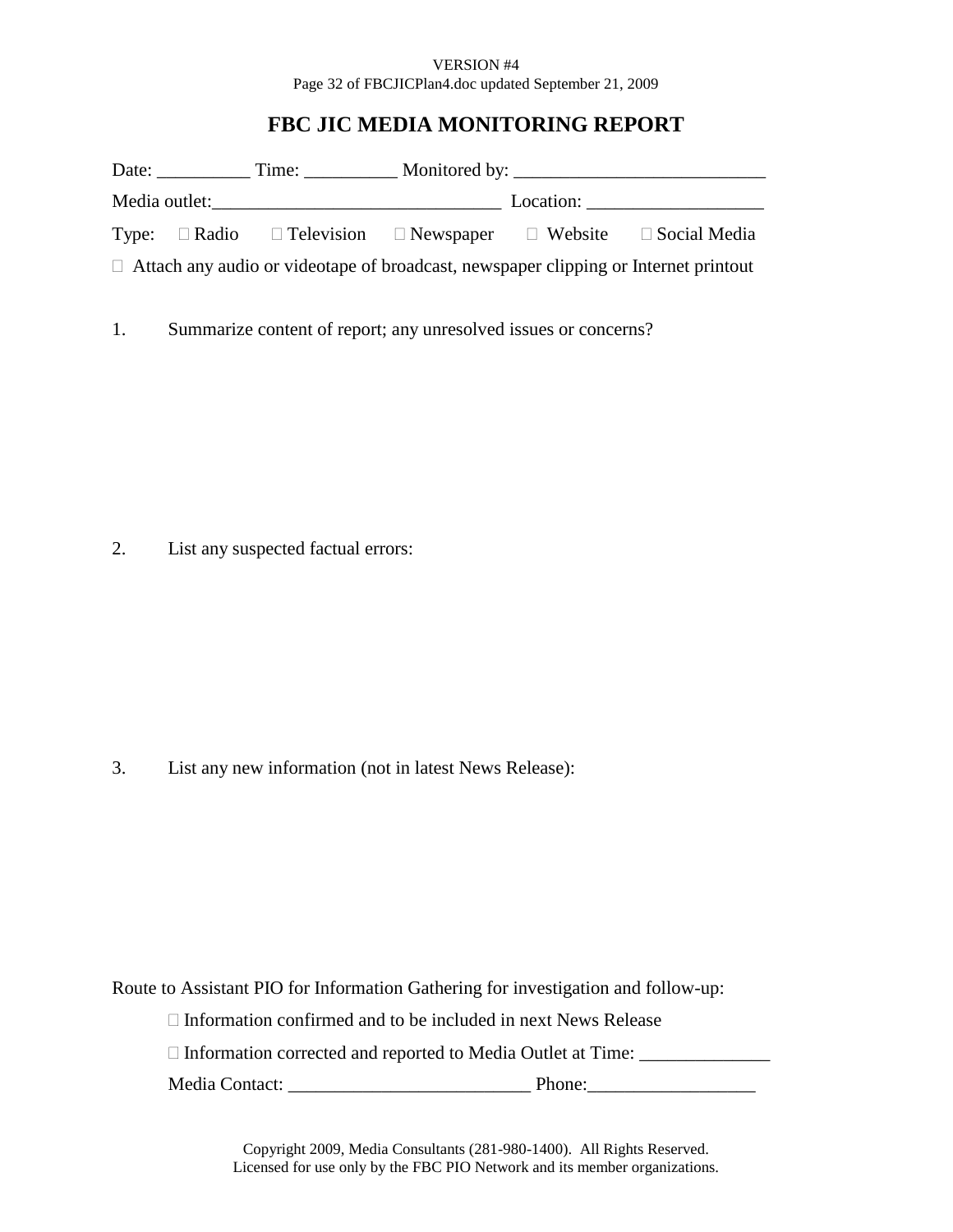#### VERSION #4 Page 33 of FBCJICPlan4.doc updated September 21, 2009

## **XIX. INQUIRY FORM**

The Phone Bank is responsible for completing the FBC JIC Inquiry form. Please use a black pen and print firmly, because this carbonless form makes three copies (white, yellow, and pink). The Phone Bank uses this form to log and track inquiries both externally from the Community (general public), Elected Officials, and Media, and internally from other Response Partners and EOC/OEM Staff.

When documenting the Caller's information, try to obtain a primary and secondary phone number (such as work and cell) and a work or home e-mail address. Ask if the Caller would like to be added to the JIC's Mailing List and receive future news releases automatically by e-mail. The Phone Bank Supervisor or Website Specialist can add those Callers to the appropriate Contact List in the PIER System.

Document what questions or information the Caller is requesting and what information you provided (e.g., "Read News Release #1"). List what time they need a response, especially if the Caller is a media reporter on deadline.

Most inquiries can be handled by reading the latest News Release, Situation Report, or confirmed information on the Status Board. If the Caller asks questions that cannot be answered, or if a reporter needs an On-Camera Interview or Tour, details about the request should be noted.

If follow-up is needed, the Inquiry Form should be routed to the Assistant PIO for Information Communication who will research the questions and follow-up by phone with the Caller. The Assistant PIO may assign the inquiry to a Media Relations or Community Relations Specialist if JIC staffing is available. The goal should be call them back within one hour.

After completing the carbonless 3-part JIC Inquiry form, the Phone Bank should post the bottom pink copy on the Phone Bank wall if the inquiry needs follow-up. The top white copy and middle yellow copy should be routed to the Assistant PIO for Information Communication for any follow-up. Once the follow-up is completed and documented at the bottom of the Inquiry Form, the Assistant PIO removes the pink copy from the wall and forwards the completed top white copy to Website Support so the follow-up information can be input into the PIER System.

In summary, the JIC Inquiry form is routed as follows:

- Bottom pink copy: posted on the Phone Bank wall (until follow-up is completed); the Phone Bank keeps the bottom pink copy.
- Top white and middle yellow copies: routed to the Assistant PIO for Communications for follow-up; the Assistant PIO keeps the middle yellow copy.
- Top white copy: routed to Website Specialist for input into the PIER System after the Assistant PIO for Communications has completed any follow-up and removed the pink copy from the wall; the Website Specialist keeps the top white copy.

Alternatively, all Phone Bank staff or the Phone Bank Supervisor on each shift could be trained how to use PIER's Inquiry management system, so they can enter all inquiries directly into PIER.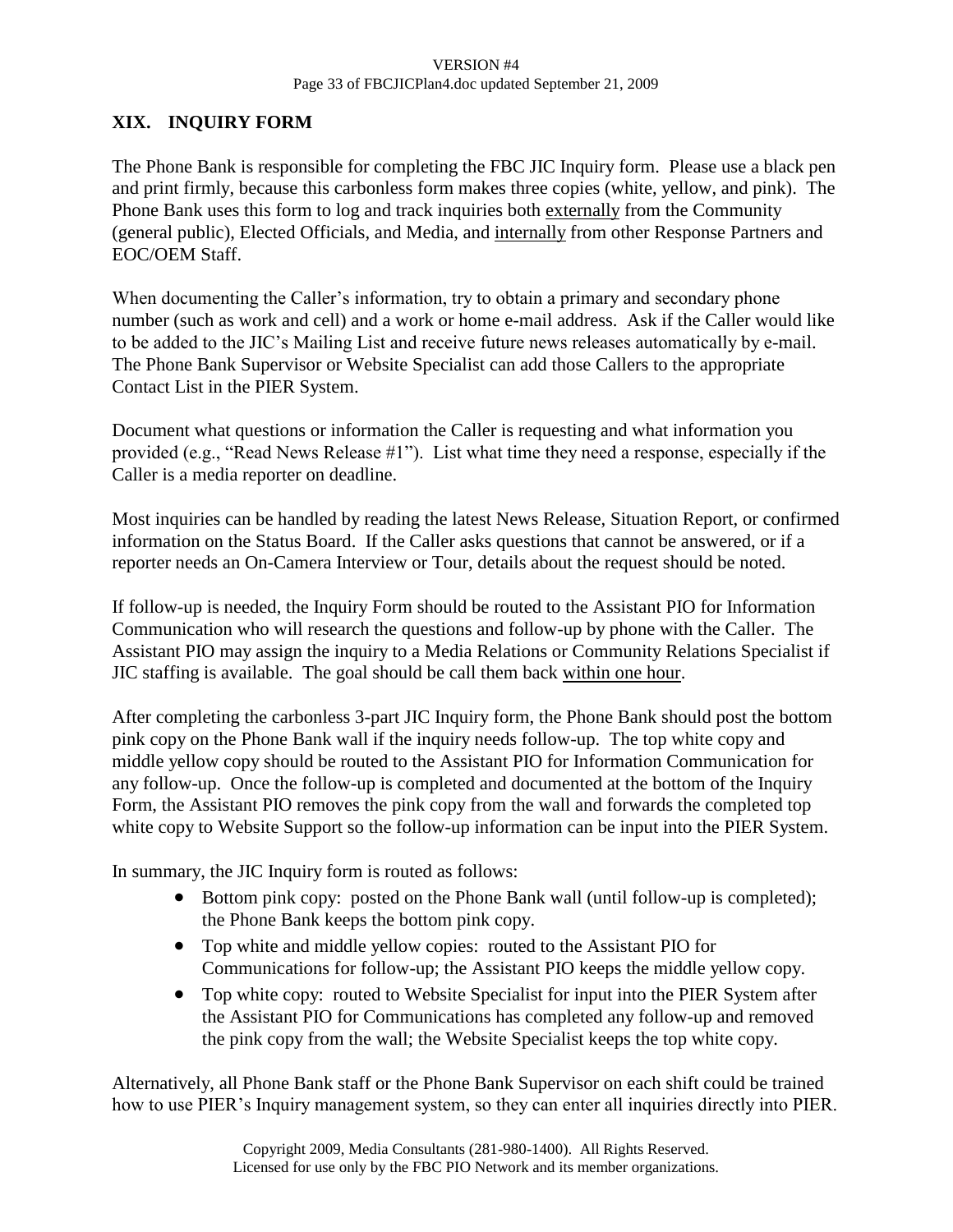#### VERSION #4 Page 34 of FBCJICPlan4.doc updated September 21, 2009

## **FBC JIC INQUIRY**

| <b>TYPE OF INQUIRY:</b> |                             |                                                                                                          |                                                                                                    |
|-------------------------|-----------------------------|----------------------------------------------------------------------------------------------------------|----------------------------------------------------------------------------------------------------|
|                         |                             |                                                                                                          | $\Box$ Community $\Box$ Elected Official $\Box$ Media $\Box$ Response Partner $\Box$ EOC/OEM Staff |
|                         |                             |                                                                                                          |                                                                                                    |
|                         | <b>CONTACT INFORMATION:</b> |                                                                                                          |                                                                                                    |
|                         |                             |                                                                                                          |                                                                                                    |
|                         |                             |                                                                                                          |                                                                                                    |
|                         |                             |                                                                                                          |                                                                                                    |
|                         |                             |                                                                                                          |                                                                                                    |
|                         |                             |                                                                                                          |                                                                                                    |
|                         |                             |                                                                                                          |                                                                                                    |
|                         |                             | Would you like to join our JIC Mailing List? $\square$ No $\square$ Yes $\square$ Input into PIER System |                                                                                                    |
|                         |                             |                                                                                                          |                                                                                                    |
|                         |                             |                                                                                                          |                                                                                                    |
|                         |                             |                                                                                                          | <b>STATUS: Dending D</b> Closed                                                                    |

Copyright 2009, Media Consultants (281-980-1400). All Rights Reserved. Licensed for use only by the FBC PIO Network and its member organizations.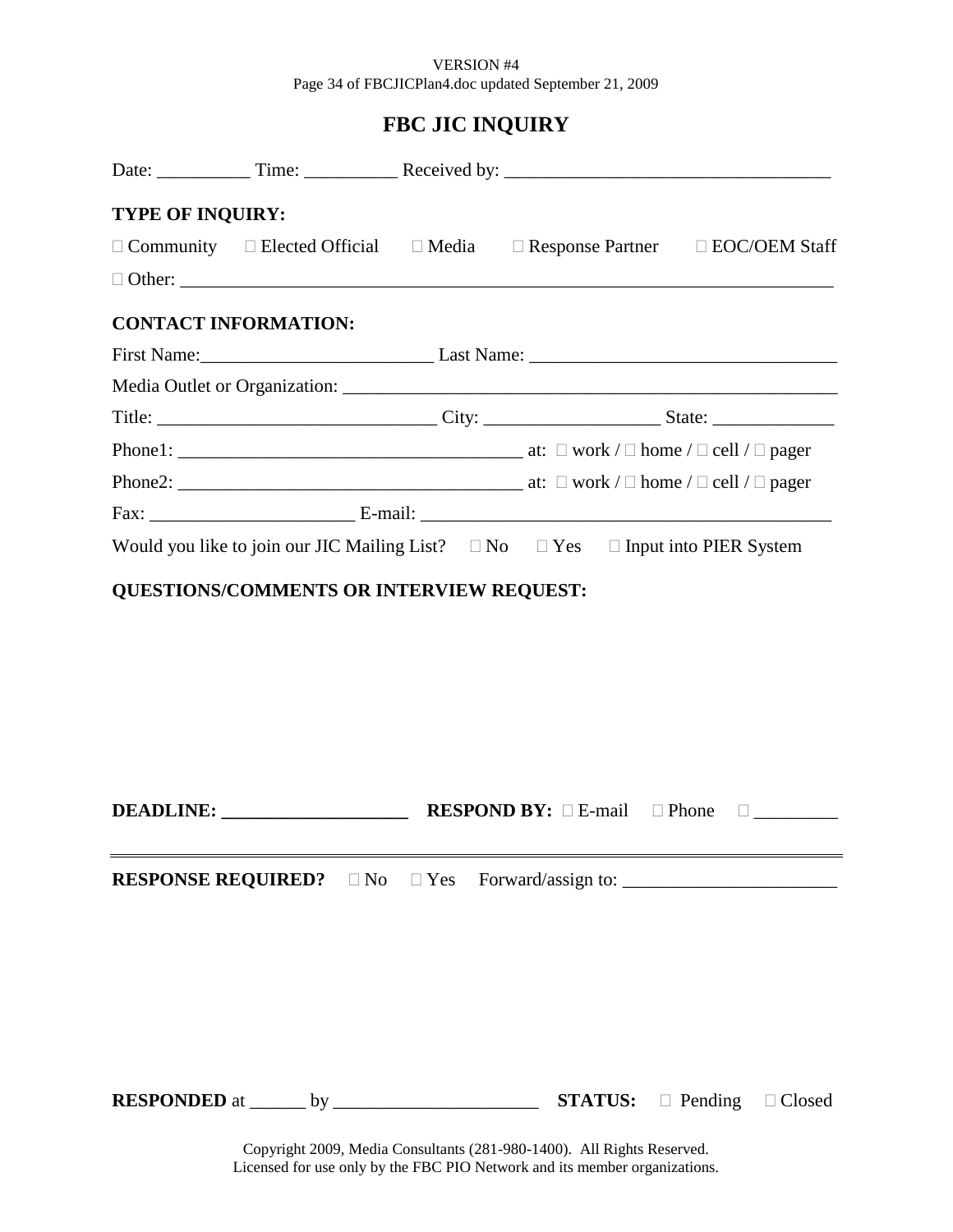#### VERSION #4 Page 35 of FBCJICPlan4.doc updated September 21, 2009

## **XX. MEDIA INTERVIEW REQUEST**

Media outlets have three ways to submit a request for a media interview with the County Judge or other Senior Official, PIO or Assistant PIO, Media Relations Specialist, Response Partner Spokesperson, or other Subject Matter Expert:

- Call the JIC and submit the interview request to a Phone Bank member
- Submit an Inquiry using the "Contact" link on the www.fbcjic.org website
- Submit an Interview Request using the "Contact" link on the www.fbcjic.org website

The last method is preferred because the Media Interview Request form will capture additional information that's needed to process the request. If the reporter is on the phone, the Phone Bank can fill out and submit the Interview Request form from the website.

The Media Interview Request form is a PIER System Survey form that can be set up by the PIER System Administrator to be automatically e-mailed to selected JIC Staff members, such as the Assistant PIO for Information Communication.

All requests for media interviews should be documented and routed by the Phone Bank or the Website Specialist to the Assistant PIO for Communications who will identify the best available spokesperson for the media interview, schedule a mutually convenient time and location for the interview, and coordinate with the Speaker Support Specialist to prepare any support materials.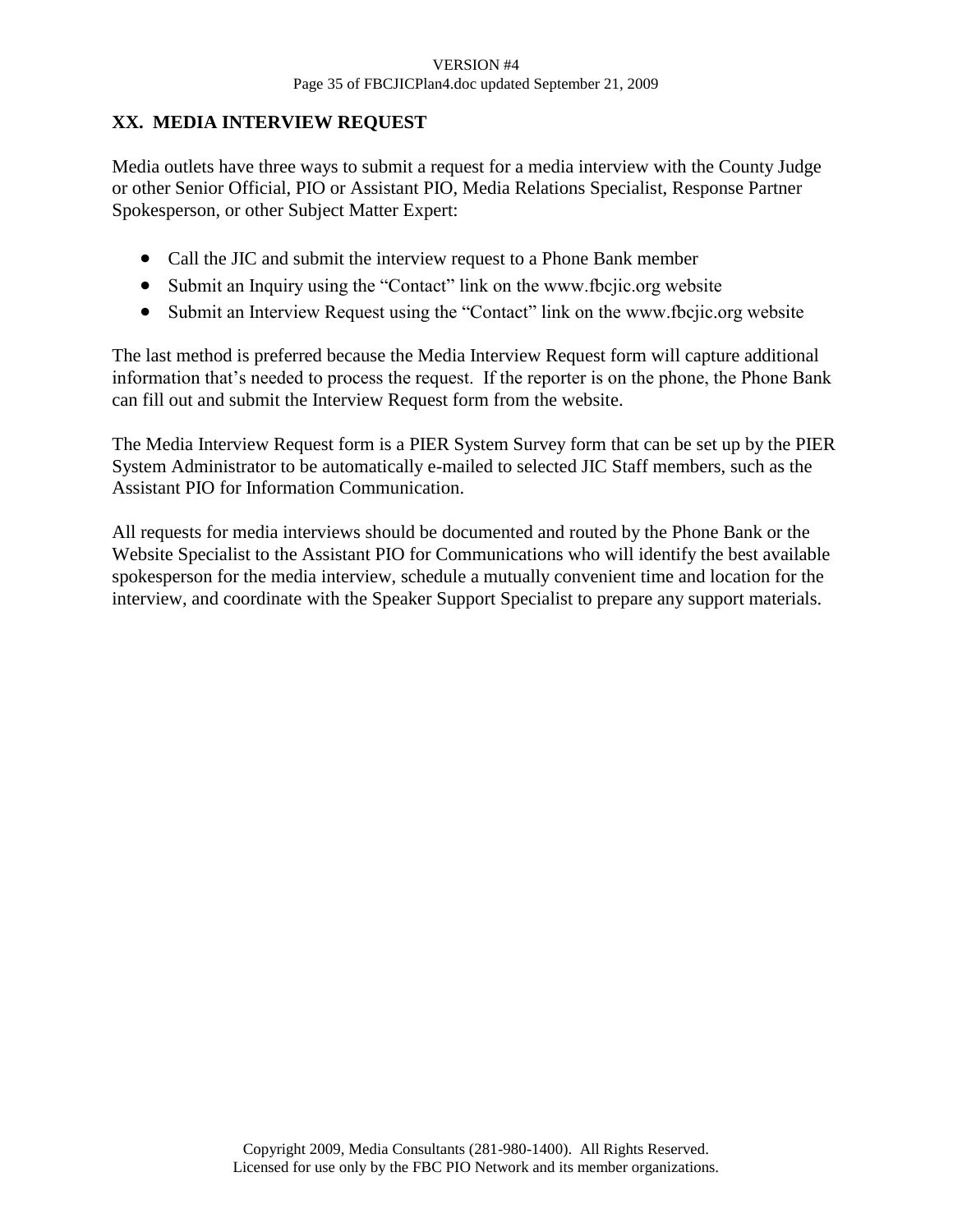#### VERSION #4 Page 36 of FBCJICPlan4.doc updated September 21, 2009

## **FBC JIC MEDIA INTERVIEW REQUEST**

|                                                                                  | <b>CONTACT INFORMATION:</b> |  |  |                                                                                                          |
|----------------------------------------------------------------------------------|-----------------------------|--|--|----------------------------------------------------------------------------------------------------------|
|                                                                                  |                             |  |  |                                                                                                          |
|                                                                                  |                             |  |  |                                                                                                          |
|                                                                                  |                             |  |  |                                                                                                          |
|                                                                                  |                             |  |  |                                                                                                          |
|                                                                                  |                             |  |  |                                                                                                          |
|                                                                                  |                             |  |  |                                                                                                          |
|                                                                                  |                             |  |  | Would you like to join our JIC Mailing List? $\square$ No $\square$ Yes $\square$ Input into PIER System |
| 1. WHO would you like to interview (or obtain B-roll video or a Still Photo of?) |                             |  |  |                                                                                                          |

- **2. WHAT** topics or questions do you want to cover?
- **3. WHEN** is your deadline to conduct this interview? (List a date and preferred timeframe.)

**4. WHERE** would you like to conduct this interview (subject to Spokesperson availability)?

#### **5. ANY SPECIAL REQUESTS?**

- Will the interview be broadcast Live?
- Will the interview be conducted in Spanish?

A JIC Staff member will call you back when your interview has been arranged or if we do not have a qualified Spokesperson available at the time or location requested. Thanks!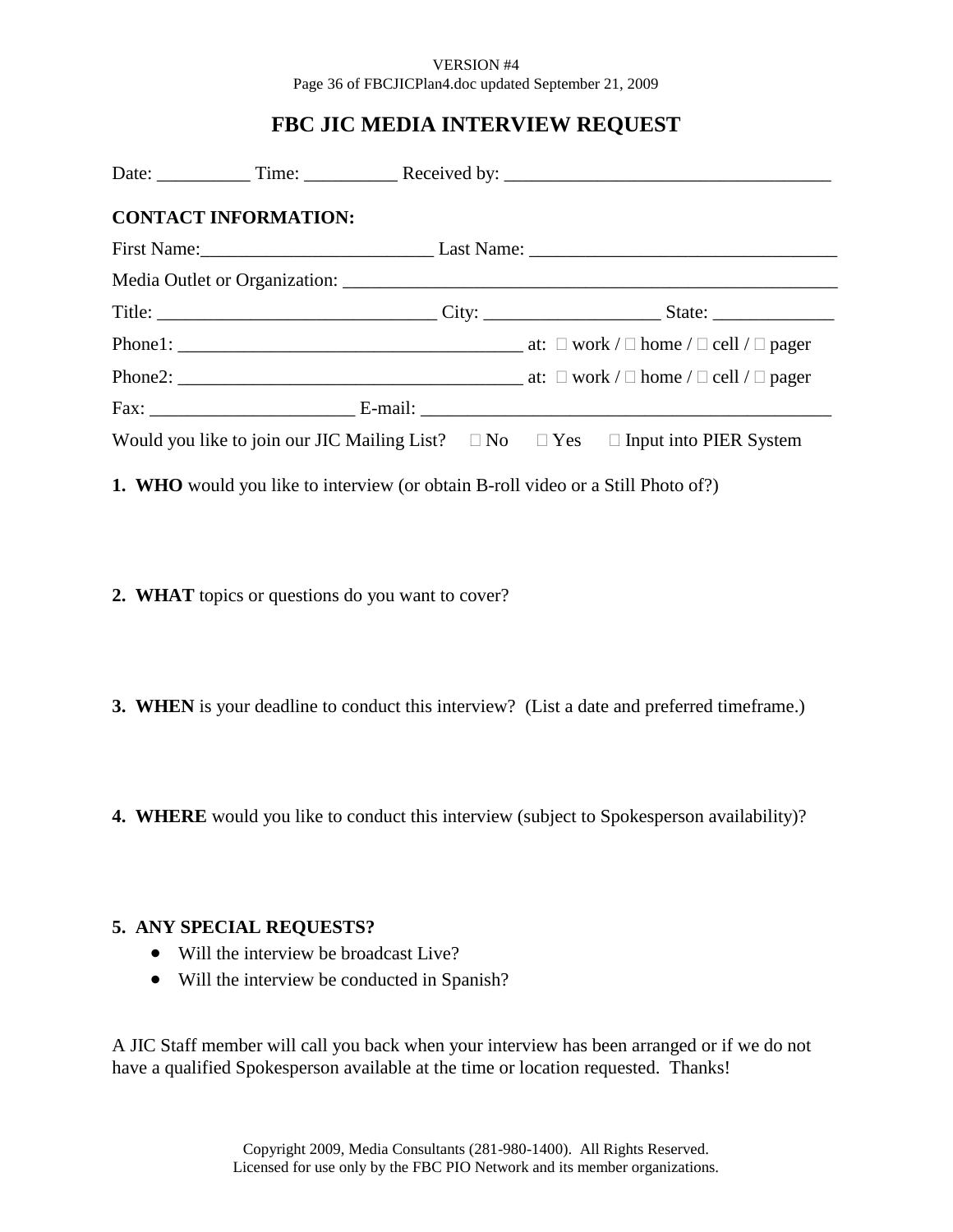#### VERSION #4 Page 37 of FBCJICPlan4.doc updated September 21, 2009

## **XXI. MEDIA ADVISORY**

The Writer is responsible for drafting the Media Advisory. This is usually the first document that's drafted, so the media and public will know that the JIC is now "open for business" and ready to accept inquiries by phone or e-mail.

Unlike a News Release, a Media Advisory is not meant for publication or broadcast, but only to provide information to the media for their internal planning and coverage purposes.

The Media Advisory template can be opened as a Word file, modified as needed to include JIC contact and incident-specific information, then saved on your computer or USB jump drive for printing or exporting into the PIER System.

If the PIO has not yet scheduled a News Conference, those paragraphs can be deleted and/or a separate Media Advisory can be drafted later to announce plans for any News Conference, Media Tour, VIP Visit, or other newsworthy event.

All documents drafted by the Writer should be reviewed, modified (as needed), and approved in the following order by:

- Response Partners working in the Physical or Virtual JIC
- Assistant PIO for Information Production
- PIO (or Assistant PIO/JIC Manager on duty)
- Incident/Unified Command or EOC Manager

The goal is to issue the first Media Advisory within 30 minutes of the JIC becoming operational.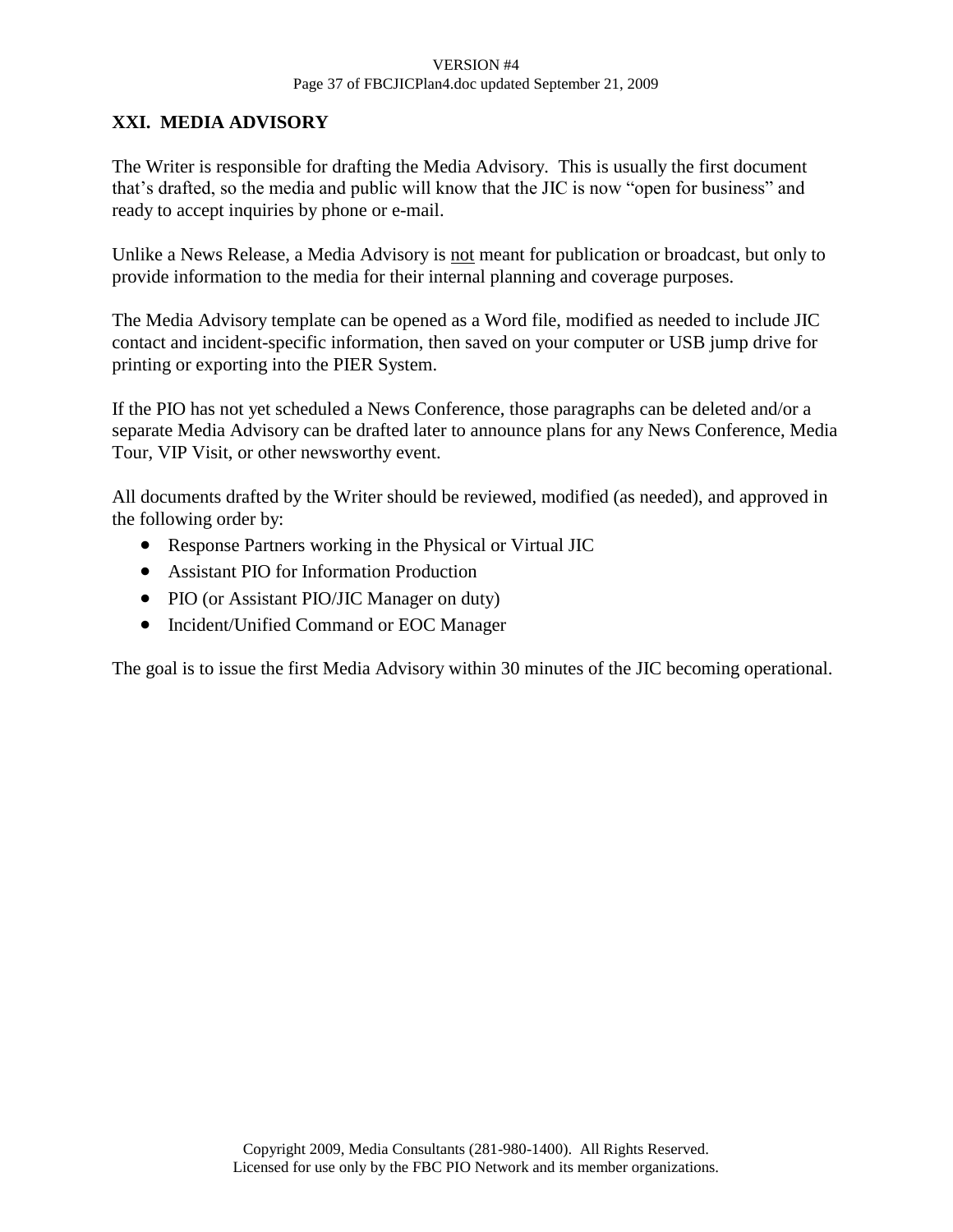#### VERSION #4 Page 38 of FBCJICPlan4.doc updated September 21, 2009

#### **MEDIA ADVISORY**

Not for broadcast or publication (Today's Date and Time)

## **FORT BEND COUNTY OPENS JOINT INFORMATION CENTER**

Fort Bend County, in cooperation with (list federal, state, and local agencies), has opened a Joint Information Center (JIC) to better communicate information about the (incident).

The purposes of the Fort Bend County Joint Information Center are:

- 1. To compile the latest, most accurate incident information,
- 2. To answer questions from the media and the public,
- 3. To verify and correct any rumors about the incident,
- 4. To schedule media tours, interviews, and joint news conferences.

The FBC JIC is located in the (building) located at (street address) in (city, state). All media and public inquiries about the incident should now be directed to the JIC:

(List the phone numbers and e-mail address to the JIC)

The FBC JIC will be staffed from (hours) to (hours) until further notice. Parking for media vehicles is available at (parking lot location and directions).

The (room name or number) on the (floor) of the (building) will serve as the Media Briefing Room and may provide limited workspace for the media between briefings.

A news conference has been scheduled at (time) in the FBC JIC's Media Briefing Room. Speakers at the news conference will include:

#### (List each speaker's name, title, and organization)

Copies of all previously issued news releases and background information about the incident and Response Partner organizations are available on the FBC JIC website at: www.fbcjic.org

Media outlets can click the "Contact" link on the menu bar to either "Join Mailing List" for future news releases and/or to "Submit Inquiry" or "Submit Interview Request".

-end-

For more information, contact: Fort Bend County Joint Information Center Phone: xxx-xxx-xxxx E-mail: jic@co.fort-bend.tx.us Website: www.fbcjic.org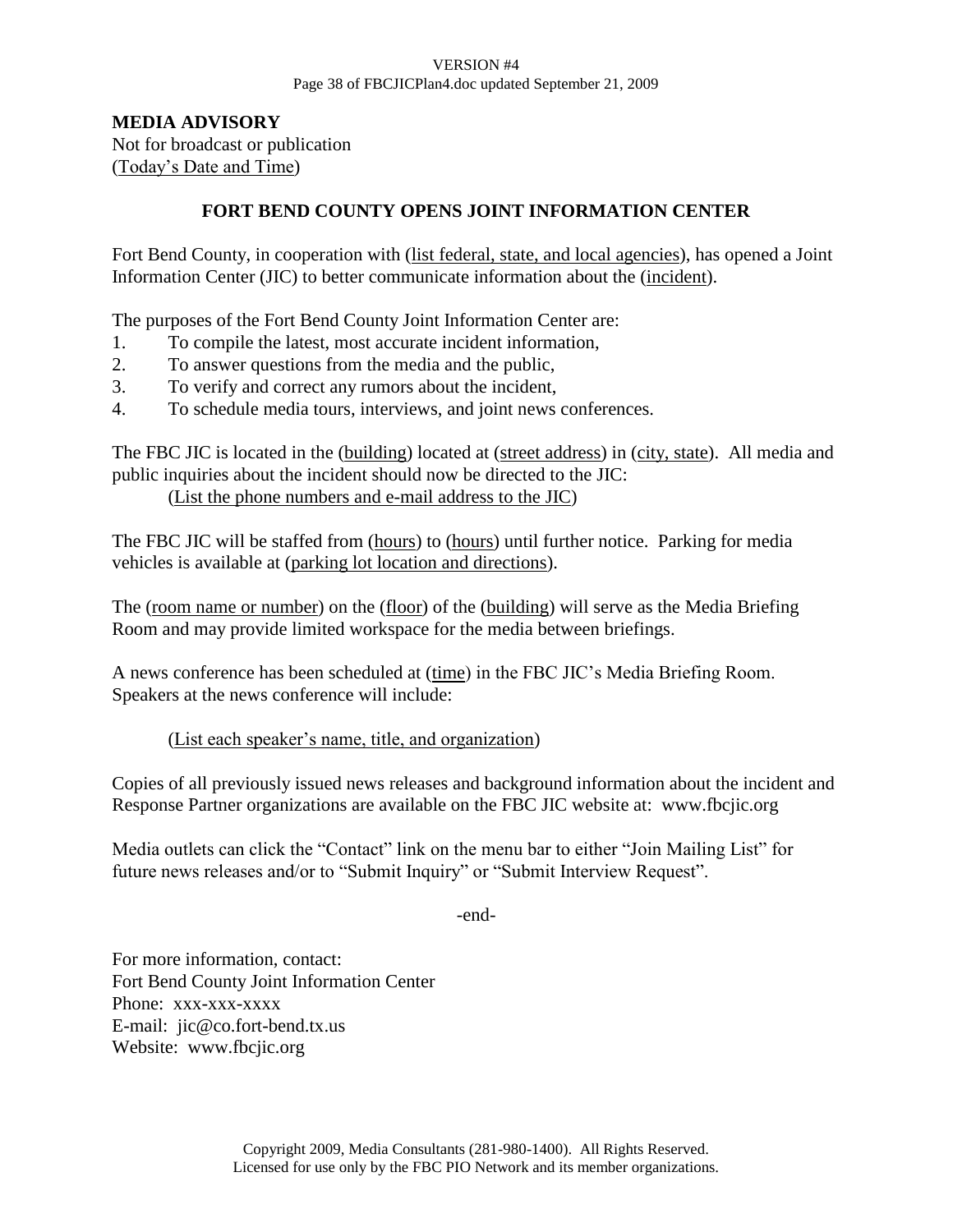#### VERSION #4 Page 39 of FBCJICPlan4.doc updated September 21, 2009

#### **XXII. NEWS RELEASE**

The Writer is responsible for drafting all News Releases. The News Release template provides suggested formatting and content, but should be modified to fit the incident.

The News Release template can be opened as a Word file, modified as needed to include JIC contact and incident-specific information, then saved on your computer or USB jump drive for printing or exporting into the PIER System.

The initial News Release may contain very basic incident information, but it's critical that the initial News Release be issued as soon as possible in order to establish the FBC JIC as the "first and best" source of official information about the incident. Later News Releases can provide more details about the resources being deployed and response actions by all Response Partners.

The PIO should determine a schedule for News Releases to be issued, such as 5am, 10am, 3pm, and 8pm – or two hours prior to the major morning, mid-day, afternoon, and evening news blocks.

Based on the scheduled time for distribution, the Assistant PIO for Information Production should set earlier deadlines for the Writer to complete the first draft (e.g., 9:15am) and a deadline for the draft to be reviewed, modified and approved (e.g., 9:45am) so the news release can be distributed on schedule (e.g., at 10am).

All documents drafted by the Writer should be reviewed, modified (as needed), and approved in the following order by:

- Response Partners working in the Physical or Virtual JIC
- Assistant PIO for Information Production
- PIO (or Assistant PIO/JIC Manager on duty)
- Incident/Unified Command or EOC Manager

The goal is to issue the initial News Release within the first 60 minutes of the JIC becoming operational.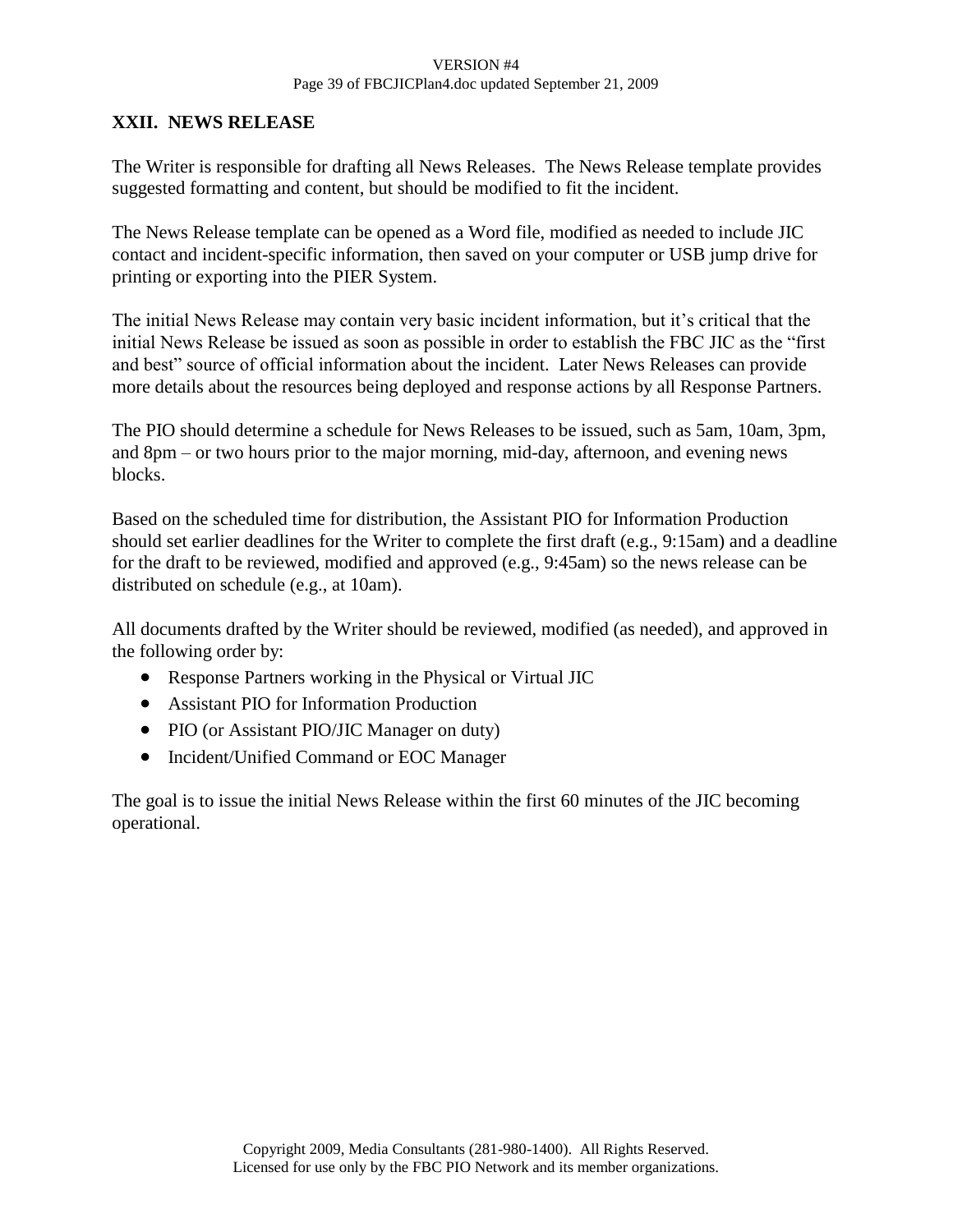#### VERSION #4 Page 40 of FBCJICPlan4.doc updated September 21, 2009

**NEWS RELEASE**

For Release at (Time) (Today's Date)

## **FORT BEND COUNTY RESPONDS TO (INCIDENT)**

(Richmond, TX) --- Fort Bend County has responded to the (incident name and description) which occurred at (time) today. Within \_\_\_\_ minutes, Fort Bend County formed a Unified Command structure to respond to the incident in cooperation with (local, state, federal, and other Response Partners).

*Summarize the incident with a chronological progression of confirmed facts, bridging from the impact of the incident (any deaths, injuries, damage, closures, etc.) to the quick response and extensive resources being deployed by Fort Bend County and its Response Partners.* 

*Insert each Response Partners' key messages prioritized by:*

- *1. Impact, threat, or response to protect public health, patient and employee safety*
- *2. Impact or damage to facilities, public roads, utilities, and infrastructure*
- *3. Action steps to respond and bring the incident quickly and safely under control*

For more information, please call  $($  JIC area code  $&$  phone number) or visit the FBC Joint Information Center website at www.fbcjic.org

-end-

For more information, contact: Fort Bend County Joint Information Center Phone: xxx-xxx-xxxx E-mail: jic@co.fort-bend.tx.us Website: www.fbcjic.org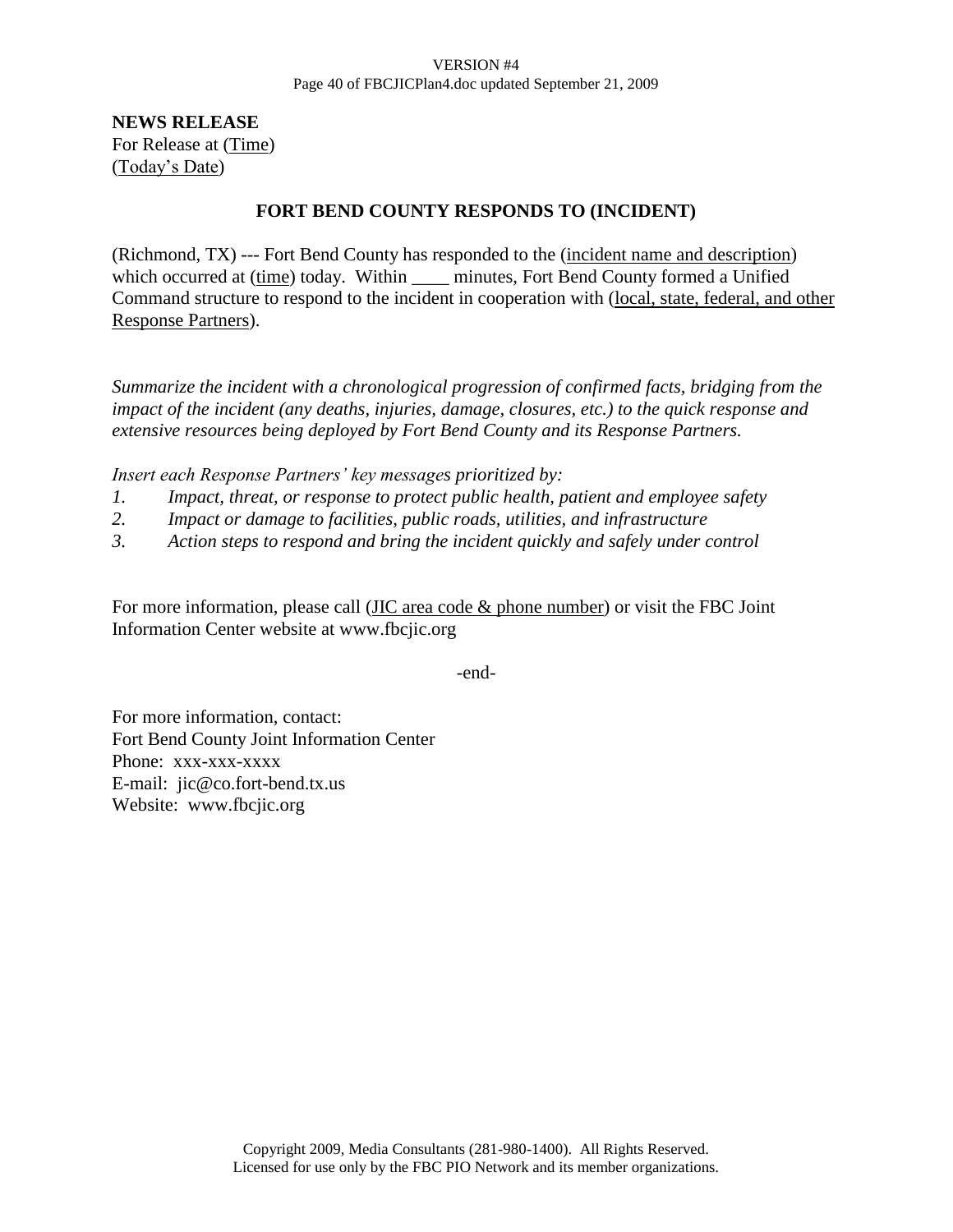## **XXIII. NEWS CONFERENCE**

The PIO should coordinate with the Assistant PIO for Information Communication, and Speaker Support Specialist to plan each News Conference. Appropriate Spokespersons for each Response Partner and Subject Matter Experts should be identified and pre-briefed prior to the News Conference. The PIO should moderate the News Conference using the following template.

1. **Introduce yourself** and other Spokespersons or Subject Matter Experts; list everyone's names, job titles, and agency/organization on a flip chart.

"*Good morning. I'm (name, title, agency/organization). With me are…*"

## **2. Define your time-frame and ground rules**:

"*We only have \_\_\_\_ minutes available for this media briefing. We will start with the latest information we have confirmed, then we will take questions in the remaining time available."*

*"Please hold your questions until after the Opening Statement is finished. So everyone can get clean audio and video, we ask that you respect the camera throw line that's been set up and ask that you turn your cell phones and pagers to silent mode.*

*Copies of the latest (and any previous) News Releases and Media Information Kits will be available after this briefing."*

3. **If a Spokesperson is interrupted** during the Opening Statement, do not answer the reporter's question. Instead say:

> "*Please hold your questions until after the Opening Statement is finished. The more you interrupt us, the less time we'll have for questions later. Thank you!*"

4. **After the Opening Statement is finished**, explain the guidelines for the Question and Answer period:

> "*We only have about \_\_\_\_ minutes left for questions. Please introduce yourself and ask one question at a time. I'll start on my far left (in the front row) and move to the right. First question?"*

The Moderator should direct the question to the appropriate Spokesperson or Subject Matter Expert.

5. **When time is almost up**, announce "*Two more questions*" then *"One last question".*

> *"That's all the time available right now. We need to return to the JIC to update the situation. Our next media briefing will be conducted at (time) at (location). In the meantime, one of our JIC staff members, (name), will remain with you to write down any other questions or provide other assistance you may need. Thank you!"*

> > Copyright 2009, Media Consultants (281-980-1400). All Rights Reserved. Licensed for use only by the FBC PIO Network and its member organizations.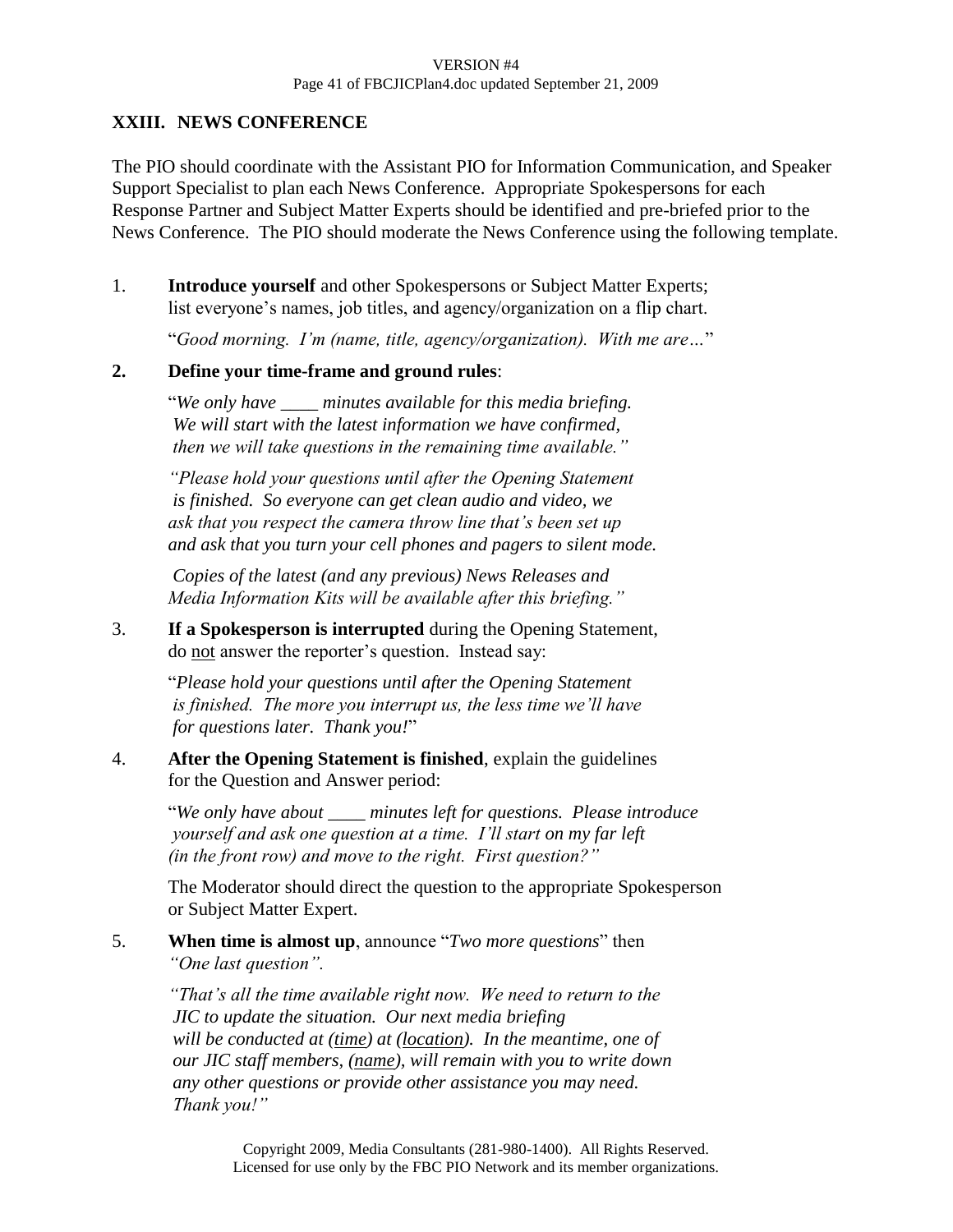#### VERSION #4 Page 42 of FBCJICPlan4.doc updated September 21, 2009

## **APPENDIX A: TRAINING RECORDS**

1. The following FBC PIO Network members have completed the training necessary to serve as Public Information Officer, Deputy PIO, or Assistant PIO/JIC Manager:

| Name | Organization | <b>Work Phone</b> | Work E-mail |
|------|--------------|-------------------|-------------|
|      |              |                   |             |
|      |              |                   |             |
|      |              |                   |             |
|      |              |                   |             |
|      |              |                   |             |

2. The following FBC PIO Network members have completed the training necessary to servc as Assistant PIO:

| Name | Organization | <b>Work Phone</b> | Work E-mail |
|------|--------------|-------------------|-------------|
|      |              |                   |             |
|      |              |                   |             |
|      |              |                   |             |
|      |              |                   |             |
|      |              |                   |             |

3. The following FBC PIO Network members have completed the training necessary to serve as a JIC Specialists or Support Staff:

| Name | Organization | Work Phone | Work E-mail |
|------|--------------|------------|-------------|
|      |              |            |             |
|      |              |            |             |
|      |              |            |             |
|      |              |            |             |
|      |              |            |             |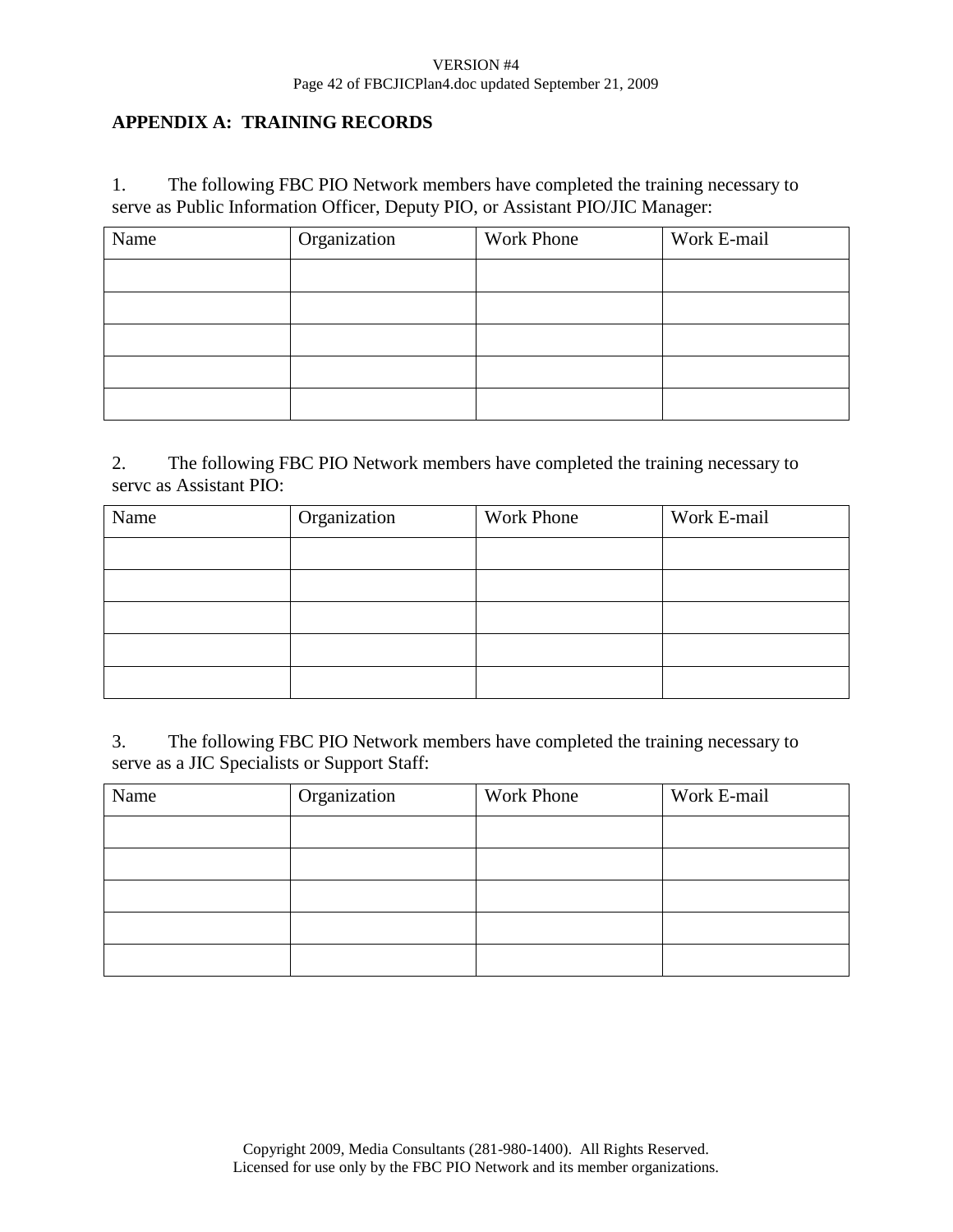#### VERSION #4 Page 43 of FBCJICPlan4.doc updated September 21, 2009

## **APPENDIX B: PIER SYSTEM JOB AIDS**

See separate Word file

Copyright 2009, Media Consultants (281-980-1400). All Rights Reserved. Licensed for use only by the FBC PIO Network and its member organizations.